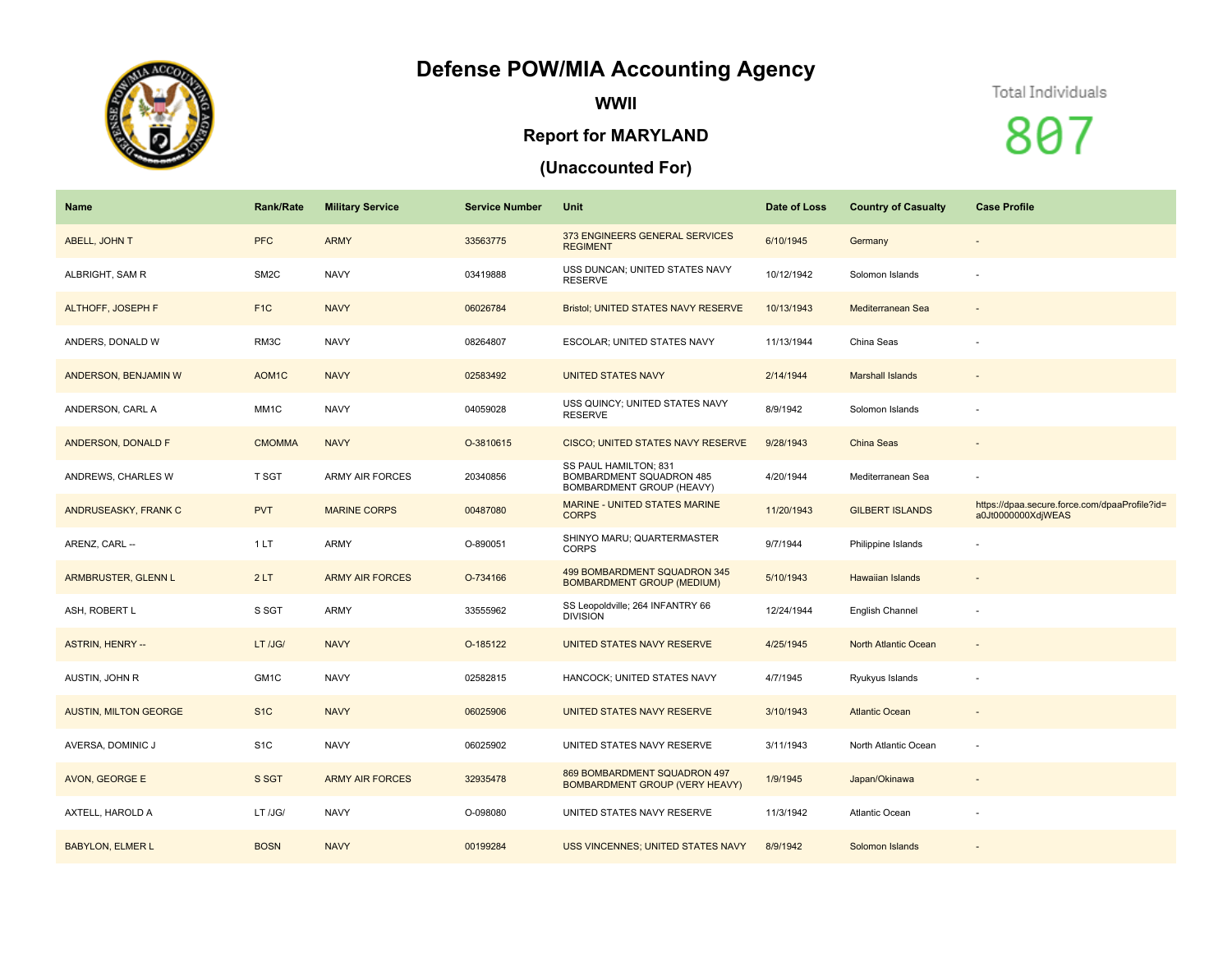| <b>Name</b>                  | <b>Rank/Rate</b> | <b>Military Service</b> | <b>Service Number</b> | Unit                                                                                             | Date of Loss | <b>Country of Casualty</b>     | <b>Case Profile</b>                                                 |
|------------------------------|------------------|-------------------------|-----------------------|--------------------------------------------------------------------------------------------------|--------------|--------------------------------|---------------------------------------------------------------------|
| <b>BADEN, ESTON J</b>        | LT /JG/          | <b>NAVY</b>             | O-301434              | USS Yorktown - II - VF 9; UNITED STATES<br>NAVY RESERVE                                          | 4/5/1945     | Ryukyus Islands                |                                                                     |
| <b>BAILEY, CHESTER A.</b>    | <b>CPL</b>       | <b>ARMY</b>             | 33061021              | 803 ENGINEERS BATTALION (AVIATION)                                                               | 4/9/1942     | <b>Philippine Islands</b>      |                                                                     |
| BAILEY, JAMES T.             | PFC              | <b>ARMY</b>             | 33378939              | 333 FIELD ARTILLERY BATTALION                                                                    | 12/17/1945   | Belgium                        |                                                                     |
| <b>BAKER, BRENTON W</b>      | <b>T SGT</b>     | <b>ARMY AIR FORCES</b>  | 33205519              | 565 BOMBARDMENT SQUADRON 389<br><b>BOMBARDMENT GROUP (HEAVY)</b>                                 | 6/20/1944    | Germany                        |                                                                     |
| BALDWIN, HARRY W             | 2LT              | <b>ARMY AIR FORCES</b>  | O-792672              | 95 FIGHTER SQUADRON 82 FIGHTER<br><b>GROUP</b>                                                   | 4/16/1943    | Tunisia                        |                                                                     |
| <b>BALDWIN, WILLIAM L</b>    | 2LT              | <b>ARMY AIR FORCES</b>  | O-718989              | 578 BOMBARDMENT SQUADRON 392<br><b>BOMBARDMENT GROUP (HEAVY)</b>                                 | 11/4/1944    | Germany                        | $\overline{\phantom{a}}$                                            |
| BALL, ROLLIN P               | 2LT              | ARMY                    | O-793974              | 324 BOMBARDMENT SQUADRON 91<br><b>BOMBARDMENT GROUP (HEAVY)</b>                                  | 5/21/1943    | North Sea or Tyrrhenian<br>Sea | https://dpaa.secure.force.com/dpaaProfile?id=<br>a0Jt0000000BSGIEAO |
| <b>BALLA, ROBERT L</b>       | <b>T SGT</b>     | <b>ARMY AIR FORCES</b>  | 33372174              | 514 BOMBARDMENT SQUADRON 376<br><b>BOMBARDMENT GROUP (HEAVY)</b>                                 | 2/12/1944    | North Sea or Tyrrhenian<br>Sea |                                                                     |
| <b>BANKS, NORVAL THOMAS</b>  | CPL              | MARINE CORPS            | 00389322              | Company B, 4th Tank Battalion, 4th Marine<br>Division, FMF, UNITED STATES MARINE<br><b>CORPS</b> | 6/15/1944    | SAIPAN                         |                                                                     |
| <b>BARISH, STEPHEN M</b>     | 1LT              | <b>ARMY AIR FORCES</b>  | O-748322              | 526 BOMBARDMENT SQUADRON 379<br><b>BOMBARDMENT GROUP (HEAVY)</b>                                 | 7/17/1944    | <b>English Channel</b>         |                                                                     |
| BARLOW, ELMER H              | 1 LT             | <b>ARMY AIR FORCES</b>  | O-737328              | 398 BOMBARDMENT SQUADRON 504<br>BOMBARDMENT GROUP (VERY HEAVY)                                   | 4/15/1945    | Japan/Okinawa                  |                                                                     |
| <b>BARLOW, WILLIAM V</b>     | ARM3C            | <b>NAVY</b>             | 08264747              | USS SAWANEE; UNITED STATES NAVY<br><b>RESERVE</b>                                                | 6/20/1944    | Pacific Ocean                  | $\overline{\phantom{a}}$                                            |
| <b>BARNES, JESSE LEE</b>     | <b>PVT</b>       | <b>ARMY</b>             | 33881856              | 407 INFANTRY 102 DIVISION                                                                        | 12/17/1944   | Germany                        |                                                                     |
| <b>BARNETT, GEORGE G.</b>    | <b>PVT</b>       | <b>ARMY</b>             | 32269923              | 609 TANK DESTROYER BATTALION                                                                     | 12/24/1944   | <b>Belgium</b>                 |                                                                     |
| BATEMAN, WALTER R.           | 1LT              | <b>ARMY AIR FORCES</b>  | O-796281              | 67 BOMBARDMENT SQUADRON 44<br>BOMBARDMENT GROUP (HEAVY)                                          | 8/16/1944    | Italy                          |                                                                     |
| <b>BATES, FRANK WALL</b>     | ARM2C            | <b>NAVY</b>             | 02664700              | <b>UNITED STATES NAVY</b>                                                                        | 10/5/1943    | Pacific Ocean                  |                                                                     |
| BAUER, CHESTER --            | CPL              | <b>ARMY AIR FORCES</b>  | 33734914              | 371 BOMBARDMENT SQUADRON 307<br>BOMBARDMENT GROUP (HEAVY)                                        | 7/15/1944    | Caroline Islands               |                                                                     |
| <b>BAUMGARDNER, LLOYD A.</b> | Pvt              | <b>ARMY</b>             | 6807002               | 19 INFANTRY 24 DIVISION                                                                          | 11/8/1944    | Philippine Islands             |                                                                     |
| BAXLEY, JOSHUA W             | LT               | <b>NAVY</b>             | O-135114              | Bristol; UNITED STATES NAVY RESERVE                                                              | 10/13/1943   | Italy                          |                                                                     |
| BAYS, DONALD L.              | <b>SGT</b>       | <b>ARMY AIR FORCES</b>  | 35657740              | 90 BOMBARDMENT SQUADRON 3<br><b>BOMBARDMENT GROUP (LIGHT)</b>                                    | 2/21/1945    | Philippine Islands             |                                                                     |
| BEARD, LAWRENCE R.           | PFC              | <b>ARMY</b>             | 33003794              | 803 ENGINEERS BATTALION (AVIATION)                                                               | 11/4/1942    | Philippine Islands             | https://dpaa.secure.force.com/dpaaProfile?id=<br>a0Jt0000000XdfgEAC |
| <b>BEATTY, ROBERT L</b>      | S SGT            | <b>ARMY AIR FORCES</b>  | 33205925              | <b>868 BOMBARDMENT SQUADRON</b><br>(HEAVY)                                                       | 2/20/1946    | <b>Caroline Islands</b>        |                                                                     |
| BEAVERS, EDWARD L            | S SGT            | <b>ARMY AIR FORCES</b>  | 33064671              | 21 BOMBARDMENT SQUADRON 30<br>BOMBARDMENT GROUP (HEAVY)                                          | 1/18/1943    | Alaska                         |                                                                     |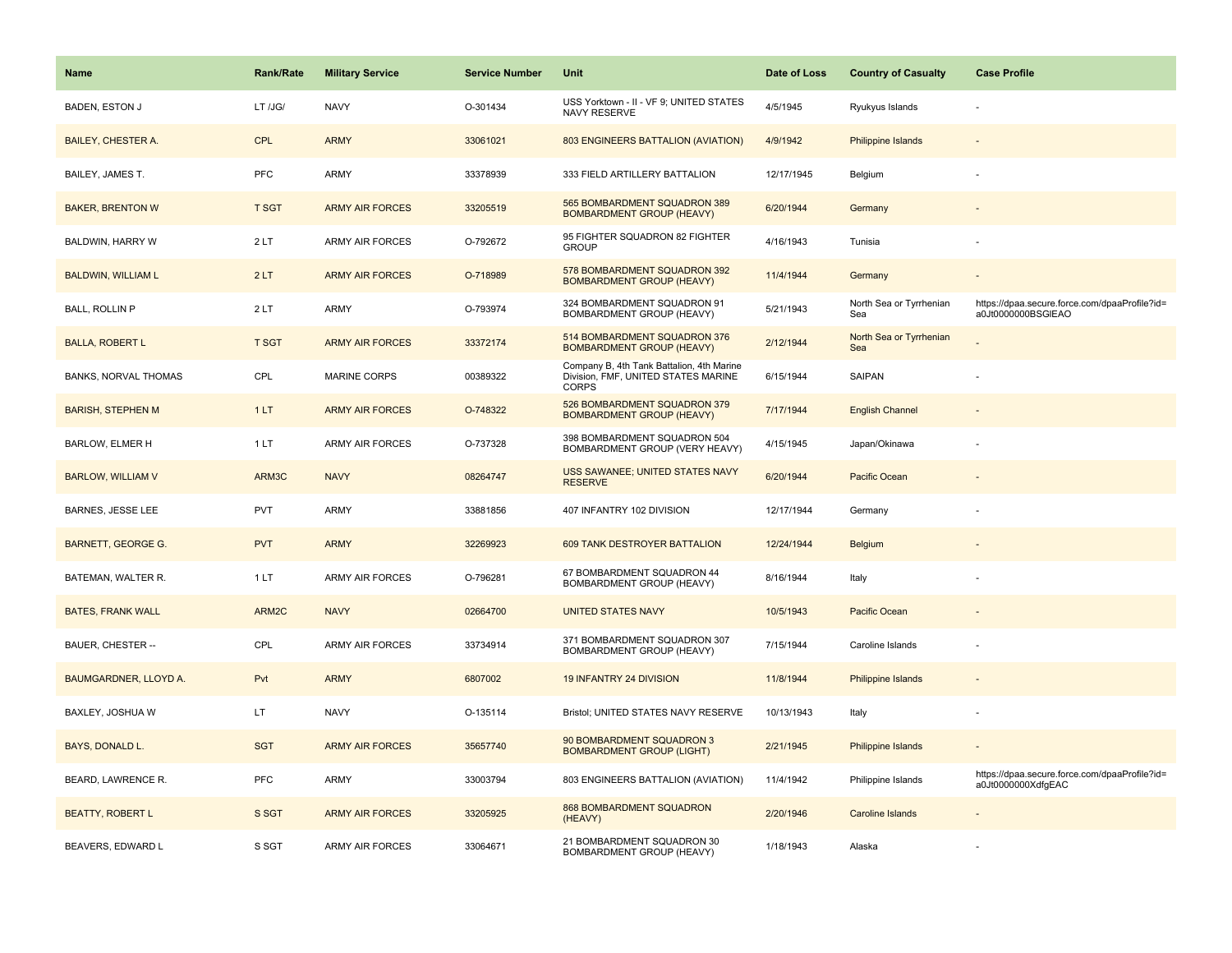| Name                         | <b>Rank/Rate</b>  | <b>Military Service</b> | <b>Service Number</b> | Unit                                                             | Date of Loss | <b>Country of Casualty</b> | <b>Case Profile</b>      |
|------------------------------|-------------------|-------------------------|-----------------------|------------------------------------------------------------------|--------------|----------------------------|--------------------------|
| <b>BECHTOLD, WILLIAM E</b>   | <b>PFC</b>        | <b>ARMY</b>             | 13138578              | 399 INFANTRY 100 DIVISION                                        | 2/3/1945     | France                     |                          |
| BECK, ALBERT E               | TEC <sub>5</sub>  | ARMY                    | 33731674              | 87 CHEMICAL BATTALION                                            | 3/8/1945     | Germany                    |                          |
| <b>BECKMAN, KENNETH F</b>    | TEC <sub>4</sub>  | <b>ARMY</b>             | 33134387              | 32 REGIMENT 3 ARMORED DIVISION                                   | 6/30/1944    | France                     |                          |
| BELL, SYLVESTER C            | RM3C              | <b>NAVY</b>             | 02563423              | NAVY - UNITED STATES NAVY                                        | 5/8/1943     | <b>CORAL SEA</b>           |                          |
| <b>BENNER, HARRY W</b>       | S <sub>2</sub> C  | <b>NAVY</b>             | 06343754              | UNITED STATES NAVY RESERVE                                       | 12/10/1942   | <b>Atlantic Ocean</b>      |                          |
| BERECK, DANIEL C             | S SGT             | <b>ARMY AIR FORCES</b>  | 13105295              | 850 BOMBARDMENT SQUADRON 490<br>BOMBARDMENT GROUP (HEAVY)        | 4/9/1945     | Germany                    |                          |
| <b>BERIGTOLD, RAYMOND E</b>  | <b>PFC</b>        | <b>ARMY</b>             | 06947447              | SS Leopoldville; 262 INFANTRY 66<br><b>DIVISION</b>              | 12/24/1944   | <b>English Channel</b>     | $\overline{\phantom{a}}$ |
| BERMEL, FREDERICK --         | MM1C              | <b>NAVY</b>             | 02576023              | Tasker H. Bliss; UNITED STATES NAVY<br><b>RESERVE</b>            | 11/12/1942   | French Morocco             |                          |
| BETHNER, MICHAEL E           | F <sub>1</sub> C  | <b>NAVY</b>             | 02915352              | USS PORTER; UNITED STATES NAVY                                   | 10/26/1942   | Solomon Islands            |                          |
| BEUTELSPACHER, W F           | SC <sub>3</sub> C | <b>NAVY</b>             | 07585183              | HARDER; UNITED STATES NAVY<br><b>RESERVE</b>                     | 8/24/1944    | Philippine Islands         | ÷.                       |
| <b>BLAKE, FRANK B</b>        | AMM <sub>2C</sub> | <b>NAVY</b>             | 04146424              | UNITED STATES NAVY RESERVE                                       | 3/9/1945     | Japan                      |                          |
| <b>BLOCK, ANTHONY J</b>      | AMM2C             | <b>NAVY</b>             | 06020693              | UNITED STATES NAVY RESERVE                                       | 7/16/1944    | Atlantic Ocean             |                          |
| BLOODSWORTH, RALPH --        | QM3C              | <b>NAVY</b>             | 06029010              | <b>GRAYBACK; UNITED STATES NAVY</b><br><b>RESERVE</b>            | 3/28/1944    | China Seas                 |                          |
| BLUNT, WILLIAM A             | SGT               | <b>ARMY</b>             | 20340752              | 128 FIELD ARTILLERY BATTALION 6<br>ARMORED DIVISION              | 1/16/1945    | Belgium                    |                          |
| <b>BLUSIEWICZ, STANLEY J</b> | S <sub>1C</sub>   | <b>NAVY</b>             | 06025174              | SS Timothy Pickering; UNITED STATES<br><b>NAVY RESERVE</b>       | 7/13/1943    | Sicily                     |                          |
| BONGERS, WILSON E            | S SGT             | ARMY AIR FORCES         | 33746482              | 772 BOMBARDMENT SQUADRON 463<br>BOMBARDMENT GROUP (HEAVY)        | 2/16/1945    | Adriatic Sea               |                          |
| <b>BONNER, WARREN E</b>      | <b>PVT</b>        | <b>ARMY</b>             | 35847681              | 179 INFANTRY 45 DIVISION                                         | 9/4/1944     | France                     |                          |
| BOONE, ISAAC W               | PVT               | ARMY AIR FORCES         | 33201446              | AIR CORPS                                                        | 7/21/1944    | Atlantic Ocean             |                          |
| <b>BOOR, LLOYD L S</b>       | 2LT               | <b>ARMY AIR FORCES</b>  | O-796475              | 550 BOMBARDMENT SQUADRON 385<br><b>BOMBARDMENT GROUP (HEAVY)</b> | 6/21/1943    | Newfoundland               |                          |
| BOOTH, EDWARD F              | AMM1C             | <b>NAVY</b>             | 02581990              | UNITED STATES NAVY                                               | 11/27/1942   | Panama                     |                          |
| BORZYMOWSKI, BENJAMIN J      | <b>PVT</b>        | <b>ARMY</b>             | 33144075              | ARMY - 148 INFANTRY 37 DIVISION                                  | 7/21/1943    | <b>SOLOMON ISLANDS</b>     | $\sim$                   |
| BOWERS, ELDEN F              | <b>ENS</b>        | <b>NAVY</b>             | O-242872              | SS E. G. Seubert; UNITED STATES NAVY<br><b>RESERVE</b>           | 2/23/1944    | Arabia                     |                          |
| BOWERSOX, JAMES F.           | 1st Lt            | <b>ARMY</b>             | O-1302766             | 132 INFANTRY AMERICAL DIVISION                                   | 6/10/1945    | Philippine Islands         |                          |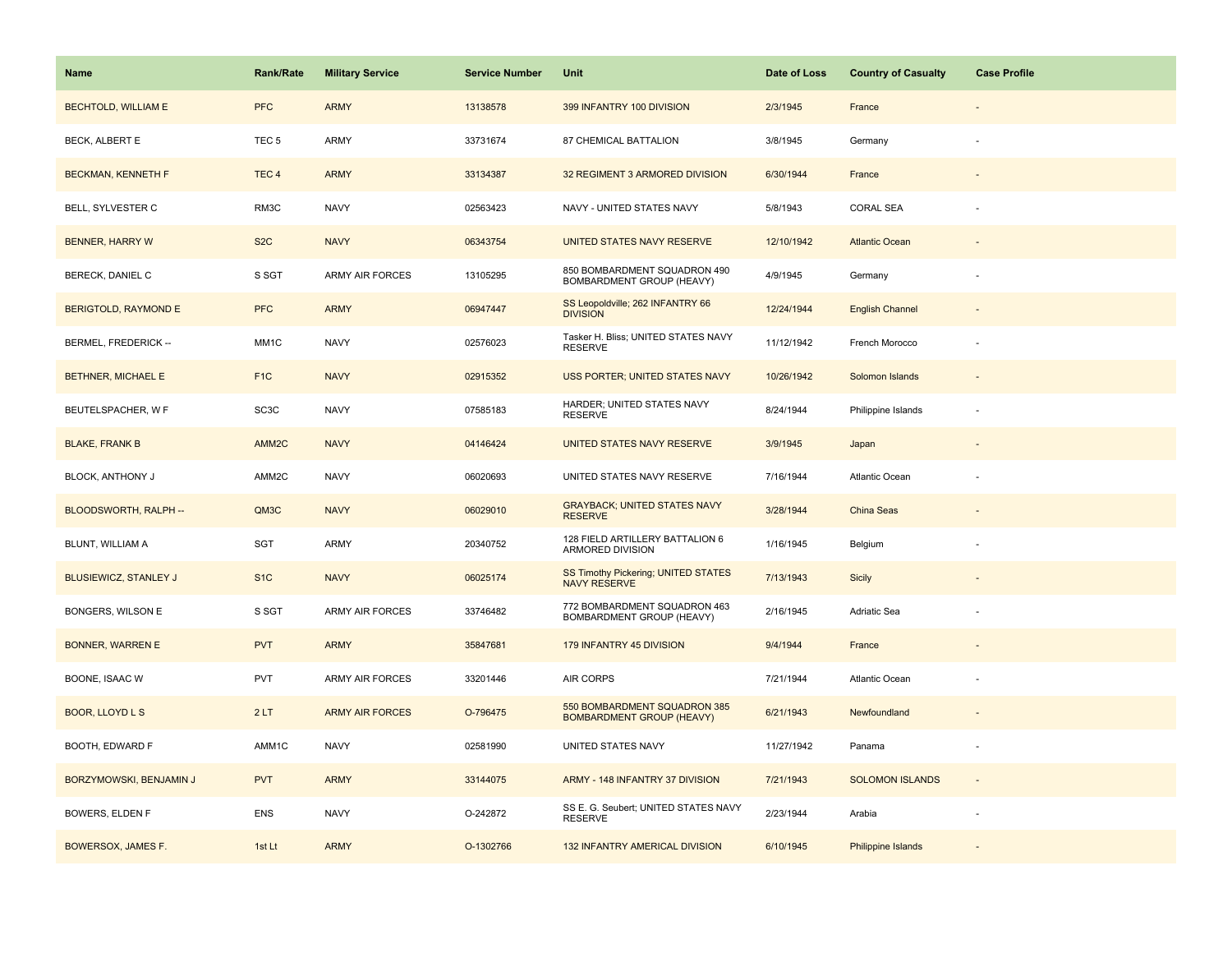| Name                          | <b>Rank/Rate</b> | <b>Military Service</b> | <b>Service Number</b> | Unit                                                              | Date of Loss | <b>Country of Casualty</b>     | <b>Case Profile</b>                                                 |
|-------------------------------|------------------|-------------------------|-----------------------|-------------------------------------------------------------------|--------------|--------------------------------|---------------------------------------------------------------------|
| <b>BOWSER, ERNEST N</b>       | 2LT              | <b>ARMY AIR FORCES</b>  | O-797255              | 31 BOMBARDMENT SQUADRON, 5<br>BOMBARDMENT GROUP (HEAVY)           | 6/10/1943    | Solomon Islands                |                                                                     |
| <b>BRABHAM, WILLIAM V</b>     | 2LT              | <b>ARMY AIR FORCES</b>  | O-927535              | 1 BOMBARDMENT SQUADRON 9<br><b>BOMBARDMENT GROUP (VERY HEAVY)</b> | 3/25/1945    | Japan/Okinawa                  |                                                                     |
| BRADLEY, BENJAMIN F           | <b>PVT</b>       | ARMY                    | 33005853              | 302 ENGINEERS COMBAT BATTALION 77<br><b>DIVISION</b>              | 5/4/1945     | Japan/Okinawa                  |                                                                     |
| <b>BRADLEY, ROBERT G</b>      | LT.              | <b>NAVY</b>             | O-165385              | NAVY - UNITED STATES NAVY                                         | 10/24/1944   | PHILIPPINE SEA                 |                                                                     |
| <b>BRAXTON, JAMES P</b>       | <b>PVT</b>       | ARMY                    | 33005561              | 29 CHEMICAL DECONTAMINATION<br>COMPANY                            | 5/21/1944    | Hawaiian Islands               |                                                                     |
| <b>BREWSTER, KENNETH J</b>    | MOMM1C           | <b>NAVY</b>             | 04059242              | UNITED STATES NAVY RESERVE                                        | 9/3/1944     | <b>English Channel</b>         |                                                                     |
| <b>BRICK, DANIEL L</b>        | SGT              | ARMY AIR FORCES         | 13101958              | 500 BOMBARDMENT SQUADRON 345<br>BOMBARDMENT GROUP (MEDIUM)        | 4/16/1944    | New Guinea                     |                                                                     |
| <b>BRIDGES, GEORGE H</b>      | F <sub>1</sub> C | <b>NAVY</b>             | 02583383              | <b>INGRAHAM; UNITED STATES NAVY</b>                               | 8/22/1942    | Nova Scotia                    |                                                                     |
| BRITT, JACOB W                | CDR              | <b>NAVY</b>             | O-062640              | USS Asheville; UNITED STATES NAVY                                 | 3/3/1942     | Java                           |                                                                     |
| <b>BRITT, THELTON --</b>      | S SGT            | <b>ARMY AIR FORCES</b>  | 13104646              | 551 BOMBARDMENT SQUADRON 385<br><b>BOMBARDMENT GROUP (HEAVY)</b>  | 2/3/1944     | North Sea or Tyrrhenian<br>Sea |                                                                     |
| <b>BRITTAIN, ARTHUR E</b>     | T SGT            | <b>ARMY AIR FORCES</b>  | 13096046              | 545 BOMBARDMENT SQUADRON 384<br>BOMBARDMENT GROUP (HEAVY)         | 8/12/1943    | Germany                        |                                                                     |
| <b>BRITTINGHAM, DONALD --</b> | <b>SGT</b>       | <b>ARMY AIR FORCES</b>  | 13141526              | 448 BOMBARDMENT GROUP (HEAVY)                                     | 1/7/1945     | North Sea or Tyrrhenian<br>Sea |                                                                     |
| BRITZMAN, GLEN G              | S <sub>1</sub> C | <b>NAVY</b>             | 02585496              | SPENCE; UNITED STATES NAVY                                        | 12/18/1944   | Philippine Islands             |                                                                     |
| <b>BROOKS, ALBERT C.</b>      | 2LT              | <b>ARMY AIR FORCES</b>  | O-814017              | 304 SQUADRON 442 TROOP CARRIER<br><b>GROUP</b>                    | 6/6/1944     | France                         |                                                                     |
| <b>BROOKS, ROBERT E</b>       | CPL              | ARMY                    | 33003980              | 13 REGIMENT 1 ARMORED DIVISION                                    | 12/7/1942    | Tunisia                        |                                                                     |
| <b>BROWN, ALBERT</b>          | <b>PVT</b>       | <b>ARMY</b>             | 33065614              | 371st Infantry Regiment, 92d Infantry<br><b>Division</b>          | 2/5/1945     | Italy                          | https://dpaa.secure.force.com/dpaaProfile?id=<br>a0Jt00000153rddEAA |
| BROWN, FRANK SNOWDEN RIDGELY  | Ens              | <b>NAVY</b>             | 104200                | USS WASP; UNITED STATES NAVY<br><b>RESERVE</b>                    | 4/9/1942     | Pacific Ocean                  |                                                                     |
| <b>BROWN, HARRY ALLEN</b>     | Y <sub>1C</sub>  | <b>NAVY</b>             | 02149571              | S-26; UNITED STATES NAVY                                          | 1/24/1942    | Panama                         |                                                                     |
| BROWN, ROBERT F               | <b>PVT</b>       | <b>ARMY</b>             | 33005634              | 29 CHEMICAL DECONTAMINATION<br>COMPANY                            | 5/21/1944    | Hawaiian Islands               |                                                                     |
| BROWN, SAM W                  | S <sub>1C</sub>  | <b>NAVY</b>             | 08455999              | SS Sumner I. Kimball; UNITED STATES<br><b>NAVY RESERVE</b>        | 1/28/1945    | North Atlantic Ocean           | $\overline{\phantom{a}}$                                            |
| <b>BROWN, THOMAS J</b>        | CK3C             | <b>NAVY</b>             | 02585768              | UNITED STATES NAVY                                                | 1/26/1944    | Mediterranean Sea              |                                                                     |
| <b>BROWNE, ROBERT M</b>       | <b>PVT</b>       | <b>ARMY</b>             | 33727763              | 180 INFANTRY 45 DIVISION                                          | 5/27/1944    | Italy                          |                                                                     |
| <b>BRUCE, CHARLES A</b>       | CPHM             | <b>NAVY</b>             | 02719212              | JOHNSTON; UNITED STATES NAVY                                      | 10/25/1944   | Philippine Sea                 |                                                                     |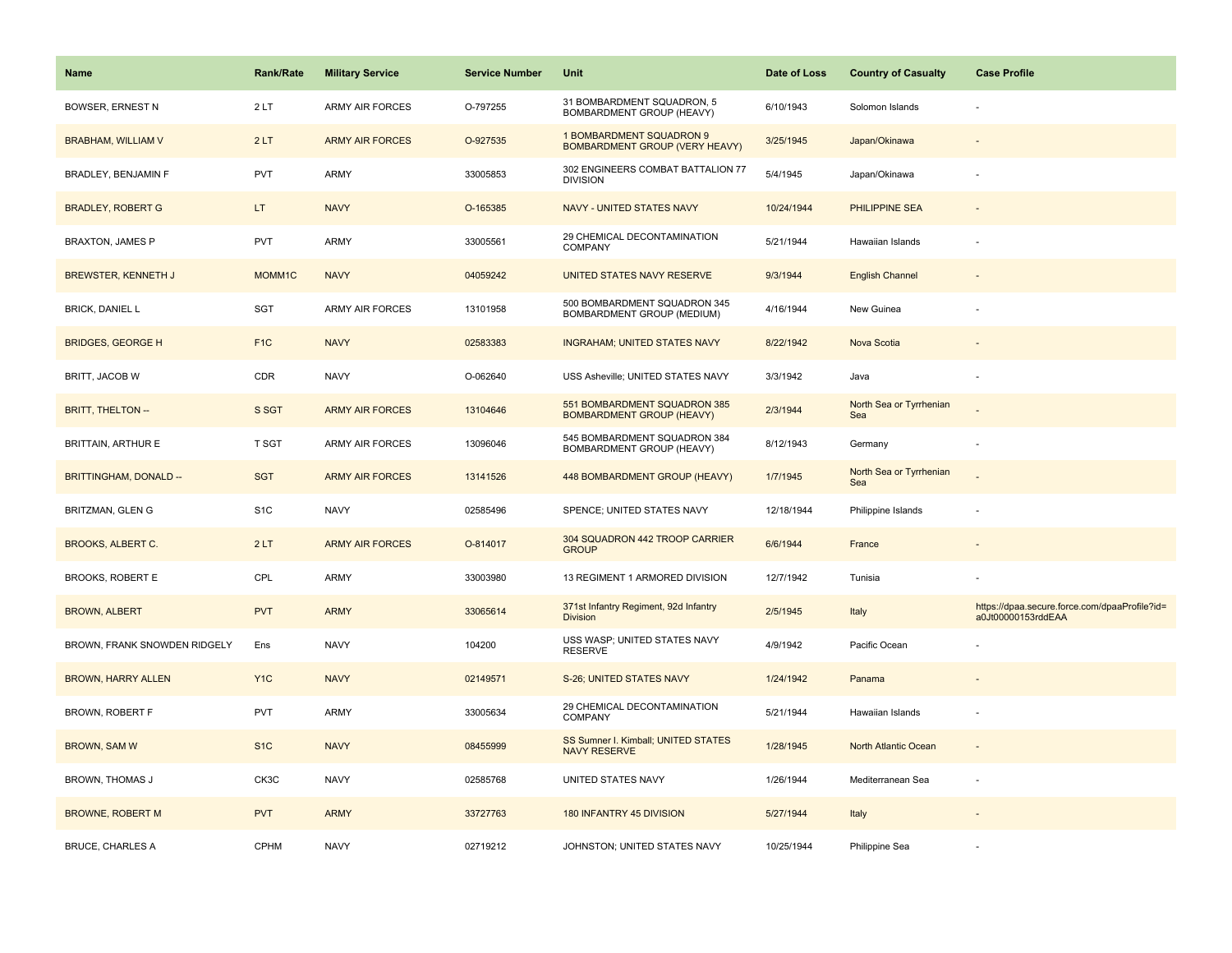| <b>Name</b>                 | <b>Rank/Rate</b>  | <b>Military Service</b> | <b>Service Number</b> | Unit                                                              | Date of Loss | <b>Country of Casualty</b>                             | <b>Case Profile</b>                                                 |
|-----------------------------|-------------------|-------------------------|-----------------------|-------------------------------------------------------------------|--------------|--------------------------------------------------------|---------------------------------------------------------------------|
| <b>BRUMWELL, WILLIAM S</b>  | <b>PVT</b>        | <b>ARMY</b>             | 33061148              | ARISAN MARU; 803 ENGINEERS<br><b>BATTALION (AVIATION)</b>         | 10/24/1944   | China Seas                                             |                                                                     |
| <b>BUCKLEY, ROSS A</b>      | PFC               | ARMY                    | 34615411              | 108 ENGINEERS COMBAT BATTALION 33<br><b>DIVISION</b>              | 10/16/1943   | Hawaiian Islands                                       |                                                                     |
| <b>BULLINGER, HERMAN --</b> | LT /JG/           | <b>NAVY</b>             | O-058405              | USS WASP; UNITED STATES NAVY                                      | 9/16/1943    | Solomon Islands                                        |                                                                     |
| BURALL, JOHN E              | S SGT             | <b>ARMY AIR FORCES</b>  | 13102988              | 501 BOMBARDMENT SQUADRON 345<br><b>BOMBARDMENT GROUP (MEDIUM)</b> | 3/21/1945    | French Indochina                                       |                                                                     |
| <b>BURGAN, WILLIAM W</b>    | LT CDR            | <b>NAVY</b>             | O-085387              | <b>WAHOO; UNITED STATES NAVY</b>                                  | 11/1/1943    | Sea of Japan                                           |                                                                     |
| BURGESS, ROB ROY J          | SGT               | ARMY AIR FORCES         | 33555597              | 737 BOMBARDMENT SQUADRON 454<br>BOMBARDMENT GROUP (HEAVY)         | 2/4/1944     | Italy                                                  |                                                                     |
| <b>BURKETT, JOHN JOSEPH</b> | <b>CPL</b>        | <b>MARINE CORPS</b>     | 00370661              | <b>MARINE - UNITED STATES MARINE</b><br><b>CORPS</b>              | 9/16/1943    | Solomon Islands                                        |                                                                     |
| BURSON, RALPH A             | 1st Lt            | <b>ARMY AIR FORCES</b>  | O-1551813             | 90 FIGHTER SQUADRON 80 FIGHTER<br><b>GROUP</b>                    | 8/9/1944     | <b>Burma</b>                                           |                                                                     |
| <b>BURTH, FRANK ANTHONY</b> | PHM1C             | <b>NAVY</b>             | 02384268              | Jacob Jones; UNITED STATES NAVY                                   | 2/28/1942    | <b>Atlantic Ocean: North</b><br><b>American Waters</b> |                                                                     |
| <b>BURTON, FILMORE E</b>    | MM3C              | <b>NAVY</b>             | 02563350              | USS Houston; UNITED STATES NAVY                                   | 3/1/1942     | Java                                                   |                                                                     |
| <b>BURTON, LUTHER L</b>     | AOM3C             | <b>NAVY</b>             | 02585953              | USS Belleau Wood - VT 30; UNITED<br><b>STATES NAVY</b>            | 3/24/1945    | Central/South Pacific<br>Theater                       |                                                                     |
| CALDWELL, DEWEY J           | S SGT             | <b>ARMY</b>             | 33005815              | ARMY - 300 ENGINEERS COMBAT<br><b>BATTALION</b>                   | 6/19/1944    | <b>ENGLISH CHANNEL</b>                                 |                                                                     |
| <b>CAMPBELL, JOHN L</b>     | F <sub>1C</sub>   | <b>NAVY</b>             | 08277918              | ORESTES; UNITED STATES NAVY<br><b>RESERVE</b>                     | 12/30/1944   | Philippine Islands                                     |                                                                     |
| CAMPHER, PHILLIP S          | <b>SGT</b>        | <b>ARMY</b>             | 33381058              | 848 ENGINEERS BATTALION (AVIATION)                                | 5/24/1944    | India                                                  |                                                                     |
| CARBACK, LEONARD W          | S <sub>1C</sub>   | <b>NAVY</b>             | 02586162              | <b>UNITED STATES NAVY</b>                                         | 4/6/1945     | Japan                                                  |                                                                     |
| CARPENTER, KENNETH L        | PFC               | ARMY                    | 33565499              | 30 INFANTRY 3 DIVISION                                            | 5/23/1944    | Italy                                                  |                                                                     |
| CARPMAN, BENJAMIN M         | S <sub>1</sub> C  | <b>NAVY</b>             | 02583255              | <b>USS VINCENNES; UNITED STATES NAVY</b>                          | 8/9/1942     | Solomon Islands                                        |                                                                     |
| CARROLL, CHARLES W          | <b>PFC</b>        | ARMY                    | 33205859              | 83 CHEMICAL BATTALION                                             | 1/26/1944    | Mediterranean Sea                                      |                                                                     |
| <b>CARROLL, HENRY J</b>     | S <sub>1C</sub>   | <b>NAVY</b>             | 06021158              | UNITED STATES NAVY RESERVE                                        | 10/11/1942   | <b>Atlantic Ocean</b>                                  |                                                                     |
| CARSWELL, JAMES R T         | FC <sub>2</sub> C | <b>NAVY</b>             | 08265634              | UNITED STATES NAVY                                                | 8/5/1945     | Sea of Japan                                           |                                                                     |
| CARTER, DAVID T             | <b>CAPT</b>       | <b>ARMY</b>             | O-293962              | ARMY - 41 INFANTRY 41 DIVISION<br>(FILIPINO ARMY)                 | 7/18/1945    | PHILIPPINE ISLANDS                                     | https://dpaa.secure.force.com/dpaaProfile?id=<br>a0Jt000001CR1CfEAL |
| CASTEEL, CARROLL W          | 1 LT              | ARMY AIR FORCES         | O-433977              | 19 BOMBARDMENT SQUADRON 22<br>BOMBARDMENT GROUP (MEDIUM)          | 8/7/1942     | Philippine Islands                                     |                                                                     |
| <b>CASTLE, NOEL OKER</b>    | <b>CAPT</b>       | <b>MARINE CORPS</b>     | O-005323              | <b>4 MARINE REGIMENT D COMPANY</b>                                | 5/6/1942     | Philippine Islands                                     |                                                                     |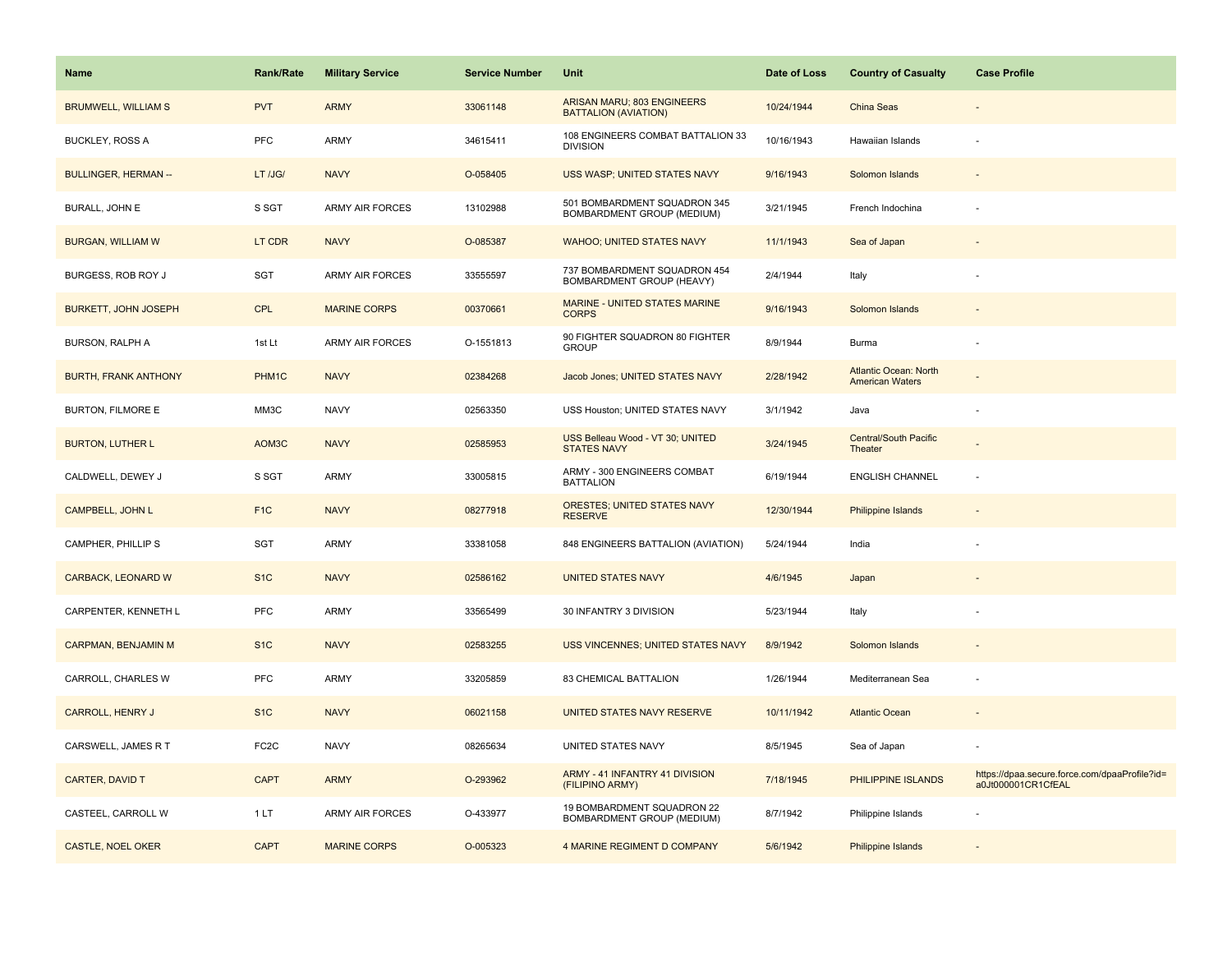| Name                       | <b>Rank/Rate</b> | <b>Military Service</b> | <b>Service Number</b> | Unit                                                                                         | Date of Loss | <b>Country of Casualty</b>       | <b>Case Profile</b>                                                 |
|----------------------------|------------------|-------------------------|-----------------------|----------------------------------------------------------------------------------------------|--------------|----------------------------------|---------------------------------------------------------------------|
| CAULK, HOWARD W            | S <sub>2</sub> C | <b>NAVY</b>             | 06501609              | USS JUNEAU; UNITED STATES NAVY<br><b>RESERVE</b>                                             | 11/13/1942   | Solomon Islands                  |                                                                     |
| <b>CAVEY, ARTHUR E</b>     | <b>PFC</b>       | <b>ARMY AIR FORCES</b>  | 33391315              | SS PAUL HAMILTON; 831<br><b>BOMBARDMENT SQUADRON 485</b><br><b>BOMBARDMENT GROUP (HEAVY)</b> | 4/20/1944    | Mediterranean Sea                |                                                                     |
| CAYER, ALBERT F            | RDM3C            | <b>NAVY</b>             | 06022222              | SPENCE; UNITED STATES NAVY<br><b>RESERVE</b>                                                 | 12/18/1944   | Philippine Islands               | ÷,                                                                  |
| <b>CHAGOURIS, GEORGE L</b> | <b>SGT</b>       | <b>ARMY</b>             | 13069366              | 175 INFANTRY 29 DIVISION                                                                     | 6/19/1944    | France                           | $\overline{\phantom{a}}$                                            |
| CHRONISTER, MASON F        | CAPT             | <b>MARINE CORPS</b>     | O-006617              | MARINE - UNITED STATES MARINE<br><b>CORPS</b>                                                | 6/17/1942    | PHILIPPINE ISLANDS               | https://dpaa.secure.force.com/dpaaProfile?id=<br>a0Jt0000000XfVPEA0 |
| <b>CHURCH, CHARLES B</b>   | S SGT            | <b>ARMY</b>             | 33716657              | SS Jean Nicolet; QUARTERMASTER<br><b>CORPS</b>                                               | 7/2/1944     | <b>Indian Ocean</b>              |                                                                     |
| CHURCH, GEORGE B           | 2LT              | <b>ARMY AIR FORCES</b>  | O-733823              | 49 FIGHTER SQUADRON 14 FIGHTER<br><b>GROUP</b>                                               | 6/18/1943    | Sicily                           |                                                                     |
| CITUK, FRANK J             | PHM1C            | <b>NAVY</b>             | 02663293              | Borie; UNITED STATES NAVY                                                                    | 11/2/1944    | <b>Atlantic Ocean</b>            |                                                                     |
| CITUK, JOSEPH A            | <b>PVT</b>       | <b>ARMY</b>             | 33898635              | 702 TANK BATTALION                                                                           | 9/8/1944     | France                           |                                                                     |
| <b>CLARK, ALBERT J</b>     | S SGT            | <b>ARMY AIR FORCES</b>  | 33733116              | 701 BOMBARDMENT SQUADRON 445<br><b>BOMBARDMENT GROUP (HEAVY)</b>                             | 10/31/1944   | North Sea or Tyrrhenian<br>Sea   |                                                                     |
| CLARK, ALEX W              | <b>PVT</b>       | <b>ARMY</b>             | 06895034              | 1 REGIMENT 1 ARMORED DIVISION                                                                | 2/14/1943    | Tunisia                          |                                                                     |
| <b>CLARK, HOWARD F</b>     | LT/JG/           | <b>NAVY</b>             | O-081239              | <b>UNITED STATES NAVY</b>                                                                    | 5/8/1942     | <b>Coral Sea</b>                 |                                                                     |
| CLUPP, ANTHONY C           | GM3C             | <b>NAVY</b>             | 02582981              | Maddox; UNITED STATES NAVY                                                                   | 7/10/1943    | Mediterranean Sea                |                                                                     |
| COHEN, ROBERT --           | <b>T SGT</b>     | <b>ARMY</b>             | 20344107              | 175 INFANTRY 29 DIVISION                                                                     | 6/13/1944    | France                           | ÷                                                                   |
| COLE, HOWARD ALTON         | S <sub>2</sub> C | <b>NAVY</b>             | 06020837              | <b>SS JACK CARNES; UNITED STATES</b><br>NAVY RESERVE                                         | 9/1/1943     | Portugal                         |                                                                     |
| <b>COLEMAN, DONALD E</b>   | QM3C             | <b>NAVY</b>             | 08266270              | <b>ESCOLAR; UNITED STATES NAVY</b><br><b>RESERVE</b>                                         | 11/13/1944   | China Seas                       | $\overline{\phantom{a}}$                                            |
| COLLINS, FRED E            | CPHM             | <b>NAVY</b>             | 03460920              | ARISAN MARU; UNITED STATES NAVY                                                              | 10/24/1944   | Central/South Pacific<br>Theater |                                                                     |
| <b>COLLINS, HIRAM H</b>    | 1 SGT            | <b>ARMY</b>             | 06944432              | LCI-92; 149 ENGINEERS COMBAT<br><b>BATTALION</b>                                             | 6/6/1944     | France                           | https://dpaa.secure.force.com/dpaaProfile?id=<br>a0Jt0000000Xm36EAC |
| COOK, FRANCIS PAUL         | BUG2C            | <b>NAVY</b>             | 04059053              | USS QUINCY; UNITED STATES NAVY<br><b>RESERVE</b>                                             | 8/9/1942     | Solomon Islands                  |                                                                     |
| COOK, JOSEPH DONALD        | <b>T SGT</b>     | <b>MARINE CORPS</b>     | 00273952              | MARINE - UNITED STATES MARINE<br><b>CORPS</b>                                                | 10/8/1942    | Solomon Islands                  |                                                                     |
| COOPER, CLARENCE E         | PFC              | <b>ARMY AIR FORCES</b>  | 33548783              | 32 PHOTO SQUADRON 5<br>RECONNAISSANCE GROUP                                                  | 4/20/1944    | Mediterranean Sea                |                                                                     |
| <b>CORAM, WILLIAM M</b>    | EM3C             | <b>NAVY</b>             | 06027847              | <b>GOLET; UNITED STATES NAVY</b><br><b>RESERVE</b>                                           | 7/12/1944    | Japan                            | $\overline{\phantom{a}}$                                            |
| CORBETT, JOHN A            | TEC <sub>5</sub> | <b>ARMY</b>             | 13024445              | ARMY - SIGNAL AIR WARNING<br>COMPANY                                                         | 6/20/1942    | PHILIPPINE ISLANDS               | https://dpaa.secure.force.com/dpaaProfile?id=<br>a0Jt0000000XgQJEA0 |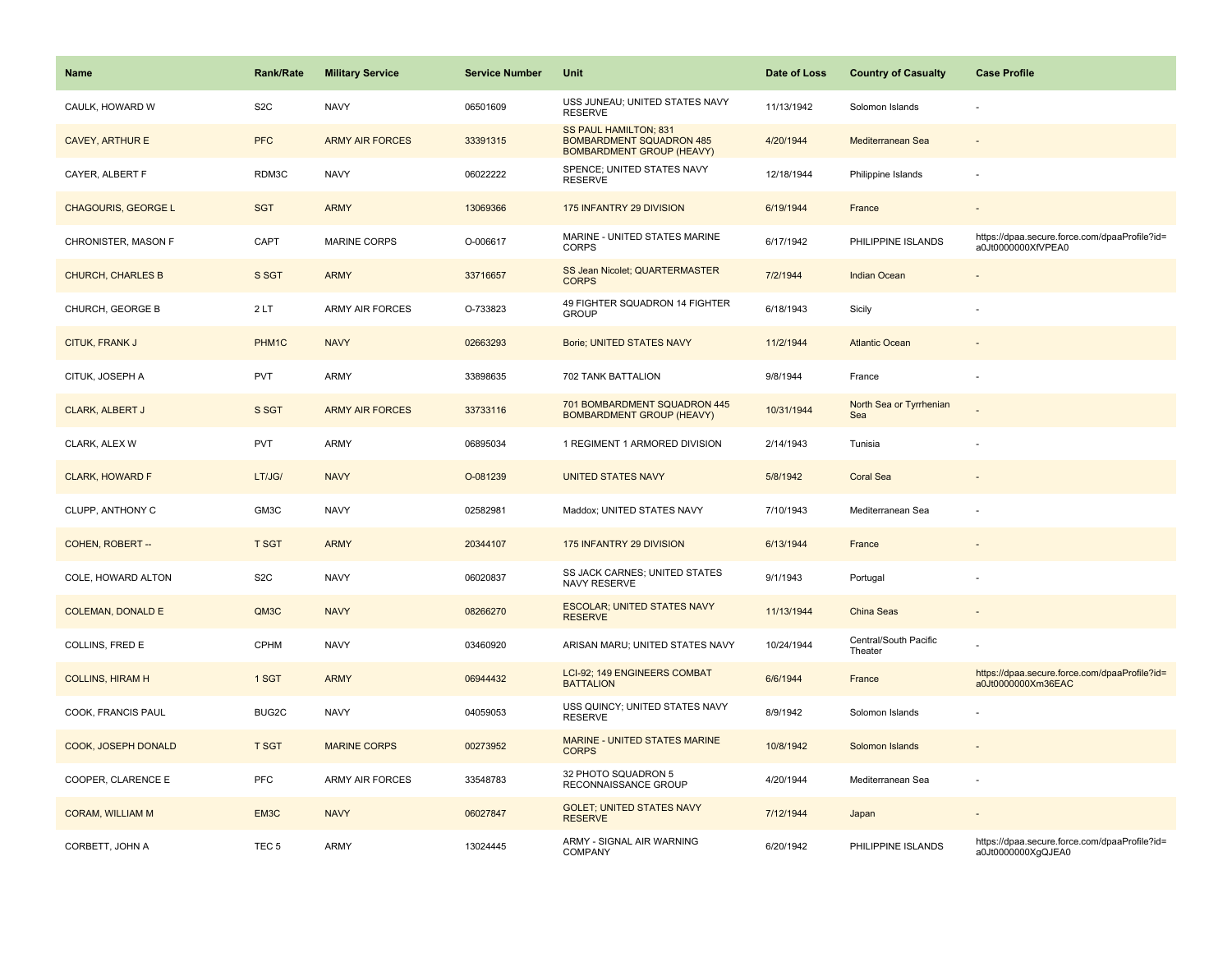| Name                           | <b>Rank/Rate</b>  | <b>Military Service</b> | <b>Service Number</b> | Unit                                                                   | Date of Loss | <b>Country of Casualty</b> | <b>Case Profile</b>      |
|--------------------------------|-------------------|-------------------------|-----------------------|------------------------------------------------------------------------|--------------|----------------------------|--------------------------|
| <b>COTTEN, JAMES P</b>         | <b>WOJG</b>       | <b>ARMY</b>             | W-2119918             | SS Jean Nicolet; AIR CORPS                                             | 7/2/1944     | <b>Indian Ocean</b>        |                          |
| COUGHLIN, JOHN A               | S SGT             | <b>ARMY AIR FORCES</b>  | 33373165              | 373 BOMBARDMENT SQUADRON 308<br>BOMBARDMENT GROUP (HEAVY)              | 5/20/1944    | China Seas                 |                          |
| COVEY, CARLTON --              | 1LT               | <b>ARMY AIR FORCES</b>  | O-798256              | 118 TACTICAL RECONNAISSANCE<br><b>SQUADRON</b>                         | 12/20/1944   | China                      |                          |
| COWARD, HASSELL S              | MM3C              | <b>NAVY</b>             | 09352224              | Rich; UNITED STATES NAVY RESERVE                                       | 6/8/1944     | English Channel            |                          |
| COX, JOHN B                    | AM3C              | <b>NAVY</b>             | 02584466              | NAVY - UNITED STATES NAVY                                              | 1/21/1945    | PHILIPPINE SEA             |                          |
| CRENSHAW, FLETCHER M           | <b>TSGT</b>       | <b>ARMY AIR FORCES</b>  | 06921505              | HEADQUARTERS SQUADRON 1 MAP<br><b>GROUP</b>                            | 4/9/1942     | Trinidad                   |                          |
| <b>CRIMMINS, HUGH O</b>        | <b>SGT</b>        | <b>ARMY AIR FORCES</b>  | 13144159              | 710 BOMBARDMENT SQUADRON 447<br><b>BOMBARDMENT GROUP (HEAVY)</b>       | 6/19/1944    | <b>English Channel</b>     | $\overline{\phantom{a}}$ |
| CROPPER, JAMES D               | ARM 1c            | <b>NAVY</b>             | 04056440              | NAVY - UNITED STATES NAVY RESERVE                                      | 10/14/1945   | CHINA SEAS                 |                          |
| <b>CROSS, CHARLES W</b>        | <b>T SGT</b>      | <b>ARMY AIR FORCES</b>  | 13103057              | 531 BOMBARDMENT SQUADRON 380<br><b>BOMBARDMENT GROUP (HEAVY)</b>       | 3/7/1946     | Timor                      |                          |
| CROWN, FRANCIS H               | CPL               | ARMY AIR FORCES         | 33735435              | 757 BOMBARDMENT SQUADRON 459<br>BOMBARDMENT GROUP (HEAVY)              | 12/20/1944   | Adriatic Sea               |                          |
| <b>CRUMPTON, JAMES T</b>       | AP <sub>1</sub> C | <b>NAVY</b>             | 02718912              | <b>UNITED STATES NAVY</b>                                              | 5/9/1942     | <b>Aleutian Islands</b>    |                          |
| CRUTCHER, WILLIAM R            | LT /JG/           | <b>NAVY</b>             | O-240373              | UNITED STATES NAVY RESERVE                                             | 4/3/1944     | Hawaiian Islands           |                          |
| <b>CULBERTSON, JONATHAN --</b> | <b>Pfc</b>        | <b>ARMY</b>             | RA33556137            | 440 PORT COMPANY                                                       | 11/16/1946   |                            |                          |
| CULLER, IRVIN W                | PVT               | <b>ARMY</b>             | 33898009              | 501 PARACHUTE INFANTRY REGIMENT                                        | 9/24/1944    | Holland                    |                          |
| <b>CUMMINGS, WILLIAM W</b>     | <b>SGT</b>        | <b>ARMY</b>             | 13020533              | 135 INFANTRY 34 DIVISION                                               | 4/26/1945    | Italy                      |                          |
| CUNNINGHAM, E H                | MOMM1C            | <b>NAVY</b>             | 04147478              | TROUT; UNITED STATES NAVY<br><b>RESERVE</b>                            | 2/29/1944    | Philippine Sea             |                          |
| DAFIN, DANIEL --               | S <sub>1</sub> C  | <b>NAVY</b>             | 07585340              | <b>UNITED STATES NAVY RESERVE</b>                                      | 4/20/1944    | Mediterranean Sea          |                          |
| DALY, JOHN JOSEPH              | 1LT               | MARINE CORPS            | O-014786              | MARINE - UNITED STATES MARINE<br><b>CORPS</b>                          | 3/28/1944    | New Britain Island         | $\overline{\phantom{a}}$ |
| DAVIS, BENJAMIN F              | <b>MAJ</b>        | <b>ARMY</b>             | O-374179              | <b>INFANTRY</b>                                                        | 11/3/1945    | Hawaiian Islands           |                          |
| DAVIS, FRANK MCDOWELL LEAVITT  | LT CDR            | <b>NAVY</b>             | O-123346              | UNITED STATES NAVY                                                     | 9/10/1946    | ** Documentation Errors    | $\sim$                   |
| DAVIS, JAMES R                 | 1st Lt            | <b>ARMY AIR FORCES</b>  | O-791399              | <b>431 BOMBARDMENT SQUADRON 11</b><br><b>BOMBARDMENT GROUP (HEAVY)</b> | 1/2/1944     | Hawaiian Islands           |                          |
| DAVIS, JESSE A                 | LT.               | <b>NAVY</b>             | O-96008               | USS SHARK; UNITED STATES NAVY<br><b>RESERVE</b>                        | 11/7/1944    | China Seas                 |                          |
| DAVIS, LEE WINTER              | F <sub>1C</sub>   | <b>COAST GUARD</b>      | 00547386              | <b>COAST GUARD - UNITED STATES</b><br><b>COAST GUARD</b>               | 3/9/1944     | <b>Atlantic Ocean</b>      |                          |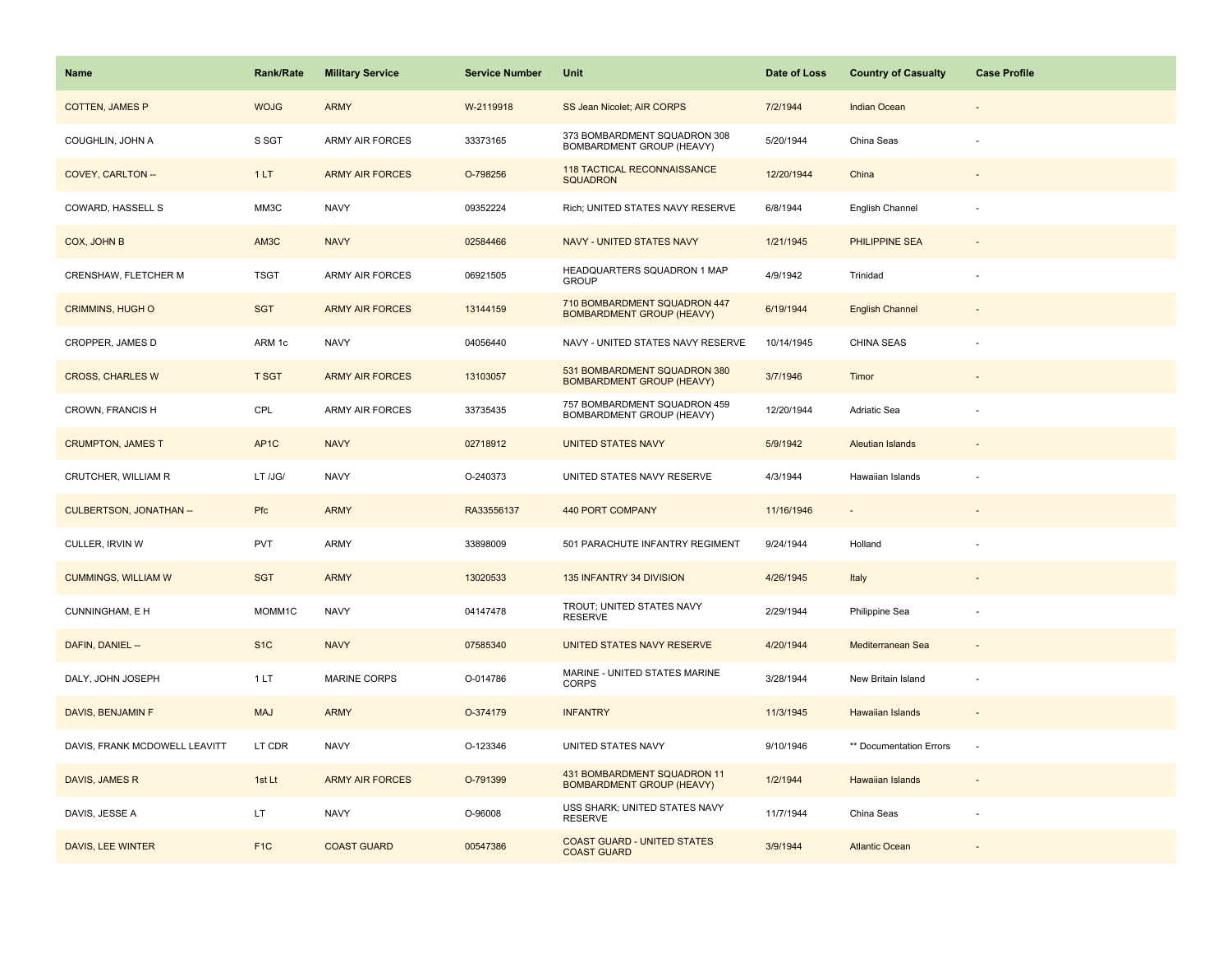| <b>Name</b>              | <b>Rank/Rate</b> | <b>Military Service</b> | <b>Service Number</b> | Unit                                                                                       | Date of Loss | <b>Country of Casualty</b>     | <b>Case Profile</b>                                                 |
|--------------------------|------------------|-------------------------|-----------------------|--------------------------------------------------------------------------------------------|--------------|--------------------------------|---------------------------------------------------------------------|
| DAVIS, ROBERT H          | <b>PFC</b>       | <b>ARMY</b>             | 33005763              | 29 CHEMICAL DECONTAMINATION<br>COMPANY                                                     | 5/21/1944    | Hawaiian Islands               |                                                                     |
| DAVIS, WALLACE J.        | TEC <sub>5</sub> | <b>ARMY</b>             | 33551295              | <b>QUARTERMASTER CORPS</b>                                                                 | 5/17/1946    | <b>Burma</b>                   |                                                                     |
| DAVIS, WALTER C          | COX              | <b>NAVY</b>             | 04059815              | UNITED STATES NAVY RESERVE                                                                 | 12/10/1942   | North Atlantic Ocean           |                                                                     |
| DAVIS, WILLIAM F         | S <sub>1</sub> C | <b>NAVY</b>             | 06023837              | NAVY - UNITED STATES NAVY RESERVE                                                          | 5/11/1945    | <b>JAPAN</b>                   |                                                                     |
| DAWIDOWICZ, MILTON --    | S SGT            | <b>ARMY</b>             | 33561885              | 548 BOMBARDMENT SQUADRON 385<br>BOMBARDMENT GROUP (HEAVY)                                  | 4/4/1945     | North Sea or Tyrrhenian<br>Sea |                                                                     |
| DAWSON, EDWARD A         | <b>SGT</b>       | <b>ARMY AIR FORCES</b>  | 33555202              | 2 BOMBARDMENT SQUADRON 22<br><b>BOMBARDMENT GROUP (HEAVY)</b>                              | 3/24/1945    | Philippine Islands             | https://dpaa.secure.force.com/dpaaProfile?id=<br>a0Jt000000sjb1dEAA |
| DAWSON, JOHN W           | S <sub>1</sub> C | <b>NAVY</b>             | 08266769              | UNITED STATES NAVY RESERVE                                                                 | 3/28/1945    | Atlantic Ocean                 |                                                                     |
| DEAKYNE, CO              | S SGT            | <b>ARMY</b>             | 32076630              | 33 CHEMICAL DECONTAMINATION<br><b>COMPANY</b>                                              | 4/28/1944    | <b>English Channel</b>         |                                                                     |
| DEDRICK, HOWARD L        | Y <sub>2</sub> C | <b>NAVY</b>             | 01308085              | Fechteler; UNITED STATES NAVY<br><b>RESERVE</b>                                            | 5/5/1944     | Gibraltar                      |                                                                     |
| <b>DEEN, CARL R</b>      | S <sub>2</sub> C | <b>NAVY</b>             | 04058640              | <b>USS QUINCY; UNITED STATES NAVY</b><br><b>RESERVE</b>                                    | 8/9/1942     | Solomon Islands                |                                                                     |
| DEL NEGRO, ALFRED J      | 1 LT             | <b>ARMY AIR FORCES</b>  | O-673328              | 354 FIGHTER SQUADRON 355 FIGHTER<br><b>GROUP</b>                                           | 11/29/1943   |                                |                                                                     |
| DELLINGER, DAVID L       | ARM1C            | <b>NAVY</b>             | 02563887              | Torpedo Squadron 16 (VT-16); USS<br><b>LEXINGTON (CV-16); UNITED STATES</b><br><b>NAVY</b> | 6/13/1944    | Marianas Islands               | https://dpaa.secure.force.com/dpaaProfile?id=<br>a0Jt000001nzZTAEA2 |
| DEMBECK, WILLIAM --      | CPL              | <b>ARMY</b>             | 33901803              | 398 BOMBARDMENT SQUADRON 504<br>BOMBARDMENT GROUP (VERY HEAVY)                             | 2/15/1945    | Japan/Okinawa                  |                                                                     |
| DICKINSON, WILLIAM H     | Pvt              | <b>ARMY</b>             | 33389267              | 236 ENGR BN                                                                                | 6/1/1944     | <b>Burma</b>                   | https://dpaa.secure.force.com/dpaaProfile?id=<br>a0Jt0000013O7QuEAK |
| DICKMAN, CHARLES --      | <b>PVT</b>       | ARMY                    | 33205206              | USAT DORCHESTER; FIELD ARTILLERY                                                           | 2/3/1943     | Greenland                      |                                                                     |
| DIFFENDERFFER, CLAUDE A. | 1LT              | <b>ARMY AIR FORCES</b>  | O-796103              | 82 SQUADRON 71 RECONNAISSANCE<br><b>GROUP</b>                                              | 4/9/1944     | <b>New Guinea</b>              |                                                                     |
| DISNEY, ARTHUR B         | 1LT              | <b>ARMY AIR FORCES</b>  | O-494792              | 1 SQUADRON 6 FERRY GROUP                                                                   | 7/9/1943     | Trinidad                       |                                                                     |
| <b>DIXON, LEWIS E</b>    | LT CDR           | <b>NAVY</b>             | O-142331              | UNITED STATES NAVY RESERVE                                                                 | 9/25/1944    | <b>Brazil</b>                  |                                                                     |
| DIXON, SHERMAN F         | ENS              | <b>NAVY</b>             | O-112145              | USS Miantonomah; UNITED STATES<br>NAVY RESERVE<br>VP 83; USS Thrush                        | 6/13/1942    | Brazil                         |                                                                     |
| DODSON, JOHN W R         | F <sub>2C</sub>  | <b>NAVY</b>             | 06026773              | NAVY - UNITED STATES NAVY RESERVE                                                          | 7/10/1943    | <b>MEDITERRANEAN SEA</b>       | $\sim$                                                              |
| DONALDSON, JOHN L        | S <sub>2</sub> C | <b>NAVY</b>             | 08272891              | Emmons; UNITED STATES NAVY<br><b>RESERVE</b>                                               | 4/6/1945     | Japan                          |                                                                     |
| DORE, DENNIS C           | Y <sub>2</sub> C | <b>NAVY</b>             | 06020477              | <b>RENO; UNITED STATES NAVY RESERVE</b>                                                    | 11/3/1944    | <b>Philippine Sea</b>          |                                                                     |
| DOTTERWEICH, JOSEPH J    | <b>PVT</b>       | ARMY                    | 33848364              | 119 INFANTRY 30 DIVISION                                                                   | 10/13/1944   | Germany                        |                                                                     |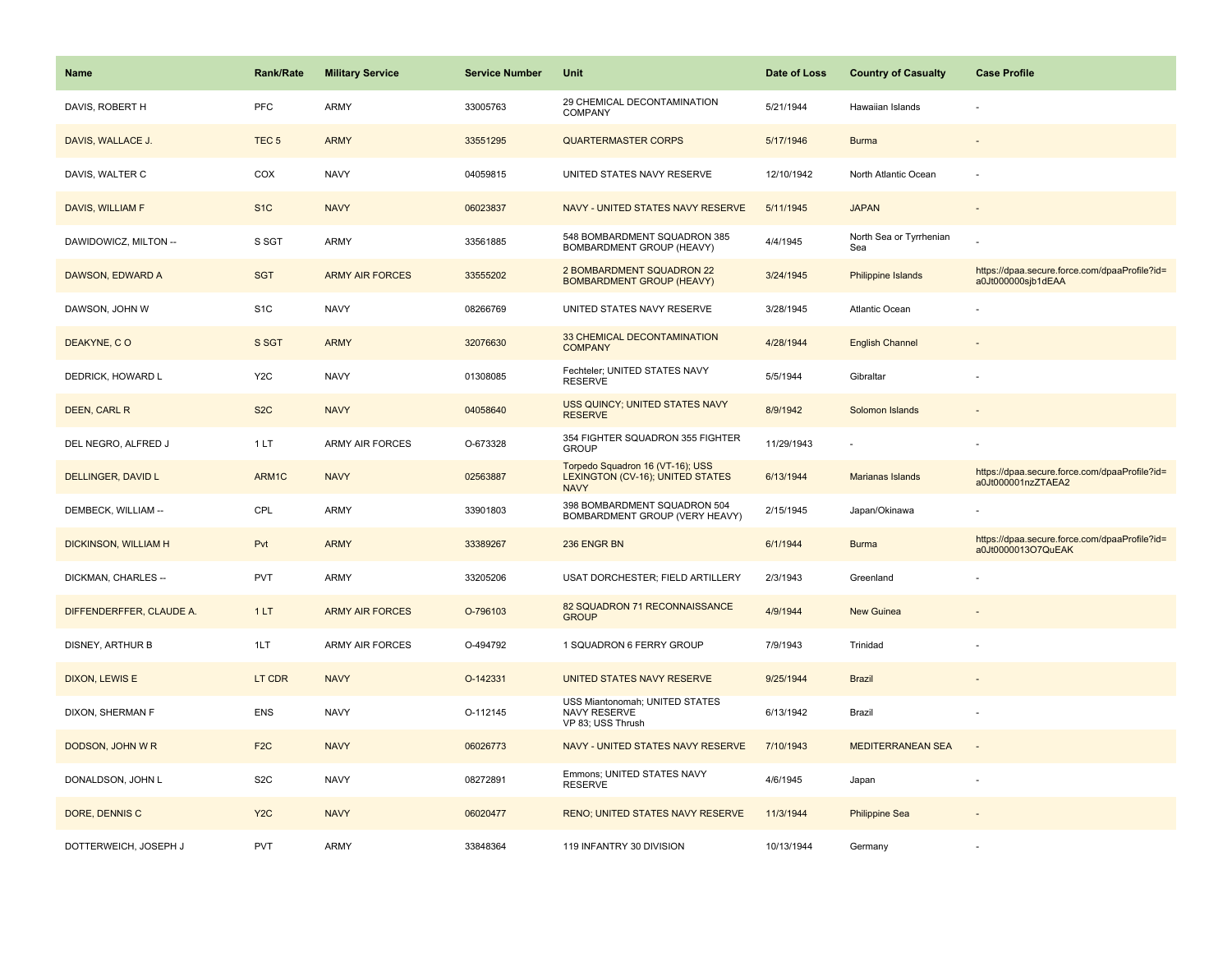| <b>Name</b>               | <b>Rank/Rate</b>  | <b>Military Service</b> | <b>Service Number</b> | Unit                                                              | Date of Loss | <b>Country of Casualty</b>     | <b>Case Profile</b>                                                 |
|---------------------------|-------------------|-------------------------|-----------------------|-------------------------------------------------------------------|--------------|--------------------------------|---------------------------------------------------------------------|
| DOUGHERTY, JOHN J         | Pfc               | <b>ARMY</b>             | 33386150              | 209 ENGR BN                                                       | 6/13/1944    | <b>Burma</b>                   |                                                                     |
| DOUGLAS, PAUL J           | <b>PVT</b>        | ARMY                    | 33731719              | ARMY - 19 INFANTRY 24 DIVISION                                    | 12/21/1944   | PHILIPPINE ISLANDS             |                                                                     |
| DUCKETT, JOSEPH C         | <b>SGT</b>        | <b>ARMY</b>             | 33005848              | 29 CHEMICAL DECONTAMINATION<br><b>COMPANY</b>                     | 5/21/1944    | <b>Hawaiian Islands</b>        |                                                                     |
| DUKE, WALTER F            | CAPT              | <b>ARMY AIR FORCES</b>  | O-790505              | 459 FIGHTER SQUADRON 80 FIGHTER<br><b>GROUP</b>                   | 6/6/1944     | Burma                          |                                                                     |
| DUL, WILLIS --            | TM3C              | <b>NAVY</b>             | 08271864              | KETE; UNITED STATES NAVY RESERVE                                  | 3/31/1945    | Ryukyus Islands                |                                                                     |
| DUNCAN, DONALD R          | SGT               | <b>ARMY AIR FORCES</b>  | 34654280              | 822 BOMBARDMENT SQUADRON 38<br>BOMBARDMENT GROUP (MEDIUM)         | 11/11/1945   | Philippine Islands             |                                                                     |
| DWAAYER, JOHN C           | <b>SGT</b>        | <b>ARMY AIR FORCES</b>  | 33000877              | 390 BOMBARDMENT SQUADRON 42<br><b>BOMBARDMENT GROUP (MEDIUM)</b>  | 4/4/1944     | Solomon Islands                |                                                                     |
| DYTCHE, JOHN R            | C PHM             | <b>NAVY</b>             | 02340871              | BARBEL; UNITED STATES NAVY                                        | 2/18/1945    | China Seas                     |                                                                     |
| DZURENKA, LOUIS --        | SF <sub>2</sub> C | <b>NAVY</b>             | 02067916              | USS QUINCY; UNITED STATES NAVY                                    | 8/9/1942     | Solomon Islands                |                                                                     |
| EASTMAN, JOHN T           | CBM               | <b>NAVY</b>             | 02563156              | LCI(G)-82 ; UNITED STATES NAVY                                    | 4/4/1945     | Japan                          |                                                                     |
| <b>EAVEY, ERNEST L</b>    | SK <sub>1</sub> C | <b>NAVY</b>             | 06021592              | <b>USS LISCOME BAY; UNITED STATES</b><br><b>NAVY RESERVE</b>      | 11/24/1943   | <b>Gilbert Islands</b>         |                                                                     |
| ECKERT, GEORGE W          | AMM3C             | <b>NAVY</b>             | 06021935              | UNITED STATES NAVY RESERVE                                        | 7/10/1943    | Caribbean Sea                  |                                                                     |
| <b>ECKFIELD, JOHN W</b>   | <b>ACOM</b>       | <b>NAVY</b>             | 02563653              | <b>UNITED STATES NAVY</b>                                         | 10/19/1944   | Philippine Islands             |                                                                     |
| EDELMAN, LOUIS E          | COX               | <b>NAVY</b>             | 02852505              | UNITED STATES NAVY                                                | 12/24/1943   | Atlantic Ocean                 |                                                                     |
| <b>EDENS, ELDRIDGE S</b>  | <b>PVT</b>        | <b>ARMY AIR FORCES</b>  | 34725178              | 68 SQUADRON 433 TROOP CARRIER<br><b>GROUP</b>                     | 2/5/1945     | <b>Netherlands East Indies</b> |                                                                     |
| EDWARDS, ROBERT H         | 2LT               | ARMY AIR FORCES         | O-856187              | 8 ARMY AIR FORCE COMBAT CAMERA<br><b>UNIT</b>                     | 9/9/1943     | English Channel                |                                                                     |
| EICHHORN, EDISON --       | 2LT               | <b>ARMY AIR FORCES</b>  | O-735295              | 535 BOMBARDMENT SQUADRON 381<br><b>BOMBARDMENT GROUP (HEAVY)</b>  | 12/1/1943    | Germany                        | https://dpaa.secure.force.com/dpaaProfile?id=<br>a0Jt00000004s54EAA |
| ELBURN, CHARLES F         | S <sub>1</sub> C  | <b>NAVY</b>             | 06027643              | SPENCE; UNITED STATES NAVY<br><b>RESERVE</b>                      | 12/18/1944   | Philippine Islands             |                                                                     |
| <b>ELLIOTT, CHARLES F</b> | 2LT               | <b>ARMY AIR FORCES</b>  | O-663498              | 450 BOMBARDMENT SQUADRON 322<br><b>BOMBARDMENT GROUP (MEDIUM)</b> | 5/17/1943    | North Sea or Tyrrhenian<br>Sea |                                                                     |
| ELLIS, BLAKE R            | TEC <sub>4</sub>  | ARMY                    | 33181302              | 895 ANTI AIRCRAFT ARTILLERY<br>AUTOMATIC WEAPONS BATTALION        | 8/15/1944    | Mediterranean Sea              |                                                                     |
| ELLIS, LLOYD ROSEVELT     | CK <sub>1</sub> C | <b>NAVY</b>             | 02422796              | USS WALKE; UNITED STATES NAVY                                     | 11/15/1942   | Solomon Islands                |                                                                     |
| EMBURY, GEORGE R          | LT /JG/           | <b>NAVY</b>             | O-144401              | USS SCULPIN; UNITED STATES NAVY<br><b>RESERVE</b>                 | 11/19/1943   | Gilbert Islands                |                                                                     |
| <b>ENGEL, GEORGE C</b>    | <b>PVT</b>        | <b>ARMY</b>             | 33956577              | 169 INFANTRY 43 DIVISION                                          | 4/27/1945    | Philippine Islands             |                                                                     |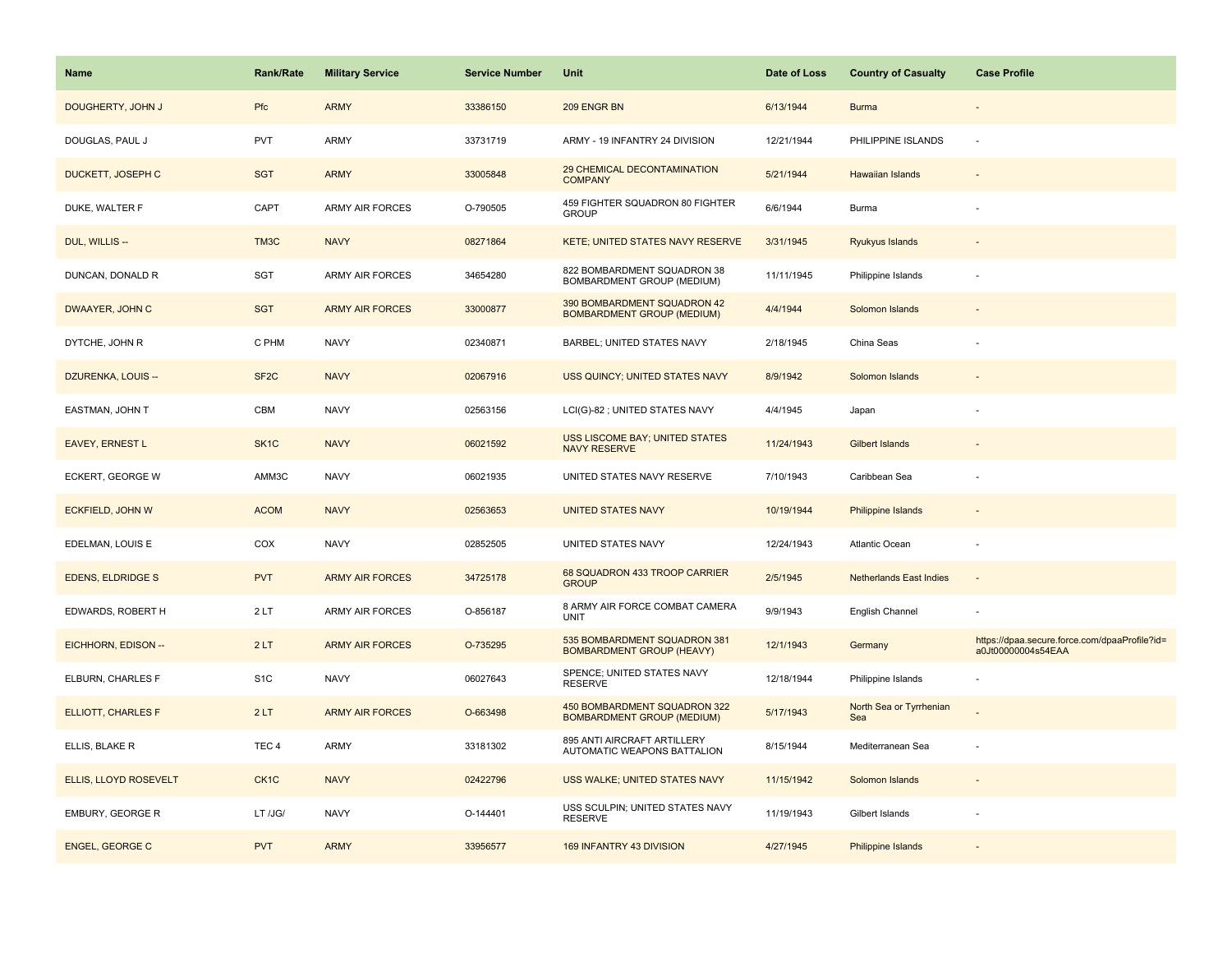| <b>Name</b>                       | Rank/Rate        | <b>Military Service</b>     | <b>Service Number</b> | Unit                                                                     | Date of Loss | <b>Country of Casualty</b>     | <b>Case Profile</b>                                                 |
|-----------------------------------|------------------|-----------------------------|-----------------------|--------------------------------------------------------------------------|--------------|--------------------------------|---------------------------------------------------------------------|
| ERICH, GEORGE H                   | <b>PVT</b>       | ARMY                        | 13043024              | ARISAN MARU; 59 COAST ARTILLERY<br><b>REGIMENT</b>                       | 10/24/1944   | China Seas                     |                                                                     |
| <b>ESTES, ROLAND ASHBY</b>        | EM <sub>1C</sub> | <b>NAVY</b>                 | 02579500              | <b>SHARK; UNITED STATES NAVY</b>                                         | 2/11/1942    | <b>Netherlands East Indies</b> | $\sim$                                                              |
| EUBANKS, WILLIAM E                | CPHM             | <b>NAVY</b>                 | 04230062              | NAVY - UNITED STATES NAVY RESERVE                                        | 1/3/1944     | <b>ATLANTIC OCEAN</b>          |                                                                     |
| EVANS, FRANK J                    | S <sub>1</sub> C | <b>NAVY</b>                 | 06026924              | UNITED STATES NAVY RESERVE                                               | 2/15/1943    | <b>Atlantic Ocean</b>          |                                                                     |
| EVERETT, WILLIAM W                | CPL              | <b>ARMY AIR FORCES</b>      | 13043466              | 15 SQUADRON 8 FERRY GROUP                                                | 11/30/1942   | Greenland                      |                                                                     |
| <b>FARRIS, PAUL R</b>             | <b>SGT</b>       | <b>ARMY AIR FORCES</b>      | 33903348              | 23 BOMBARDMENT SQUADRON 5<br><b>BOMBARDMENT GROUP (HEAVY)</b>            | 1/5/1945     | Celebes                        | $\overline{\phantom{a}}$                                            |
| FELLER, ERNIAL M                  | 2LT              | <b>ARMY</b>                 | O-890280              | BRAZIL MARU; 71 ENGINEERS<br>BATTALION 71 DIVISION (PHILIPPINE<br>SCOUT) | 1/26/1945    | Philippine Islands             | https://dpaa.secure.force.com/dpaaProfile?id=<br>a0Jt000001CbryjEAB |
| FENZEL, JOHN F.                   | S SGT            | <b>ARMY AIR FORCES</b>      | 33064378              | 819 BOMBARDMENT SQUADRON 30<br><b>BOMBARDMENT GROUP (HEAVY)</b>          | 1/21/1944    | <b>Gilbert Islands</b>         |                                                                     |
| FETTER, CHARLES E                 | 1LT              | <b>ARMY AIR FORCES</b>      | O-793092              | 873 BOMBARDMENT SQUADRON 498<br>BOMBARDMENT GROUP (VERY HEAVY)           | 12/3/1944    | Japan/Okinawa                  |                                                                     |
| <b>FIELDING, CARL R</b>           | EM3C             | <b>NAVY</b>                 | 02565157              | <b>BARBEL; UNITED STATES NAVY</b>                                        | 2/18/1945    | <b>China Seas</b>              |                                                                     |
| FIELDS, IRVIN E                   | CPL              | <b>ARMY</b>                 | 13145142              | ARMY - 855 ENGINEERS BATTALION<br>(AVIATION)                             | 11/11/1943   | FIJI                           |                                                                     |
| FIKE, DAVID --                    | <b>PVT</b>       | <b>ARMY AIR FORCES</b>      | 13044096              | 415 BOMBARDMENT SQUADRON 98<br><b>BOMBARDMENT GROUP (HEAVY)</b>          | 3/2/1944     | Italy                          |                                                                     |
| FINE, JOSEPH J                    | PFC              | <b>ARMY</b>                 | 33065891              | 81 RECONNAISSANCE BATTALION 1<br>ARMORED DIVISION                        | 2/1/1943     | Tunisia                        |                                                                     |
| <b>FIOROT, ENRICO B</b>           | TM3C             | <b>NAVY</b>                 | 02584832              | <b>CORVINA; UNITED STATES NAVY</b>                                       | 11/16/1943   | <b>Marshall Islands</b>        |                                                                     |
| FISHELL, ELMER H                  | TEC <sub>5</sub> | ARMY                        | 33208576              | HMT Rohna; 853 ENGINEERS BATTALION<br>(AVIATION)                         | 11/27/1943   | Mediterranean Sea              |                                                                     |
| FITHIAN, ALBERT SMITH             | <b>PFC</b>       | <b>MARINE CORPS RESERVE</b> | 920748                | MARINE - UNITED STATES MARINE<br><b>CORPS; 6TH MARINE DIVISION</b>       | 5/16/1945    | <b>JAPAN</b>                   |                                                                     |
| FLETCHER, THOMAS L                | TM3C             | <b>NAVY</b>                 | 06037828              | NAVY - UNITED STATES NAVY RESERVE                                        | 5/29/1945    | <b>JAPAN</b>                   |                                                                     |
| FLOOK, JOHN T                     | S <sub>2</sub> C | <b>NAVY</b>                 | 09276299              | UNITED STATES NAVY RESERVE                                               | 2/17/1945    | Bonin & Volcano Islands        |                                                                     |
| FLOOK, MAX K                      | S SGT            | <b>ARMY AIR FORCES</b>      | 13073565              | 443 BOMBARDMENT SQUADRON 320<br>BOMBARDMENT GROUP (MEDIUM)               | 7/24/1943    | North Sea or Tyrrhenian<br>Sea |                                                                     |
| FLORIO, FREDERICK --              | <b>SGT</b>       | <b>ARMY</b>                 | 06808832              | 71 FIELD ARTILLERY BATTALION 5<br><b>ARMORED DIVISION</b>                | 9/19/1944    | Germany                        |                                                                     |
| FOLEY, HUBERT MADDEN              | S <sub>2</sub> C | <b>NAVY</b>                 | 02563863              | SS Nathanael Greene; UNITED STATES<br><b>NAVY</b>                        | 9/14/1942    | Atlantic Ocean                 |                                                                     |
| <b>FOLLMER, FREDERICK WILLIAM</b> | 1stLt            | <b>MARINE CORPS</b>         | O-10876               | MARINE - UNITED STATES MARINE<br><b>CORPS</b>                            | 6/9/1943     |                                |                                                                     |
| FORD, FRANCIS S                   | 2LT              | <b>ARMY AIR FORCES</b>      | O-801685              | 36 FIGHTER SQUADRON 8 FIGHTER<br><b>GROUP</b>                            | 12/27/1944   | Philippine Islands             |                                                                     |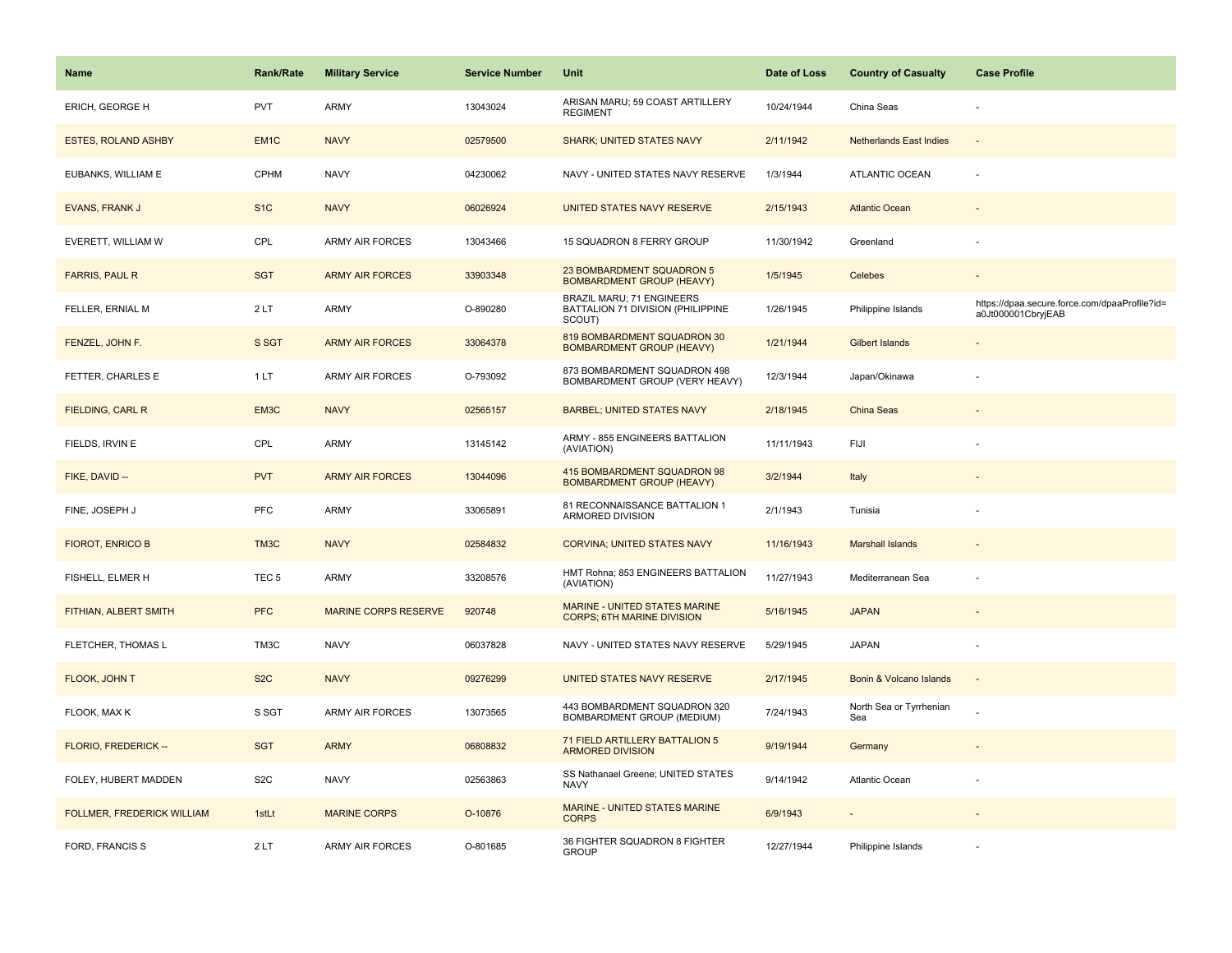| Name                       | <b>Rank/Rate</b>  | <b>Military Service</b> | <b>Service Number</b> | Unit                                                                  | Date of Loss | <b>Country of Casualty</b>               | <b>Case Profile</b>                                                 |
|----------------------------|-------------------|-------------------------|-----------------------|-----------------------------------------------------------------------|--------------|------------------------------------------|---------------------------------------------------------------------|
| FORD, ISHAM                | <b>PVT</b>        | <b>ARMY</b>             | 33382051              | <b>ARMY - 855 ENGINEERS BATTALION</b><br>(AVIATION)                   | 11/11/1943   | <b>FIJI</b>                              |                                                                     |
| FOREMAN, HARRY W.          | SGT               | ARMY                    | 33562898              | 117 INFANTRY 30 DIVISION                                              | 1/31/1945    | Poland                                   |                                                                     |
| FORSYTHE, JOHN R           | 1LT               | <b>ARMY</b>             | O-294549              | SHINYO MARU; 88 FIELD ARTILLERY<br><b>REGIMENT (PHILIPPINE SCOUT)</b> | 9/7/1944     | <b>Philippine Islands</b>                |                                                                     |
| FOUST, GEORGE W            | FLT O             | <b>ARMY AIR FORCES</b>  | T-125748              | 71 BOMBARDMENT SQUADRON 38<br>BOMBARDMENT GROUP (MEDIUM)              | 3/20/1945    | China Seas                               |                                                                     |
| FOX, JAMES WASHBURN        | 1LT               | <b>MARINE CORPS</b>     | O-025631              | 357 FIGHTER SQUADRON 355 FIGHTER<br><b>GROUP</b>                      | 4/26/1945    | Japan                                    |                                                                     |
| FOX, JAY R                 | S <sub>2</sub> C  | <b>NAVY</b>             | 07589236              | NAVY - UNITED STATES NAVY RESERVE                                     | 4/9/1945     | CENTRAL/SOUTH<br>PACIFIC THEATER         |                                                                     |
| FRAWLEY, JAMES J           | S <sub>2</sub> C  | <b>NAVY</b>             | 02584273              | SS KAIMOKU; UNITED STATES NAVY                                        | 8/9/1943     | Newfoundland                             | $\overline{\phantom{a}}$                                            |
| FREAM, ELLWOOD E           | S SGT             | <b>ARMY AIR FORCES</b>  | 13141481              | 728 BOMBARDMENT SQUADRON 452<br>BOMBARDMENT GROUP (HEAVY)             | 4/7/1945     | North Sea or Tyrrhenian<br>Sea           |                                                                     |
| FREE, RALPH H              | <b>PFC</b>        | <b>ARMY AIR FORCES</b>  | 13024704              | ORYOKU MARU; 21 PURSUIT<br><b>SQUADRON 24 PURSUIT GROUP</b>           | 12/15/1944   | Philippine Islands                       |                                                                     |
| FREEMAN, JACK D            | <b>PVT</b>        | <b>ARMY</b>             | 35873421              | 30 INFANTRY 3 DIVISION                                                | 5/29/1944    | Italy                                    |                                                                     |
| FRENCH, MORTON T.          | <b>CAPT</b>       | <b>ARMY AIR FORCES</b>  | O-724208              | 92 BOMBARDMENT GROUP (HEAVY), 325<br><b>BOMBARDMENT SQUADRON</b>      | 2/22/1944    | North Sea or Tyrrhenian<br>Sea           |                                                                     |
| FRIESS, ERNEST C           | 1 LT              | <b>ARMY AIR FORCES</b>  | O-823833              | 344 BOMBARDMENT SQUADRON 98<br>BOMBARDMENT GROUP (HEAVY)              | 11/11/1944   | Adriatic Sea                             |                                                                     |
| <b>GAIGLER, WILLIAM H</b>  | <b>PFC</b>        | <b>ARMY</b>             | 33008463              | SHINYO MARU; 440 ORDNANCE<br><b>COMPANY (AVIATION)</b>                | 9/7/1944     | <b>Philippine Islands</b>                |                                                                     |
| <b>GARDNER, EVERETT K</b>  | BM2C              | <b>NAVY</b>             | 01602224              | NAVY - UNITED STATES NAVY RESERVE                                     | 12/12/1943   | <b>NEW HEBRIDES</b>                      |                                                                     |
| <b>GARDNER, FRANK A</b>    | <b>PVT</b>        | <b>ARMY</b>             | 33556922              | 141 INFANTRY 36 DIVISION                                              | 1/23/1944    | Italy                                    |                                                                     |
| GARDNER, GARLAND G         | S <sub>2</sub> C  | <b>NAVY</b>             | 06022074              | NAVY - UNITED STATES NAVY RESERVE                                     | 7/10/1943    | MEDITERRANEAN SEA                        | $\overline{\phantom{a}}$                                            |
| <b>GARVEY, THOMAS F</b>    | <b>PFC</b>        | <b>ARMY</b>             | 33888119              | ARMY - 276 INFANTRY 70 DIVISION                                       | 2/17/1945    | <b>FRANCE</b>                            |                                                                     |
| GATCH, BENTON R.           | 1LT               | <b>ARMY AIR FORCES</b>  | O-826914              | 339 BOMBARDMENT SQUADRON 96<br>BOMBARDMENT GROUP (HEAVY)              | 3/2/1945     | North Sea or Tyrrhenian<br>Sea           |                                                                     |
| <b>GEDDERT, GEORGE F</b>   | MM <sub>2</sub> C | <b>NAVY</b>             | 06022405              | HULL; UNITED STATES NAVY RESERVE                                      | 12/18/1944   | <b>Philippine Sea</b>                    | https://dpaa.secure.force.com/dpaaProfile?id=<br>a0Jt0000000XeA2EAK |
| <b>GENTILE, CARLISLE S</b> | RM3C              | <b>NAVY</b>             | 06021864              | USS Plunkett; UNITED STATES NAVY<br><b>RESERVE</b>                    | 1/23/1943    | ** Documentation Errors                  |                                                                     |
| <b>GESSERT, CHARLES E</b>  | S SGT             | <b>ARMY AIR FORCES</b>  | 13137126              | 710 BOMBARDMENT SQUADRON 447<br><b>BOMBARDMENT GROUP (HEAVY)</b>      | 3/11/1944    | North Sea or Tyrrhenian<br>Sea           |                                                                     |
| GIBSON, WILTON A           | CPL               | <b>ARMY AIR FORCES</b>  | 13136994              | <b>AIR CORPS</b>                                                      | 2/7/1945     | Iceland                                  |                                                                     |
| <b>GILLESPIE, JAMES B</b>  | S <sub>1</sub> C  | <b>NAVY</b>             | 06025287              | MISSISSINEWA; UNITED STATES NAVY<br><b>RESERVE</b>                    | 11/20/1944   | <b>Federated States of</b><br>Micronesia |                                                                     |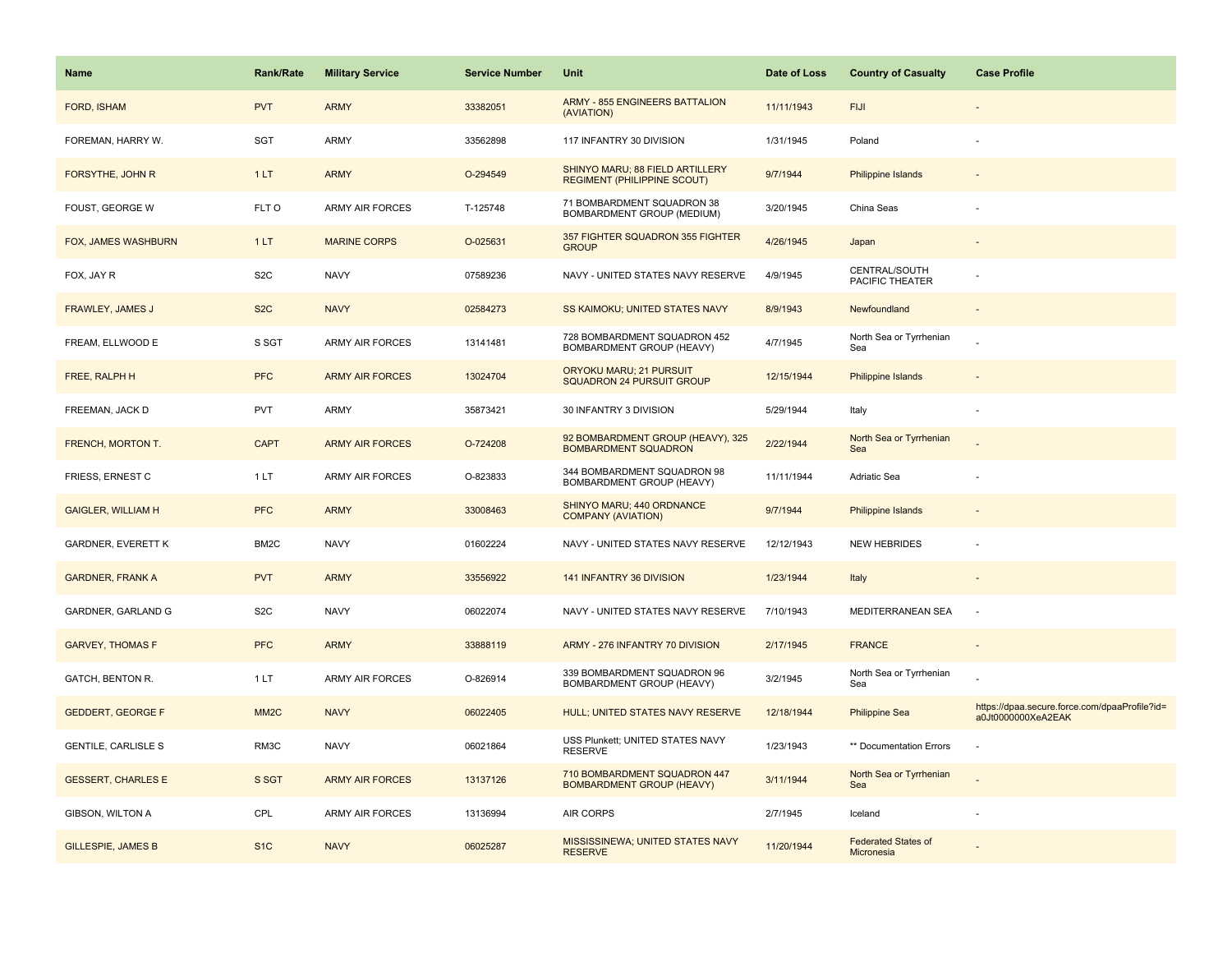| <b>Name</b>                 | <b>Rank/Rate</b>  | <b>Military Service</b> | <b>Service Number</b> | Unit                                                                | Date of Loss | <b>Country of Casualty</b>     | <b>Case Profile</b> |
|-----------------------------|-------------------|-------------------------|-----------------------|---------------------------------------------------------------------|--------------|--------------------------------|---------------------|
| GILMORE, MORRIS D           | LT /JG/           | <b>NAVY</b>             | O-082371              | UNITED STATES NAVY                                                  | 3/1/1942     | Indian Ocean                   |                     |
| <b>GJERULFF, ROBERT B</b>   | <b>CY</b>         | <b>NAVY</b>             | 02581612              | USS LISCOME BAY; UNITED STATES<br><b>NAVY</b>                       | 11/24/1943   | Gilbert Islands                |                     |
| GLACKEN, RAY --             | SGT               | <b>ARMY AIR FORCES</b>  | 06840789              | 389 BOMBARDMENT SQUADRON 312<br><b>BOMBARDMENT GROUP (LIGHT)</b>    | 7/9/1944     | New Guinea                     |                     |
| <b>GLADHILL, HABARD T.</b>  | S Sgt             | <b>ARMY</b>             | 6848366               | 16 INFANTRY 1 DIVISION                                              | 1/31/1943    | Tunisia                        |                     |
| <b>GLADING, DONALD H</b>    | MOMM3C            | <b>NAVY</b>             | 06035587              | ESCOLAR; UNITED STATES NAVY<br><b>RESERVE</b>                       | 11/13/1944   | China Seas                     |                     |
| <b>GLOVER, HOWARD A</b>     | <b>PFC</b>        | <b>ARMY</b>             | 33560189              | 187 GLIDER INFANTRY REGIMENT 11<br><b>AIRBORNE DIVISION</b>         | 12/14/1944   | <b>Philippine Islands</b>      |                     |
| GOLDBERG, ALBERT --         | 2d Lt             | <b>ARMY</b>             | O-2048313             | SHIPS COMPLEMENT HAMPTON ROADS<br>PORT OF EMBARKATION               | 4/20/1944    | Mediterranean Sea              | ÷.                  |
| <b>GOLDSTEIN, HOWARD --</b> | $V-6$             | <b>NAVY</b>             | 06020110              | VB-101, formally VP-51, UNITED STATES<br><b>NAVY RESERVE</b>        | 2/14/1943    | Solomon Islands                |                     |
| GORALSKI, MILTON J          | Pvt               | ARMY                    | 33558651              | 5307 COMPOSITE UNIT                                                 | 6/24/1944    | <b>BURMA</b>                   |                     |
| <b>GORDON, SEYMOUR --</b>   | 2LT               | <b>ARMY AIR FORCES</b>  | O-776980              | 721 BOMBARDMENT SQUADRON 450<br><b>BOMBARDMENT GROUP (HEAVY)</b>    | 2/25/1945    | Australia                      |                     |
| <b>GORE, MARION E</b>       | 2LT               | <b>ARMY AIR FORCES</b>  | O-806978              | 700 BOMBARDMENT SQUADRON 445<br>BOMBARDMENT GROUP (HEAVY)           | 12/20/1943   | North Sea or Tyrrhenian<br>Sea |                     |
| <b>GORSUCH, GILBERT F</b>   | LT.               | <b>NAVY</b>             | O-113941              | <b>UNITED STATES NAVY</b>                                           | 11/12/1942   | North Atlantic Ocean           | ۰                   |
| GOURLEY, LEWIS T            | FC <sub>2</sub> C | <b>NAVY</b>             | 02582427              | USS GWIN (DD-433); UNITED STATES<br><b>NAVY</b>                     | 7/13/1943    | Solomon Islands                |                     |
| <b>GRACE, EDWARD THOMAS</b> | LT CDR            | <b>NAVY</b>             | O-082569              | Halligan; UNITED STATES NAVY                                        | 3/26/1945    | Japan                          |                     |
| <b>GRAFTON, THOMAS N</b>    | ARM3C             | <b>NAVY</b>             | 07585936              | UNITED STATES NAVY RESERVE                                          | 2/21/1945    | Atlantic Ocean                 |                     |
| <b>GRANER, A LOUIS</b>      | <b>TSGT</b>       | <b>ARMY AIR FORCES</b>  | 13076395              | <b>AIR CORPS</b>                                                    | 4/29/1943    | Pacific Ocean                  |                     |
| GRAVES, JOSEPH A.           | CPL               | <b>ARMY</b>             | 33724875              | 290 PORT COMPANY                                                    | 1/20/1945    | Caroline Islands               |                     |
| <b>GRAVES, REED --</b>      | LT COL            | <b>ARMY</b>             | O-015795              | ARISAN MARU; 101 INFANTRY 101<br><b>DIVISION (PHILIPPINE SCOUT)</b> | 10/24/1944   | China Seas                     |                     |
| GRAVES, WILLIAM F.          | SGT               | <b>ARMY AIR FORCES</b>  | 33731675              | 63 BOMBARDMENT SQUADRON 43<br>BOMBARDMENT GROUP (HEAVY)             | 7/28/1945    | Sea of Japan                   |                     |
| <b>GRAYBEAL, JAMES R</b>    | <b>SGT</b>        | <b>ARMY</b>             | 33201345              | 10 ENGINEERS COMBAT BATTALION 3<br><b>DIVISION</b>                  | 5/24/1944    | Italy                          |                     |
| GREENWELL, JOHN H           | S <sub>2</sub> C  | <b>NAVY</b>             | 06021314              | SS ESSO WILLIAMSBURG; UNITED<br>STATES NAVY RESERVE                 | 9/22/1942    | Iceland                        | ÷,                  |
| <b>GRICE, MALCOLM H</b>     | F <sub>1</sub> C  | <b>NAVY</b>             | 06027080              | NAVY - UNITED STATES NAVY RESERVE                                   | 7/10/1943    | <b>MEDITERRANEAN SEA</b>       | $\overline{a}$      |
| <b>GRIMES, VINCENT E</b>    | CPL               | <b>ARMY</b>             | 17161503              | 402 BOMBARDMENT SQUADRON 502<br>BOMBARDMENT GROUP (VERY HEAVY)      | 7/9/1945     | Marianas Islands               |                     |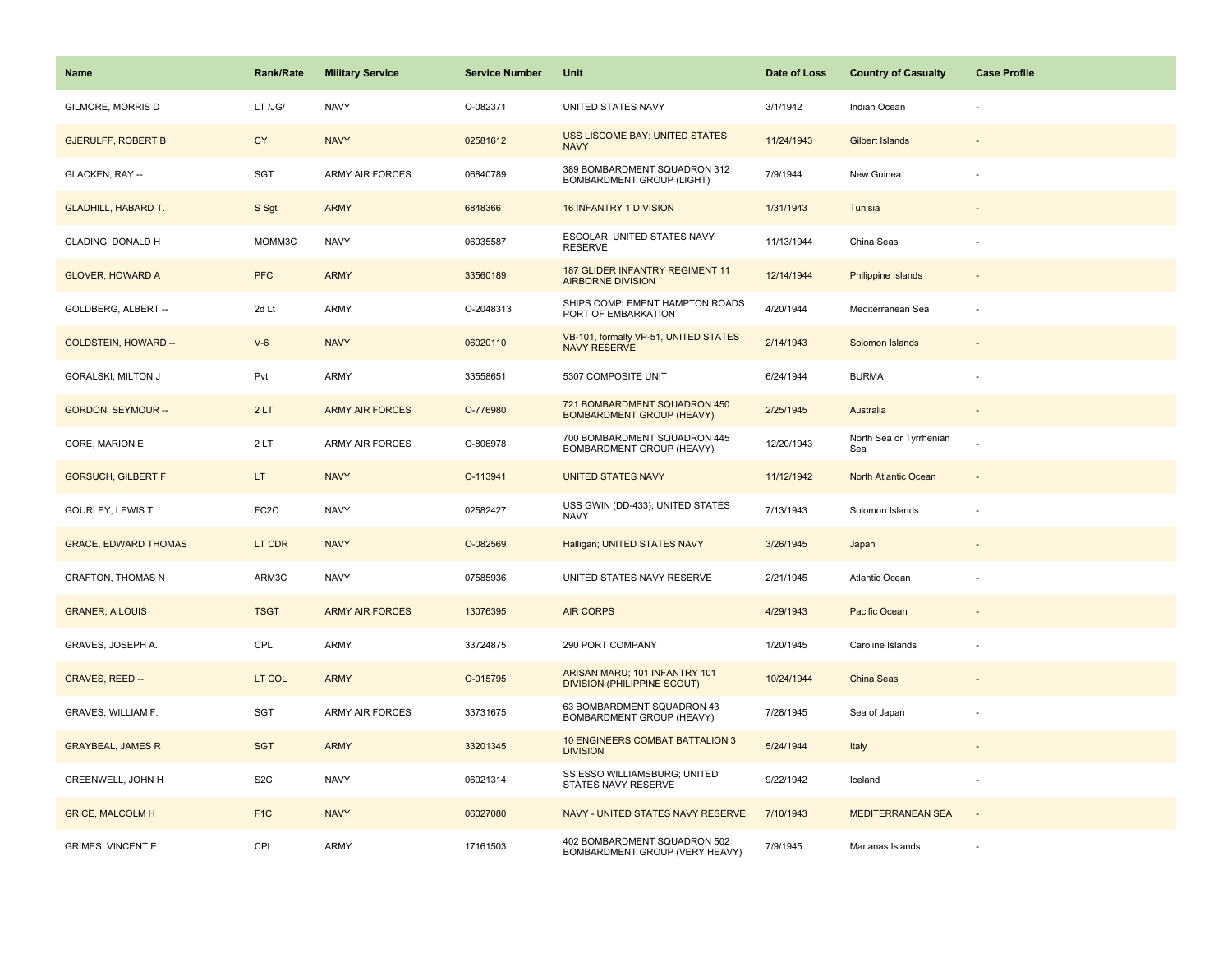| <b>Name</b>                  | <b>Rank/Rate</b>  | <b>Military Service</b> | <b>Service Number</b> | Unit                                                             | Date of Loss | <b>Country of Casualty</b>                     | <b>Case Profile</b>                                                 |
|------------------------------|-------------------|-------------------------|-----------------------|------------------------------------------------------------------|--------------|------------------------------------------------|---------------------------------------------------------------------|
| <b>GROSS, CHARLES A</b>      | 2LT               | <b>ARMY AIR FORCES</b>  | O-794401              | 820 BOMBARDMENT SQUADRON 41<br><b>BOMBARDMENT GROUP (MEDIUM)</b> | 1/15/1944    | <b>Marshall Islands</b>                        |                                                                     |
| GROSSMAN, JOSEPH L           | PVT               | ARMY                    | 13136755              | 324 INFANTRY 44 DIVISION                                         | 10/29/1945   | France                                         |                                                                     |
| <b>GRUNBERG, MANFRED --</b>  | S SGT             | <b>ARMY AIR FORCES</b>  | 33378394              | 824 BOMBARDMENT SQUADRON 484<br><b>BOMBARDMENT GROUP (HEAVY)</b> | 5/29/1944    | Austria                                        |                                                                     |
| GUETHLEIN, JOHN E            | F <sub>1</sub> C  | <b>NAVY</b>             | 08267311              | LCI(L)-32; UNITED STATES NAVY<br><b>RESERVE</b>                  | 1/26/1944    | North or Tyrrhenian Seas                       | $\sim$                                                              |
| <b>GUYON, WILLIAM GEORGE</b> | MM <sub>2</sub> C | <b>NAVY</b>             | 03717737              | USS MEREDITH; UNITED STATES NAVY                                 | 10/15/1942   | Solomon Islands                                |                                                                     |
| HAERTIG, WILLIAM M           | WT1C              | <b>NAVY</b>             | 02580180              | USS LITTLE; UNITED STATES NAVY                                   | 9/5/1942     | * Documentation Lacking                        | $\overline{\phantom{a}}$                                            |
| <b>HALL, CHARLES R</b>       | S <sub>2</sub> C  | <b>NAVY</b>             | 07588261              | <b>UNITED STATES NAVY</b>                                        | 12/27/1945   | Pacific Ocean: North<br>American Area          |                                                                     |
| HALL, DONALD W               | <b>ENS</b>        | <b>NAVY</b>             | O-389619              | MORRISON; UNITED STATES NAVY                                     | 5/4/1945     | Ryukyus Islands                                |                                                                     |
| <b>HALL, JAMES E</b>         | S <sub>1C</sub>   | <b>NAVY</b>             | 02584221              | <b>NAVY - UNITED STATES NAVY</b>                                 | 3/19/1945    | <b>JAPAN</b>                                   |                                                                     |
| HALLOWELL, ALTON W           | <b>ENS</b>        | <b>NAVY</b>             | O-326097              | USS LEXINGTON (CV-16); UNITED<br>STATES NAVY RESERVE             | 7/21/1944    | Pacific Ocean                                  |                                                                     |
| HAMBLIN, WILL C              | AM2C              | <b>NAVY</b>             | 06029730              | UNITED STATES NAVY RESERVE                                       | 11/25/1944   | <b>Philippine Sea</b>                          |                                                                     |
| HAMBURG, LEO T               | S <sub>2</sub> C  | <b>NAVY</b>             | 06021251              | SS ESSO WILLIAMSBURG; UNITED<br>STATES NAVY RESERVE              | 9/22/1942    | Iceland                                        |                                                                     |
| HAMER, JOHN C                | S <sub>1C</sub>   | <b>NAVY</b>             | 02585112              | Rowan; UNITED STATES NAVY                                        | 9/11/1943    | North or Tyrrhenian Seas                       |                                                                     |
| HAMMEN, ROBERT               | PHOM3C            | <b>NAVY</b>             | 08267299              | NAVY - UNITED STATES NAVY RESERVE                                | 7/30/1945    | PHILIPPINE SEA                                 | https://dpaa.secure.force.com/dpaaProfile?id=<br>a0Jt0000000ccajEAA |
| HANN, EARLE V                | <b>SGT</b>        | <b>ARMY AIR FORCES</b>  | 20347514              | <b>HMT Rohna; AIR CORPS</b>                                      | 11/26/1943   | Mediterranean Sea                              |                                                                     |
| HANS, ALBERT W               | AMM2C             | <b>NAVY</b>             | 02584060              | FRANKLIN; UNITED STATES NAVY                                     | 3/19/1945    | Japan                                          |                                                                     |
| HANSON, STANLEY C            | 2LT               | <b>ARMY AIR FORCES</b>  | O-706094              | 847 BOMBARDMENT SQUADRON 489<br><b>BOMBARDMENT GROUP (HEAVY)</b> | 6/20/1944    | North Sea or Tyrrhenian<br>Sea                 |                                                                     |
| HARDEN, GERALD L.            | S SGT             | <b>ARMY AIR FORCES</b>  | 13141641              | 512 BOMBARDMENT SQUADRON 376<br>BOMBARDMENT GROUP (HEAVY)        | 1/8/1945     | Adriatic Sea                                   |                                                                     |
| <b>HARDIMAN, RICHARD H</b>   | S <sub>1</sub> C  | <b>NAVY</b>             | 08265416              | <b>UNITED STATES NAVY</b>                                        | 8/18/1943    | North Atlantic Ocean                           |                                                                     |
| HARDY, ROBERT W              | S SGT             | <b>ARMY AIR FORCES</b>  | 33377791              | 336 BOMBARDMENT SQUADRON 95<br>BOMBARDMENT GROUP (HEAVY)         | 6/13/1943    | <b>Baltic Sea</b>                              |                                                                     |
| HARNE, JACK O                | S <sub>1</sub> C  | <b>NAVY</b>             | 07588107              | NAVY - UNITED STATES NAVY RESERVE                                | 8/30/1944    | <b>ATLANTIC OCEAN</b>                          |                                                                     |
| HARRIS, ROBERT E             | 2LT               | <b>ARMY AIR FORCES</b>  | O-834425              | 721 BOMBARDMENT SQUADRON 450<br>BOMBARDMENT GROUP (HEAVY)        | 3/16/1945    | Italy                                          |                                                                     |
| <b>HARRIS, WILLIAM H</b>     | LT.               | <b>NAVY</b>             | O-102407              | NAVY - UNITED STATES NAVY RESERVE                                | 8/9/1945     | <b>CENTRAL/SOUTH</b><br><b>PACIFIC THEATER</b> |                                                                     |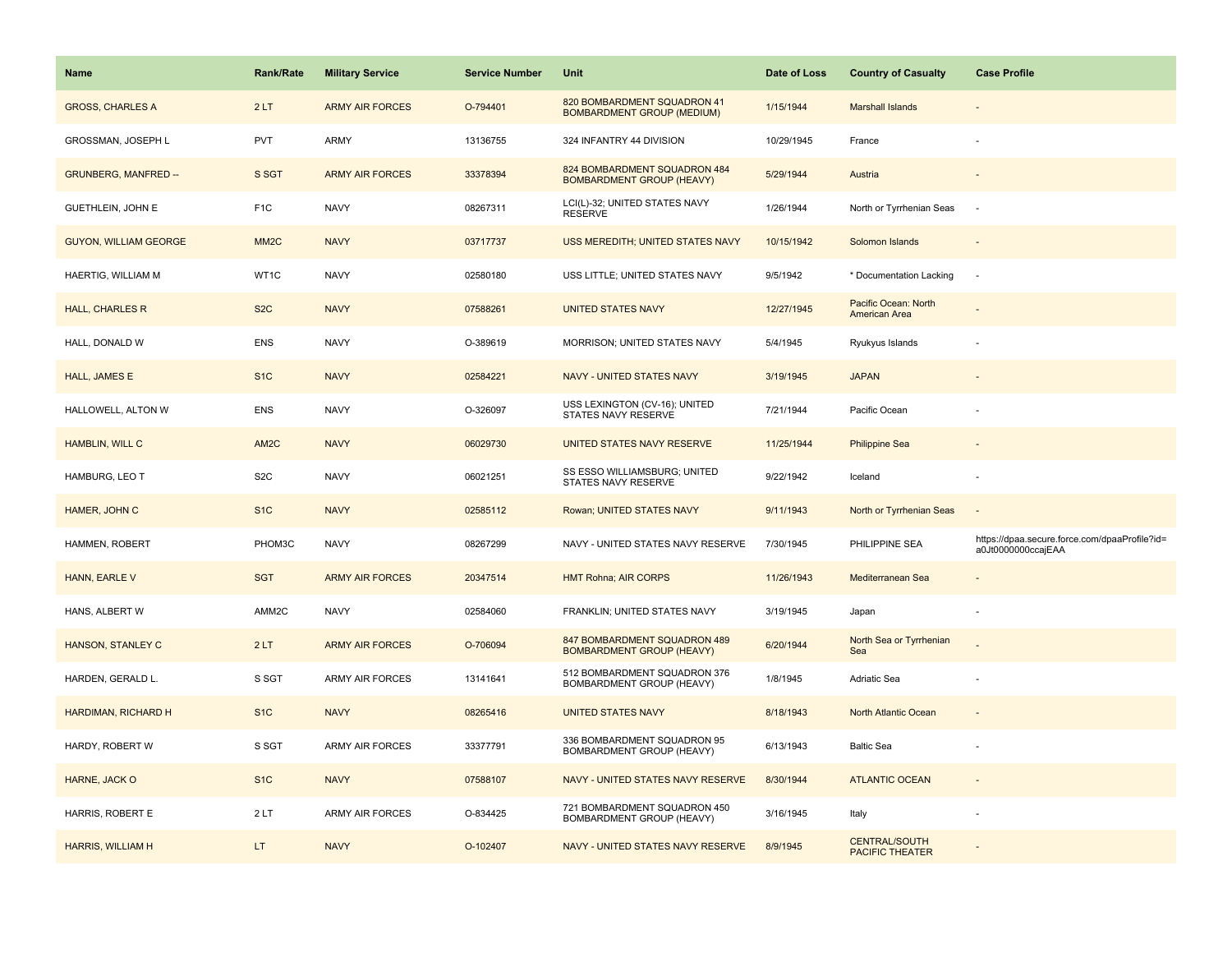| Name                         | <b>Rank/Rate</b> | <b>Military Service</b> | <b>Service Number</b> | Unit                                                             | Date of Loss | <b>Country of Casualty</b>                             | <b>Case Profile</b>                                                 |
|------------------------------|------------------|-------------------------|-----------------------|------------------------------------------------------------------|--------------|--------------------------------------------------------|---------------------------------------------------------------------|
| HARRISON, PHILIP S           | M SGT            | ARMY AIR FORCES         | 33181250              | 678 BOMBARDMENT SQUADRON 444<br>BOMBARDMENT GROUP (VERY HEAVY)   | 6/1/1945     | Japan/Okinawa                                          |                                                                     |
| <b>HARRISON, WILLIAM E</b>   | BM1C             | <b>NAVY</b>             | 02657560              | NAVY - UNITED STATES NAVY                                        | 3/19/1945    | <b>JAPAN</b>                                           |                                                                     |
| HASTINGS, HERMUS J           | S SGT            | <b>ARMY AIR FORCES</b>  | 13135889              | 26 BOMBARDMENT SQUADRON 11<br>BOMBARDMENT GROUP (HEAVY)          | 4/4/1944     | Caroline Islands                                       | https://dpaa.secure.force.com/dpaaProfile?id=<br>a0Jt000001au2MYEAY |
| HAUSER, JACK L               | <b>PFC</b>       | <b>ARMY</b>             | 33720685              | 511 PARACHUTE INFANTRY 11<br><b>AIRBORNE DIVISION</b>            | 2/5/1945     | Philippine Islands                                     |                                                                     |
| HAYES, CHARLES D             | LT CDR           | <b>NAVY</b>             | O-195739              | NAVY - UNITED STATES NAVY RESERVE                                | 7/30/1945    | PHILIPPINE SEA                                         |                                                                     |
| HAYMAN, ALFRED C             | <b>PVT</b>       | <b>ARMY</b>             | 33064010              | <b>USAT DORCHESTER; QUARTERMASTER</b><br><b>CORPS</b>            | 2/3/1943     | Greenland                                              |                                                                     |
| HAYNIE, RAYMOND S            | S SGT            | ARMY AIR FORCES         | 06884261              | 674 BOMBARDMENT SQUADRON 417<br><b>BOMBARDMENT GROUP (LIGHT)</b> | 11/30/1944   | Morotai, Ceram, Amboina                                | $\sim$                                                              |
| <b>HEATLEY, JOSEPH BURKE</b> | S <sub>2</sub> C | <b>NAVY</b>             | 02583753              | Jacob Jones; UNITED STATES NAVY                                  | 2/28/1942    | <b>Atlantic Ocean: North</b><br><b>American Waters</b> |                                                                     |
| HEAVEL, ROLAND G             | <b>PVT</b>       | ARMY                    | 33372542              | USAT DORCHESTER; UNITED STATES<br>ARMY                           | 2/3/1943     | Greenland                                              |                                                                     |
| <b>HEBB, GARLAND L</b>       | S SGT            | <b>ARMY AIR FORCES</b>  | 13102415              | 341 BOMBARDMENT SQUADRON 97<br><b>BOMBARDMENT GROUP (HEAVY)</b>  | 1/21/1945    | North Sea or Tyrrhenian<br>Sea                         |                                                                     |
| HECK, BERNARD BRYSON         | S <sub>2</sub> C | <b>NAVY</b>             | 06021376              | UNITED STATES NAVY RESERVE                                       | 10/29/1942   | North Atlantic Ocean                                   |                                                                     |
| <b>HEDDINGS, BERNARD J</b>   | M <sub>1</sub> C | <b>NAVY</b>             | 06022211              | YP-74; UNITED STATES NAVY RESERVE                                | 9/6/1942     | Alaska                                                 |                                                                     |
| HEDRICH, LOUIS C             | S <sub>1</sub> C | <b>NAVY</b>             | 04475341              | UNITED STATES NAVY RESERVE                                       | 5/23/1945    | Central/South Pacific<br>Theater                       |                                                                     |
| <b>HEIGH, JAMES R</b>        | <b>PFC</b>       | <b>ARMY</b>             | 33381639              | 371 INFANTRY 92 DIVISION                                         | 11/6/1945    | Italy                                                  |                                                                     |
| HEISTERHAGEN, HENRY L        | MM3C             | <b>NAVY</b>             | 08267867              | Morrison; UNITED STATES NAVY<br><b>RESERVE</b>                   | 5/4/1945     | Ryukyus Islands                                        |                                                                     |
| <b>HELBIG, FREDERICK W</b>   | <b>SGT</b>       | <b>ARMY AIR FORCES</b>  | 33208549              | 319 TROOP CARRIER SQUADRON                                       | 6/18/1945    | <b>Burma</b>                                           |                                                                     |
| HELMICK, RAYMOND A           | SGT              | <b>MARINE CORPS</b>     | 00244293              | MARINE - UNITED STATES MARINE<br><b>CORPS</b>                    | 10/24/1944   | China Seas                                             |                                                                     |
| <b>HENKEL, EMERSON D</b>     | <b>CPL</b>       | <b>ARMY</b>             | 33008132              | <b>COAST ARTILLERY CORPS</b>                                     | 6/15/1942    | <b>Atlantic Ocean</b>                                  |                                                                     |
| HENLEY, MILTON E             | S <sub>2</sub> C | <b>NAVY</b>             | 02568195              | UNITED STATES NAVY RESERVE                                       | 5/1/1945     | Japan                                                  |                                                                     |
| <b>HERLTH, AUGUST E</b>      | 1LT              | <b>ARMY AIR FORCES</b>  | O-679511              | 711 BOMBARDMENT SQUADRON 447<br><b>BOMBARDMENT GROUP (HEAVY)</b> | 11/2/1944    | Germany                                                |                                                                     |
| HERRING, WILLIAM J           | S <sub>2</sub> C | <b>COAST GUARD</b>      | 00220929              | COAST GUARD - UNITED STATES<br><b>COAST GUARD</b>                | 12/17/1942   | <b>Belle Isle Straits</b>                              |                                                                     |
| <b>HERSHMAN, RALPH W</b>     | <b>PVT</b>       | <b>ARMY</b>             | 13042608              | 29 FIELD ARTILLERY BATTALION 4<br><b>DIVISION</b>                | 6/6/1944     | France                                                 |                                                                     |
| HEUBECK, JOHN H              | LT/JG/           | <b>NAVY</b>             | O-148102              | TANG; UNITED STATES NAVY RESERVE                                 | 10/25/1944   | Formosa                                                |                                                                     |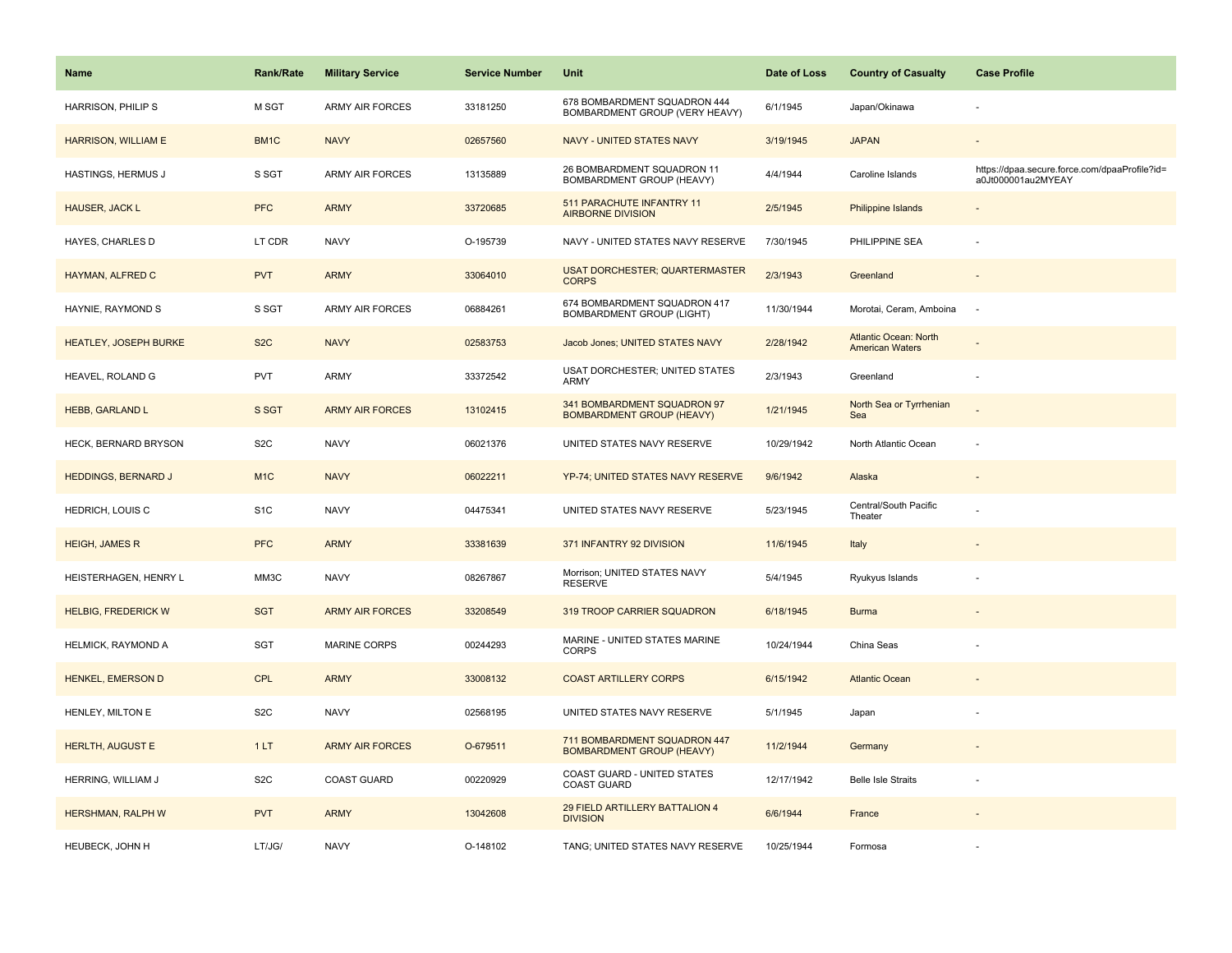| Name                     | <b>Rank/Rate</b> | <b>Military Service</b> | <b>Service Number</b> | Unit                                                                     | Date of Loss | <b>Country of Casualty</b>     | <b>Case Profile</b> |
|--------------------------|------------------|-------------------------|-----------------------|--------------------------------------------------------------------------|--------------|--------------------------------|---------------------|
| <b>HICKS, CHARLES F</b>  | <b>SGT</b>       | <b>ARMY AIR FORCES</b>  | 33897030              | 882 BOMBARDMENT SQUADRON 500<br><b>BOMBARDMENT GROUP (VERY HEAVY)</b>    | 1/23/1945    | Japan/Okinawa                  |                     |
| HIGGS, GEORGE C          | SGT              | ARMY                    | 33200618              | ARMY - 1896 ENGINEERS BATTALION<br>(AVIATION)                            | 1/12/1945    | CHINA SEAS                     |                     |
| HILDEBRAND, MAYNARD W    | <b>SGT</b>       | <b>ARMY AIR FORCES</b>  | 13179691              | 397 BOMBARDMENT SQUADRON<br>(HEAVY)                                      | 7/20/1946    | Panama                         |                     |
| HILL, JULIAN D           | S SGT            | ARMY AIR FORCES         | 13106700              | 533 BOMBARDMENT SQUADRON 381<br>BOMBARDMENT GROUP (HEAVY)                | 8/5/1944     | North Sea or Tyrrhenian<br>Sea |                     |
| HILL, LOUIS              | <b>PVT</b>       | <b>ARMY</b>             | 33376762              | ARMY - 466 ANTI AIRCRAFT ARTILLERY<br><b>AUTOMATIC WEAPONS BATTALION</b> | 12/12/1943   | <b>NEW HEBRIDES</b>            |                     |
| HITCH, RICHARD B         | EM1C             | <b>NAVY</b>             | 02582276              | GRAYBACK; UNITED STATES NAVY                                             | 3/28/1944    | China Seas                     |                     |
| HOFFMAN, PHILIP M        | <b>PFC</b>       | <b>ARMY AIR FORCES</b>  | 33553646              | <b>AIR CORPS</b>                                                         | 2/6/1945     | Indian Ocean                   |                     |
| HOHMAN, WILLIAM P        | S SGT            | ARMY AIR FORCES         | 33003367              | 350 BOMBARDMENT SQUADRON 100<br>BOMBARDMENT GROUP (HEAVY)                | 5/19/1944    | <b>Baltic Sea</b>              |                     |
| HOLLOWAY, ARCHER C       | <b>CPL</b>       | <b>ARMY AIR FORCES</b>  | 13135505              | <b>HMT Rohna; AIR CORPS</b>                                              | 11/26/1943   | Mediterranean Sea              |                     |
| HOLMES, WILLIAM E        | S <sub>1</sub> C | <b>NAVY</b>             | 02581931              | Asheville; UNITED STATES NAVY                                            | 3/3/1942     | Indian Ocean                   |                     |
| <b>HOOPES, ROBERT D</b>  | LT.              | <b>NAVY</b>             | O-097648              | SWORDFISH; UNITED STATES NAVY<br><b>RESERVE</b>                          | 1/29/1945    | <b>Ryukyus Islands</b>         |                     |
| HOOPES, WILLIAM P        | MM3C             | COAST GUARD             | 00599369              | COAST GUARD - UNITED STATES<br><b>COAST GUARD</b>                        | 3/9/1944     | Atlantic Ocean                 |                     |
| <b>HOOVER, FRANCIS H</b> | EM <sub>2C</sub> | <b>NAVY</b>             | 02582323              | Rowan; UNITED STATES NAVY                                                | 9/11/1943    | North or Tyrrhenian Seas       |                     |
| HOOVER, ROY CORNELIUS    | <b>SGT</b>       | MARINE CORPS            | 00457767              | MARINE - UNITED STATES MARINE<br><b>CORPS</b>                            | 3/19/1945    | Japan                          |                     |
| HORKEY, FRANKLIN W       | <b>BIC</b>       | <b>NAVY</b>             | 06027963              | SPENCE; UNITED STATES NAVY<br><b>RESERVE</b>                             | 12/18/1944   | <b>Philippine Sea</b>          |                     |
| HORNER, AUBREY L         | PFC              | ARMY                    | 13023812              | 242 ENGINEERS COMBAT BATTALION                                           | 4/2/1945     | Ryukyus Islands                |                     |
| HORNICK, EDWARD HENRY    | S <sub>1</sub> C | <b>NAVY</b>             | 02582124              | USS QUINCY; UNITED STATES NAVY                                           | 8/9/1942     | Solomon Islands                |                     |
| HORTON, EVERETT ROCK     | MOMM1C           | <b>NAVY</b>             | 02581961              | SKYLARK; UNITED STATES NAVY                                              | 3/28/1945    | Philippine Sea                 |                     |
| HOWARD, LEWIS J          | S <sub>1C</sub>  | <b>NAVY</b>             | 06021181              | UNITED STATES NAVY RESERVE                                               | 2/7/1943     | North Atlantic Ocean           |                     |
| HUBBARD, HARRY E         | CDR              | <b>NAVY</b>             | O-059615              | USS MEREDITH; UNITED STATES NAVY                                         | 10/16/1942   | Solomon Islands                |                     |
| HUBBARD, ROBERT L        | S <sub>1C</sub>  | <b>NAVY</b>             | 08264984              | UNITED STATES NAVY RESERVE                                               | 12/2/1943    | <b>Adriatic Sea</b>            |                     |
| IMWOLD, STEWART S        | MOMM2C           | <b>NAVY</b>             | 06020304              | TANG; UNITED STATES NAVY RESERVE                                         | 10/25/1944   | Formosa                        |                     |
| <b>INSLEY, EDWING</b>    | <b>T SGT</b>     | <b>ARMY AIR FORCES</b>  | 33064534              | 575 BOMBARDMENT SQUADRON 391<br><b>BOMBARDMENT GROUP (MEDIUM)</b>        | 7/5/1944     | France                         |                     |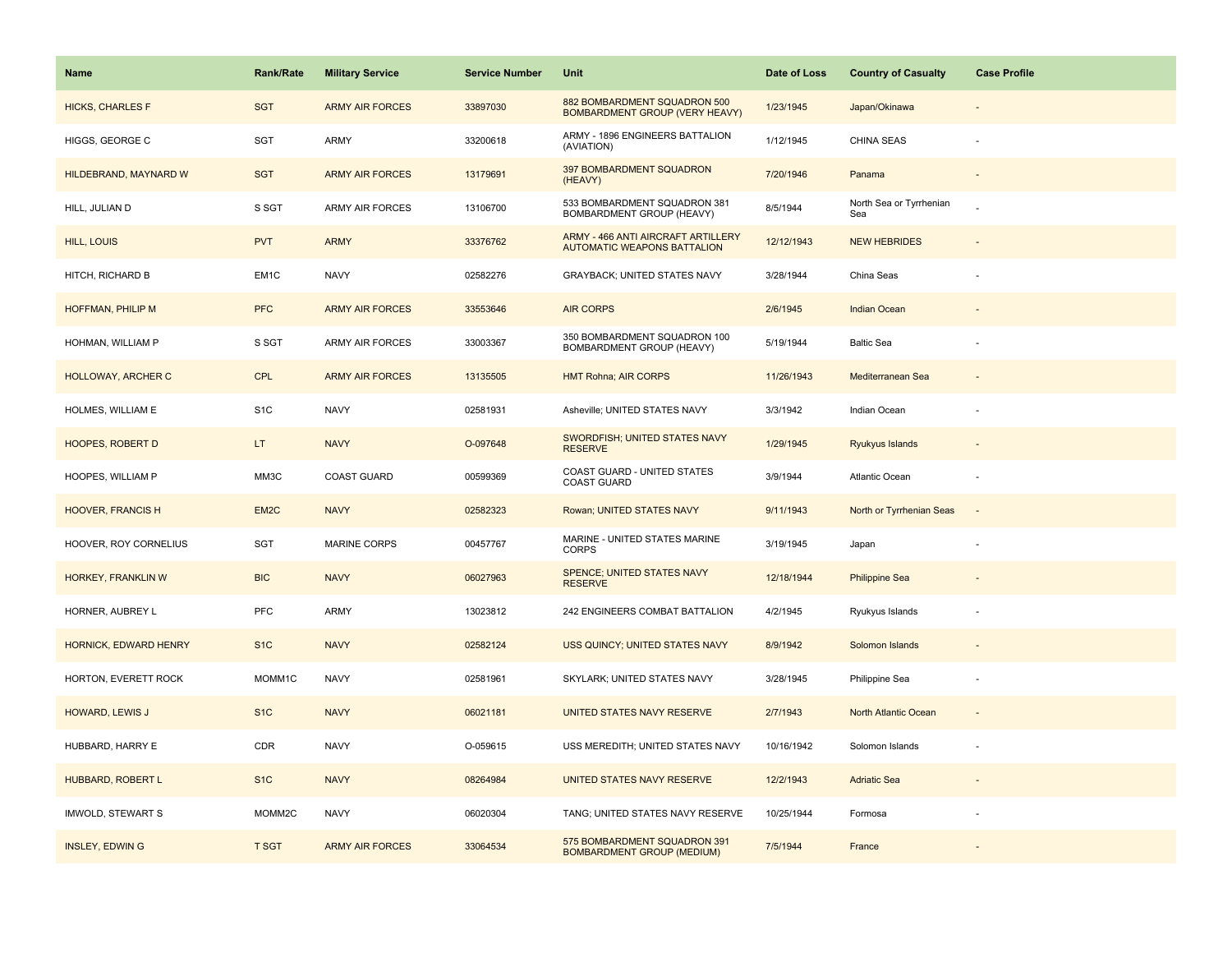| <b>Name</b>               | Rank/Rate        | <b>Military Service</b> | <b>Service Number</b> | Unit                                                             | Date of Loss | <b>Country of Casualty</b>     | <b>Case Profile</b>                                                 |
|---------------------------|------------------|-------------------------|-----------------------|------------------------------------------------------------------|--------------|--------------------------------|---------------------------------------------------------------------|
| JACKSON, JACK J           | <b>PVT</b>       | ARMY                    | 17075526              | <b>USAT DORCHESTER; UNITED STATES</b><br>ARMY                    | 2/3/1943     | Greenland                      |                                                                     |
| <b>JACKSON, THOMAS --</b> | STM1C            | <b>NAVY</b>             | 09273779              | FRANKLIN; UNITED STATES NAVY<br><b>RESERVE</b>                   | 3/19/1945    | Japan                          |                                                                     |
| JANNEY, JOHNS H           | <b>CDR</b>       | <b>NAVY</b>             | O-077196              | USS INDIANAPOLIS; UNITED STATES<br><b>NAVY</b>                   | 7/30/1945    | Philippine Sea                 | https://dpaa.secure.force.com/dpaaProfile?id=<br>a0Jt0000000ccQeEAI |
| JARRETT, SAMUEL W         | <b>CPL</b>       | <b>ARMY AIR FORCES</b>  | 33729115              | <b>AIR CORPS</b>                                                 | 1/20/1945    | Bermuda                        |                                                                     |
| JAWORSKI, PHILIP JAMES    | GM2C             | <b>NAVY</b>             | 02582789              | S-44; UNITED STATES NAVY                                         | 10/7/1943    | Kurile Islands                 |                                                                     |
| JEFFERSON, CURTISS L      | <b>ENS</b>       | <b>NAVY</b>             | O-337109              | USS BUNKER HILL; UNITED STATES<br><b>NAVY RESERVE</b>            | 2/25/1945    | Japan                          |                                                                     |
| JENKINS, MICHAEL O.       | S SGT            | <b>ARMY AIR FORCES</b>  | 13069984              | 440 BOMBARDMENT SQUADRON 319<br>BOMBARDMENT GROUP (MEDIUM)       | 2/3/1944     | North Sea or Tyrrhenian<br>Sea |                                                                     |
| <b>JOHNSON, CHARLES W</b> | F <sub>1C</sub>  | <b>NAVY</b>             | 02563367              | <b>INGRAHAM; UNITED STATES NAVY</b>                              | 8/22/1942    | Nova Scotia                    |                                                                     |
| JOHNSON, WALTER M         | BKR3C            | <b>NAVY</b>             | 02564142              | Plymouth; UNITED STATES NAVY                                     | 8/5/1943     | <b>Atlantic Ocean</b>          | https://dpaa.secure.force.com/dpaaProfile?id=<br>a0Jt0000000XemrEAC |
| JOHNSON, WILLIAM H        | <b>SGT</b>       | <b>ARMY</b>             | 33381197              | SS CAPE SAN JUAN; 855 ENGINEERS<br><b>BATTALION (AVIATION)</b>   | 11/13/1943   | ** Documentation Errors        |                                                                     |
| JOINES, PRESLEY S         | <b>PVT</b>       | ARMY                    | 33372428              | USAT DORCHESTER; UNITED STATES<br>ARMY                           | 2/3/1943     | Greenland                      |                                                                     |
| JONES, LLOYD W            | F <sub>1C</sub>  | <b>NAVY</b>             | 06037826              | Bristol; UNITED STATES NAVY RESERVE                              | 10/13/1943   | Mediterranean Sea              | $\sim$                                                              |
| JONES, MARION F           | T SGT            | <b>ARMY</b>             | 33066716              | 83 CHEMICAL BATTALION                                            | 1/26/1944    | North Sea or Tyrrhenian<br>Sea | https://dpaa.secure.force.com/dpaaProfile?id=<br>a0Jt0000000Xgn3EAC |
| JONES, THOMAS B.          | <b>PVT</b>       | <b>ARMY</b>             | 33179776              | <b>17 TANK BATTALION 7 ARMORED</b><br><b>DIVISION</b>            | 10/4/1944    | Holland                        |                                                                     |
| JONES, WINFIELD S         | F <sub>1</sub> C | <b>NAVY</b>             | 06020190              | USS JUNEAU; UNITED STATES NAVY<br><b>RESERVE</b>                 | 11/13/1942   | Solomon Islands                |                                                                     |
| JOURNEY, MELVIN GEORGE    | SEA1             | <b>NAVY</b>             | 2583328               | USS QUINCY; UNITED STATES NAVY                                   | 8/9/1942     | Solomon Islands                |                                                                     |
| KACHELE, PAUL MATTHEW     | PFC              | <b>MARINE CORPS</b>     | 884435                | 1ST JOINT ASSAULT CO, SPECIAL<br><b>TROOPS</b>                   | 5/21/1944    | Hawaiian Islands               |                                                                     |
| <b>KAIN, WALTER LOUIS</b> | S <sub>1</sub> C | <b>NAVY</b>             | 06025598              | UNITED STATES NAVY RESERVE                                       | 3/10/1943    | <b>Atlantic Ocean</b>          |                                                                     |
| KAISER, LOUIS --          | S SGT            | <b>ARMY AIR FORCES</b>  | 13043772              | 344 BOMBARDMENT SQUADRON 98<br>BOMBARDMENT GROUP (HEAVY)         | 8/1/1943     | Rumania                        |                                                                     |
| KARR, ROGER W             | LT /JG/          | <b>NAVY</b>             | O-315556              | <b>USS HORNET; UNITED STATES NAVY</b><br><b>RESERVE</b>          | 3/19/1945    | Japan                          |                                                                     |
| KATZ, ALBERT --           | S SGT            | <b>ARMY AIR FORCES</b>  | 13001434              | AIR CORPS                                                        | 12/30/1942   | Aleutian Islands               |                                                                     |
| <b>KEATING, RAYMOND M</b> | <b>T SGT</b>     | <b>ARMY AIR FORCES</b>  | 13050250              | 415 BOMBARDMENT SQUADRON 98<br><b>BOMBARDMENT GROUP (HEAVY)</b>  | 5/11/1943    | Mediterranean Sea              |                                                                     |
| KEENEY, WALDO M           | T SGT            | ARMY AIR FORCES         | 13106599              | 864 BOMBARDMENT SQUADRON 494<br><b>BOMBARDMENT GROUP (HEAVY)</b> | 7/25/1945    | China Seas                     |                                                                     |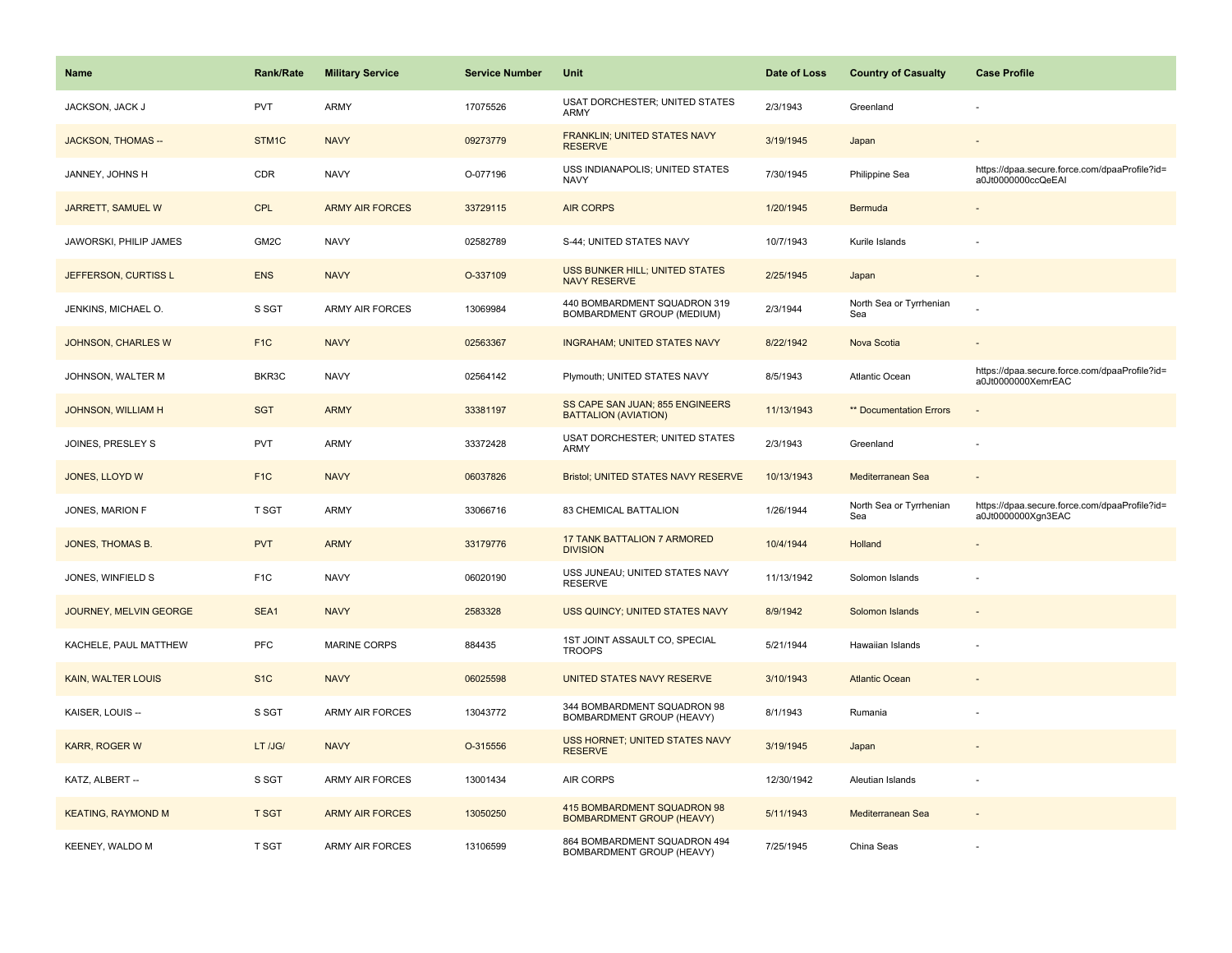| <b>Name</b>                  | <b>Rank/Rate</b>  | <b>Military Service</b> | <b>Service Number</b> | Unit                                                                  | Date of Loss | <b>Country of Casualty</b>             | <b>Case Profile</b> |
|------------------------------|-------------------|-------------------------|-----------------------|-----------------------------------------------------------------------|--------------|----------------------------------------|---------------------|
| <b>KEITHLEY, WILLIAM C</b>   | <b>SGT</b>        | <b>ARMY AIR FORCES</b>  | 06888680              | 11 BOMBARDMENT SQUADRON 7<br><b>BOMBARDMENT GROUP (HEAVY)</b>         | 2/2/1942     | African/Med/Middle<br>Eastern At Large |                     |
| KELBAUGH, MAHLON JOHN        | S <sub>2</sub> C  | <b>NAVY</b>             | 02583808              | Sims; UNITED STATES NAVY                                              | 5/7/1942     | Coral Sea                              |                     |
| <b>KELLEY, CHARLES P.</b>    | <b>T SGT</b>      | <b>ARMY AIR FORCES</b>  | 33904512              | 93 BOMBARDMENT SQUADRON 19<br>BOMBARDMENT GROUP (VERY HEAVY)          | 6/18/1945    | Marianas Islands                       |                     |
| KELLEY, WILLIAM J            | SK <sub>1</sub> C | <b>COAST GUARD</b>      | 00520251              | COAST GUARD - UNITED STATES<br><b>COAST GUARD</b>                     | 2/3/1943     | Greenland                              |                     |
| <b>KELLY, CHARLES M</b>      | <b>ENS</b>        | <b>NAVY</b>             | O-098464              | UNITED STATES NAVY RESERVE                                            | 6/4/1942     | Midway Island                          |                     |
| KELLY, NORBERT W             | EM3C              | <b>NAVY</b>             | 07585118              | KETE; UNITED STATES NAVY RESERVE                                      | 3/31/1945    | Ryukyus Islands                        |                     |
| <b>KELNER, GEORGE S</b>      | <b>CPL</b>        | <b>ARMY AIR FORCES</b>  | 33558746              | 4 RECONNAISSANCE SQUADRON                                             | 2/22/1945    | <b>British West Indies</b>             | $\sim$              |
| KENDALL, RICHARD W           | S <sub>1</sub> C  | <b>NAVY</b>             | 06022975              | UNITED STATES NAVY RESERVE                                            | 11/23/1942   | North Atlantic Ocean                   | $\sim$              |
| <b>KENNEDY, OLIN S</b>       | TM <sub>1C</sub>  | <b>NAVY</b>             | 02563309              | Rowan; UNITED STATES NAVY                                             | 9/11/1943    | North or Tyrrhenian Seas               | $\sim$              |
| KEPHART, CLYDE A             | T SGT             | <b>ARMY AIR FORCES</b>  | 33718556              | 718 BOMBARDMENT SQUADRON 449<br>BOMBARDMENT GROUP (HEAVY)             | 12/26/1945   | Adriatic Sea                           |                     |
| <b>KERBY, GEORGE DUGGINS</b> | 2LT               | <b>ARMY AIR FORCES</b>  | O-662801              | 400 BOMBARDMENT SQUADRON 90<br><b>BOMBARDMENT GROUP (HEAVY)</b>       | 1/22/1943    | <b>New Guinea</b>                      |                     |
| KERN, JOHN H                 | <b>T SGT</b>      | <b>ARMY AIR FORCES</b>  | 13144268              | 30 BOMBARDMENT SQUADRON 19<br>BOMBARDMENT GROUP (VERY HEAVY)          | 7/1/1945     | Philippine Sea                         |                     |
| KING, ALLAN C                | <b>T SGT</b>      | <b>ARMY AIR FORCES</b>  | 13073054              | 416 BOMBARDMENT SQUADRON 99<br><b>BOMBARDMENT GROUP (HEAVY)</b>       | 5/25/1943    | Mediterranean Sea                      |                     |
| KING, JACK L                 | SM <sub>1</sub> C | <b>NAVY</b>             | 02582836              | UNITED STATES NAVY                                                    | 7/16/1944    | Solomon Islands                        |                     |
| KING, ROBERT H               | <b>SGT</b>        | <b>ARMY AIR FORCES</b>  | 13136349              | 836 BOMBARDMENT SQUADRON 487<br><b>BOMBARDMENT GROUP (HEAVY)</b>      | 12/31/1944   | North Sea or Tyrrhenian<br>Sea         |                     |
| KING, WILBERT F              | PFC               | <b>ARMY</b>             | 33005878              | 29 CHEMICAL DECONTAMINATION<br>COMPANY                                | 5/21/1944    | Hawaiian Islands                       |                     |
| KISAMORE, LEO R              | FLT O             | <b>ARMY AIR FORCES</b>  | T-000104              | 367 BOMBARDMENT SQUADRON 306<br><b>BOMBARDMENT GROUP (HEAVY)</b>      | 5/15/1943    | North Sea or Tyrrhenian<br>Sea         |                     |
| KITZMILLER, HAROLD W         | SGT               | <b>ARMY AIR FORCES</b>  | 06993885              | ARISAN MARU; HEADQUARTERS<br>SQUADRON 24 PURSUIT GROUP                | 10/24/1944   | China Seas                             |                     |
| <b>KLEIN, DONALD P</b>       | S SGT             | <b>ARMY AIR FORCES</b>  | 13073569              | 794 BOMBARDMENT SQUADRON 468<br><b>BOMBARDMENT GROUP (VERY HEAVY)</b> | 6/1/1945     | Japan/Okinawa                          |                     |
| KLOSTERMAN, FRANCIS J        | F <sub>1</sub> C  | <b>NAVY</b>             | 07586975              | SNOOK; UNITED STATES NAVY<br><b>RESERVE</b>                           | 5/5/1945     | China Seas                             |                     |
| <b>KNELL, JAMES SHERWOOD</b> | S <sub>1</sub> C  | <b>NAVY</b>             | 06025840              | UNITED STATES NAVY RESERVE                                            | 3/10/1943    | <b>Atlantic Ocean</b>                  |                     |
| KNELL, WILLIAM A.            | 2LT               | <b>ARMY AIR FORCES</b>  | O-726650              | 97 FIGHTER SQUADRON 82 FIGHTER<br><b>GROUP</b>                        | 1/31/1943    | Tunisia                                |                     |
| KNIGHT, JAMES --             | AOM <sub>2c</sub> | <b>NAVY</b>             | 6024803               | UNITED STATES NAVY RESERVE                                            | 1/10/1944    | <b>New Britain Island</b>              |                     |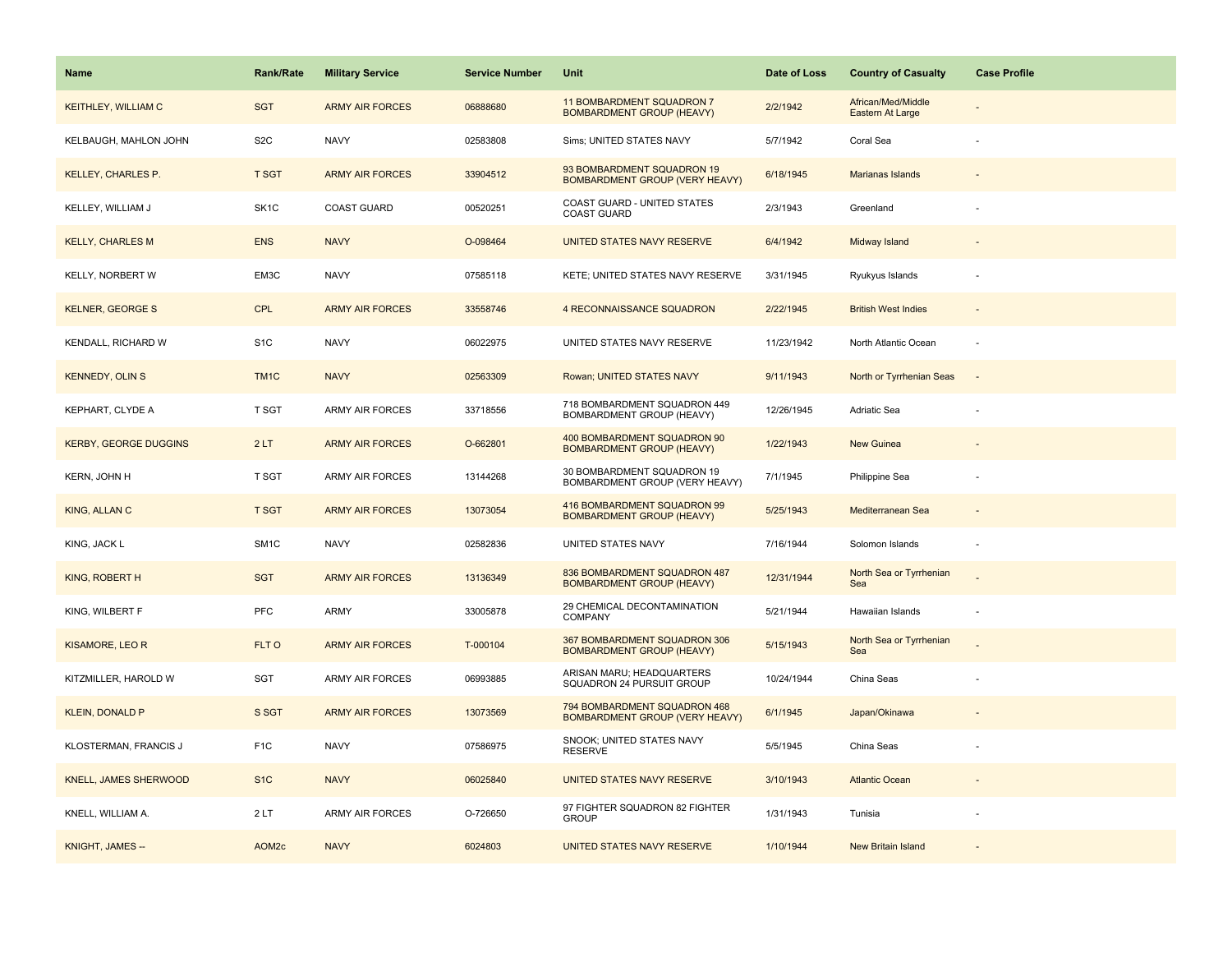| <b>Name</b>                  | Rank/Rate         | <b>Military Service</b> | <b>Service Number</b> | Unit                                                               | Date of Loss | <b>Country of Casualty</b>                             | <b>Case Profile</b>                                                 |
|------------------------------|-------------------|-------------------------|-----------------------|--------------------------------------------------------------------|--------------|--------------------------------------------------------|---------------------------------------------------------------------|
| KNISLEY, CHARLES E           | S <sub>1</sub> C  | <b>NAVY</b>             | 08275891              | SAMUEL B. ROBERTS; UNITED STATES<br>NAVY RESERVE                   | 10/25/1944   | Philippine Islands                                     |                                                                     |
| KOENIG, GEORGE F             | S <sub>2</sub> C  | <b>NAVY</b>             | 04059382              | USS QUINCY; UNITED STATES NAVY<br><b>RESERVE</b>                   | 8/9/1942     | Solomon Islands                                        |                                                                     |
| KOERNER, LLOYD E             | 2LT               | <b>ARMY AIR FORCES</b>  | O-765501              | 822 BOMBARDMENT SQUADRON 38<br>BOMBARDMENT GROUP (MEDIUM)          | 11/10/1944   | Philippine Islands                                     |                                                                     |
| <b>KOERNER, PAUL J</b>       | <b>T SGT</b>      | <b>ARMY AIR FORCES</b>  | 13001466              | 374 BOMBARDMENT SQUADRON 308<br><b>BOMBARDMENT GROUP (HEAVY)</b>   | 5/26/1944    | China                                                  |                                                                     |
| KOHLERMAN, VINCENT F         | S <sub>1</sub> C  | <b>NAVY</b>             | 04493605              | NAVY - UNITED STATES NAVY RESERVE                                  | 2/21/1945    | <b>BONIN &amp; VOLCANO</b><br><b>ISLANDS</b>           |                                                                     |
| <b>KOHN, EDWARD I</b>        | <b>ENS</b>        | <b>NAVY</b>             | O-120208              | USS QUINCY; UNITED STATES NAVY<br><b>RESERVE</b>                   | 8/9/1942     | Solomon Islands                                        |                                                                     |
| KOPKO, JOHN J                | CPL               | ARMY AIR FORCES         | 33905000              | AIR CORPS                                                          | 3/25/1945    | Bermuda                                                |                                                                     |
| <b>KOWALEWSKI, CHARLES S</b> | MM <sub>2</sub> C | <b>NAVY</b>             | 02581252              | Atik; UNITED STATES NAVY                                           | 3/27/1942    | Bermuda                                                |                                                                     |
| KREBS, RICHARD P             | AMM2C             | <b>NAVY</b>             | 02584430              | UNITED STATES NAVY                                                 | 3/31/1944    | Atlantic Ocean                                         |                                                                     |
| <b>KROENING, LEWIS A</b>     | RDM3C             | <b>NAVY</b>             | 02584234              | Plymouth; UNITED STATES NAVY                                       | 8/5/1943     | <b>Atlantic Ocean</b>                                  | https://dpaa.secure.force.com/dpaaProfile?id=<br>a0Jt0000000Xf25EAC |
| <b>KRUSE, WILBUR M</b>       | CAPT              | ARMY                    | O-333502              | 51 INFANTRY 51 DIVISION (PHILIPPINE<br>SCOUT)                      | 1/13/1942    | Philippine Islands                                     |                                                                     |
| KUHNLE, WILLIAM D            | <b>PFC</b>        | <b>ARMY</b>             | 33729864              | ARMY - 19 INFANTRY 24 DIVISION                                     | 12/21/1944   | PHILIPPINE ISLANDS                                     | $\overline{\phantom{a}}$                                            |
| LAIRD, CHARLES W             | ENS               | <b>NAVY</b>             | O-168308              | UNITED STATES NAVY                                                 | 3/1/1942     | Indian Ocean                                           | ÷,                                                                  |
| LAMBERT, HOWARD L            | <b>CAPT</b>       | <b>ARMY AIR FORCES</b>  | O-025631              | 357 FIGHTER SQUADRON 355 FIGHTER<br><b>GROUP</b>                   | 3/29/1944    | North Sea or Tyrrhenian<br>Sea                         |                                                                     |
| LANCASTER, NELSON M          | LT /JG/           | <b>NAVY</b>             | O-263722              | UNITED STATES NAVY RESERVE                                         | 5/8/1945     | Pacific Ocean                                          |                                                                     |
| LANDON, NEWBOLD R            | LT /JG/           | <b>NAVY</b>             | O-156599              | <b>USS LEXINGTON (CV-16); UNITED</b><br><b>STATES NAVY RESERVE</b> | 6/16/1944    | Marianas Islands                                       |                                                                     |
| LANGLEY, JOHN --             | S <sub>1</sub> C  | <b>NAVY</b>             | 08264783              | UNITED STATES NAVY RESERVE                                         | 9/11/1943    | North or Tyrrhenian Seas                               | ٠.                                                                  |
| <b>LANHAM, ROY WILLIS</b>    | AS                | <b>NAVY</b>             | 06030351              | SS West Ivis; UNITED STATES NAVY<br><b>RESERVE</b>                 | 1/26/1942    | <b>Atlantic Ocean</b>                                  |                                                                     |
| LARUE, JESSE R.              | S Sgt             | <b>ARMY AIR FORCES</b>  | 13023313              | 9 BOMBARDMENT SQUADRON 7<br>BOMBARDMENT GROUP (HEAVY)              | 3/13/1943    | Burma                                                  | ÷,                                                                  |
| LAUBACH, JOHN R              | LT /JG/           | <b>NAVY</b>             | O-210969              | <b>UNITED STATES NAVY RESERVE</b>                                  | 4/23/1945    | <b>Atlantic Ocean: North</b><br><b>American Waters</b> |                                                                     |
| LAWNICKI, WALTER S           | AMM3C             | <b>NAVY</b>             | 02582773              | UNITED STATES NAVY                                                 | 1/21/1942    | Pacific Ocean                                          |                                                                     |
| <b>LAWRENCE, THOMAS E</b>    | <b>CBM</b>        | <b>NAVY</b>             | 02581356              | <b>LST-342; UNITED STATES NAVY</b>                                 | 7/18/1943    | Solomon Islands                                        |                                                                     |
| LAWS, CHARLES --             | STM2C             | <b>NAVY</b>             | 06022396              | RUNNER; UNITED STATES NAVY<br><b>RESERVE</b>                       | 7/11/1943    | Japan                                                  |                                                                     |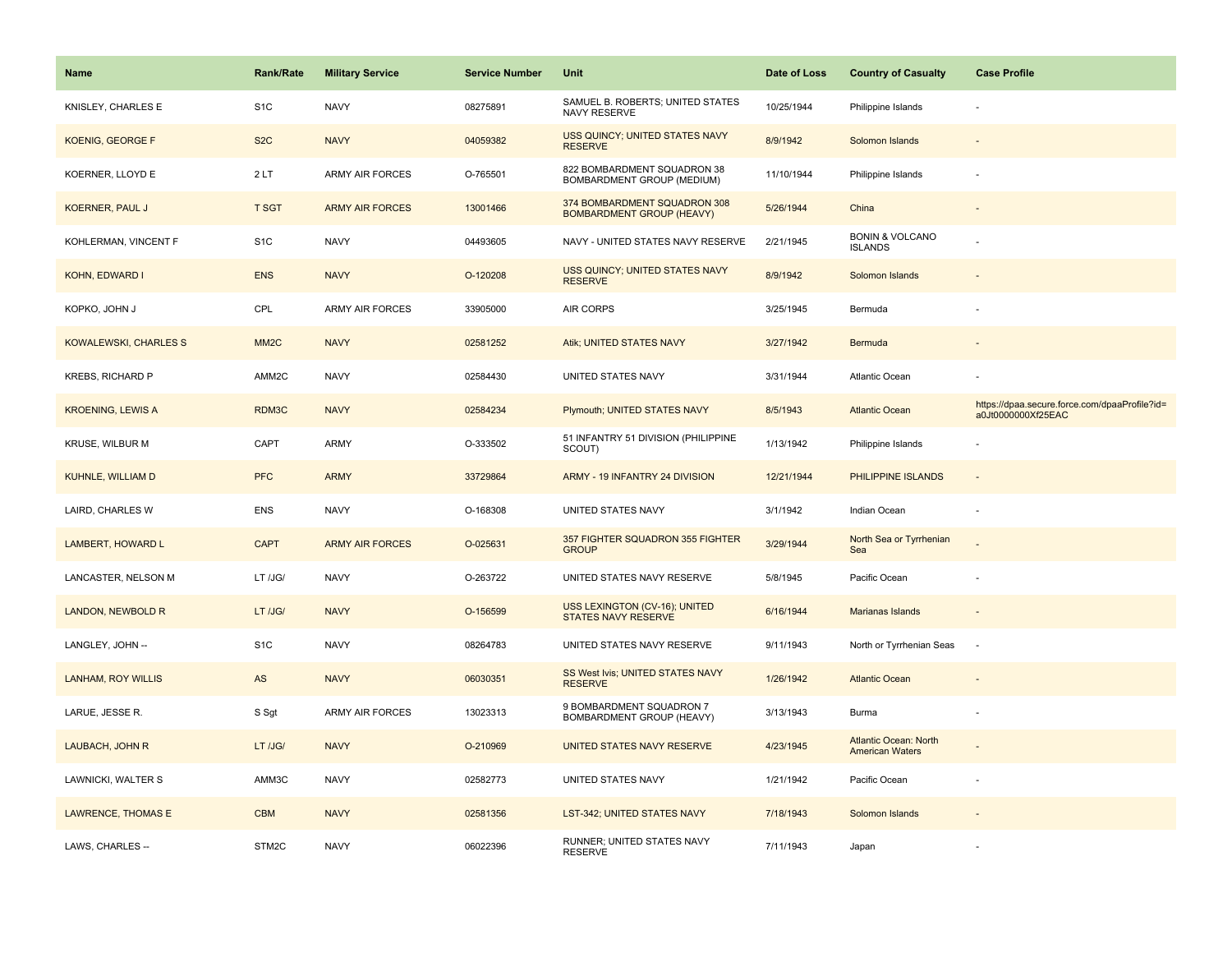| <b>Name</b>                 | Rank/Rate         | <b>Military Service</b> | <b>Service Number</b> | Unit                                                                  | Date of Loss | <b>Country of Casualty</b>                     | <b>Case Profile</b> |
|-----------------------------|-------------------|-------------------------|-----------------------|-----------------------------------------------------------------------|--------------|------------------------------------------------|---------------------|
| LAZENBY, WILLIAM A          | 2LT               | <b>ARMY AIR FORCES</b>  | O-420607              | 2 BOMBARDMENT SQUADRON 22<br><b>BOMBARDMENT GROUP (MEDIUM)</b>        | 4/21/1942    | <b>Coral Sea</b>                               |                     |
| LEDOYEN, CHARLES J          | Pvt               | ARMY                    | 13103961              | 83 CHEMICAL BATTALION                                                 | 1/26/1944    | North Sea or Tyrrhenian<br>Sea                 |                     |
| LEE, HARRY E                | S SGT             | <b>ARMY AIR FORCES</b>  | 33207961              | 534 BOMBARDMENT SQUADRON 381<br><b>BOMBARDMENT GROUP (HEAVY)</b>      | 3/6/1944     | Germany                                        |                     |
| LEE, JAMES A                | <b>PVT</b>        | ARMY                    | 33005558              | 29 CHEMICAL DECONTAMINATION<br>COMPANY                                | 5/21/1944    | Hawaiian Islands                               |                     |
| LEISTER, JOHN D.            | 1LT               | <b>ARMY</b>             | O-1299430             | 350 INFANTRY 88 DIVISION                                              | 3/21/1944    | Italy                                          |                     |
| LEMMER, RICHARD L           | PVT               | <b>ARMY AIR FORCES</b>  | 33206278              | AIR CORPS                                                             | 2/3/1943     | Greenland                                      | ÷,                  |
| LENTZ, HERBERT B            | 2LT               | <b>ARMY AIR FORCES</b>  | O-709412              | 67 BOMBARDMENT SQUADRON 44<br><b>BOMBARDMENT GROUP (HEAVY)</b>        | 7/29/1944    | North Sea or Tyrrhenian<br>Sea                 |                     |
| LEOGRANDE, DOMINIC G        | SGT               | <b>ARMY AIR FORCES</b>  | 13145030              | 332 BOMBARDMENT SQUADRON 94<br>BOMBARDMENT GROUP (HEAVY)              | 4/29/1944    | North Sea or Tyrrhenian<br>Sea                 |                     |
| LEONARD, RALPH C            | GM3C              | <b>NAVY</b>             | 02583811              | USS WALKE; UNITED STATES NAVY                                         | 11/15/1942   | Solomon Islands                                |                     |
| LEVIN, JOSEPH --            | T SGT             | <b>ARMY AIR FORCES</b>  | 33121864              | 32 PHOTO SQUADRON 5<br>RECONNAISSANCE GROUP                           | 4/20/1944    | Mediterranean Sea                              | ÷,                  |
| LEWIS, ALBERT F             | <b>PVT</b>        | <b>ARMY</b>             | 33372444              | <b>UNITED STATES ARMY</b>                                             | 2/3/1943     | Greenland                                      |                     |
| LEWIS, BURRUSS B            | S <sub>2</sub> C  | <b>NAVY</b>             | 06021102              | SS EAST INDIAN; UNITED STATES NAVY<br><b>RESERVE</b>                  | 11/3/1942    | Africa                                         |                     |
| <b>LIGHTNING, WILLIAM C</b> | F <sub>2C</sub>   | <b>NAVY</b>             | 07586568              | NAVY - UNITED STATES NAVY RESERVE                                     | 12/18/1944   | <b>CENTRAL/SOUTH</b><br><b>PACIFIC THEATER</b> |                     |
| LIMMER, ROBERT A            | SGT               | <b>ARMY</b>             | 33556594              | 7 INFANTRY 3 DIVISION                                                 | 1/31/1945    | France                                         |                     |
| LINDENSTRUTH, ELMER C       | <b>SGT</b>        | <b>ARMY AIR FORCES</b>  | 33551226              | 870 BOMBARDMENT SQUADRON 497<br><b>BOMBARDMENT GROUP (VERY HEAVY)</b> | 11/24/1944   | Japan/Okinawa                                  |                     |
| LINES, WILLIAM F            | CAPT              | ARMY                    | O-295145              | HEADQUARTERS 773 AMPHIBIOUS<br>TRACTOR BATTALION                      | 5/21/1944    | Hawaiian Islands                               |                     |
| LITTLE, HAMILTON A          | S <sub>1</sub> C  | <b>NAVY</b>             | 08272064              | NAVY - UNITED STATES NAVY RESERVE                                     | 6/19/1944    | <b>ENGLISH CHANNEL</b>                         | $\sim$              |
| LITTLE, JOHN W              | PFC               | ARMY                    | 33179442              | 68 TANK BATTALION 6 ARMORED<br><b>DIVISION</b>                        | 1/8/1945     | Belgium                                        | ÷,                  |
| LOENTHAL, ALBERT D          | ARM3C             | <b>NAVY</b>             | 06029819              | USS FRANKLIN; UNITED STATES NAVY<br><b>RESERVE</b>                    | 7/4/1944     | Bonin & Volcano Islands                        |                     |
| LOGSDON, RAY L.             | <b>PFC</b>        | <b>ARMY</b>             | 33721208              | 135 INFANTRY 34 DIVISION                                              | 4/3/1944     | Italy                                          |                     |
| LOIACONO, SAM --            | MM <sub>2</sub> C | <b>NAVY</b>             | 02584946              | <b>UNITED STATES NAVY</b>                                             | 4/16/1945    | <b>Philippine Sea</b>                          |                     |
| LONG, WILBUR R              | S SGT             | ARMY AIR FORCES         | 06947590              | 26 BOMBARDMENT SQUADRON 11<br>BOMBARDMENT GROUP (HEAVY)               | 9/14/1942    | Solomon Islands                                |                     |
| LOVELESS, CHARLES M         | <b>CPL</b>        | <b>ARMY AIR FORCES</b>  | 13001108              | <b>31 INFANTRY REGIMENT</b>                                           | 4/9/1942     | Philippine Islands                             |                     |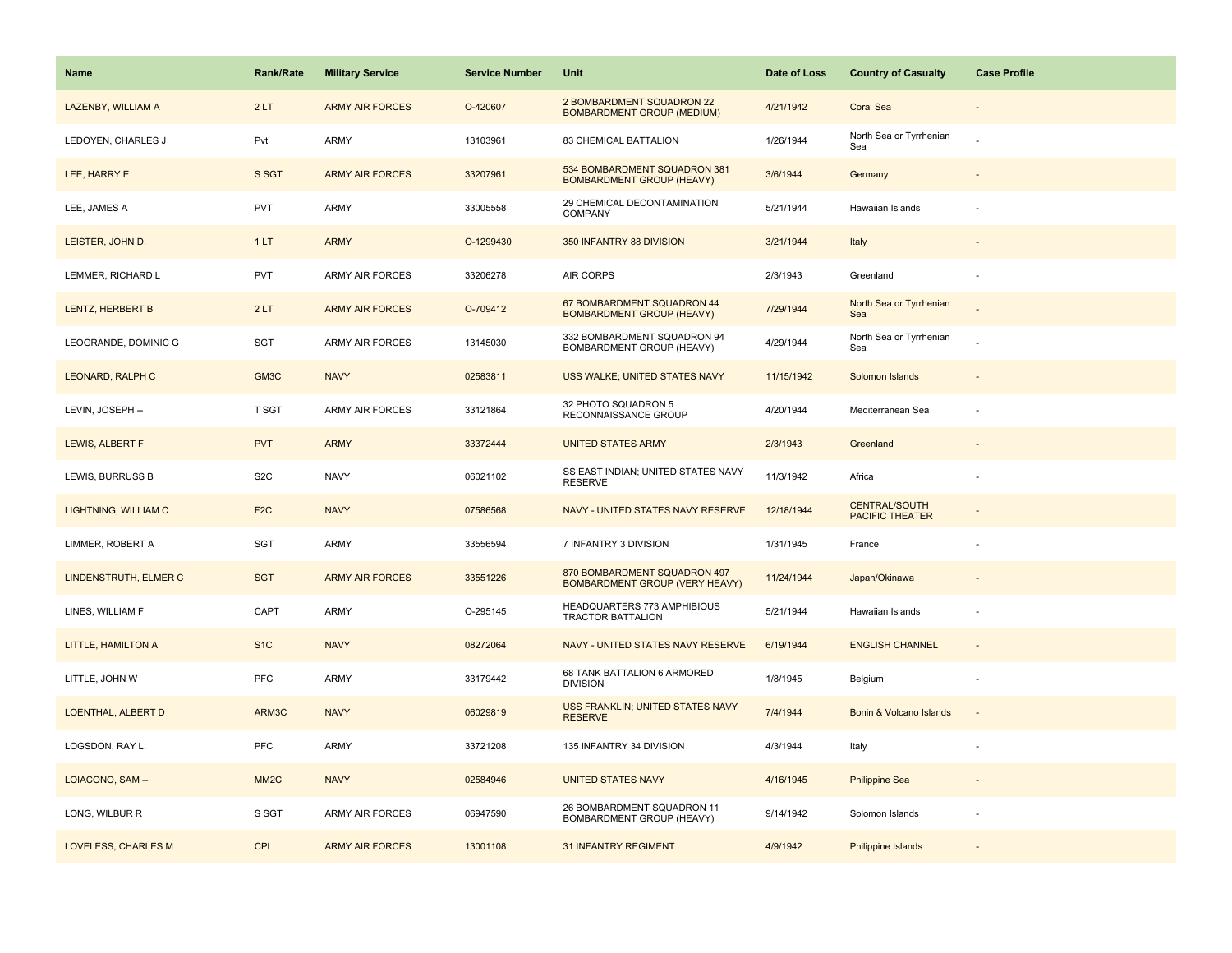| Name                      | <b>Rank/Rate</b>  | <b>Military Service</b> | <b>Service Number</b> | Unit                                                           | Date of Loss | <b>Country of Casualty</b> | <b>Case Profile</b>                                                 |
|---------------------------|-------------------|-------------------------|-----------------------|----------------------------------------------------------------|--------------|----------------------------|---------------------------------------------------------------------|
| LOVELESS, GILBERT L       | PFC               | <b>ARMY</b>             | 13001038              | 31 INFANTRY                                                    | 2/1/1946     | Philippine Islands         |                                                                     |
| LOWE, LIONEL L            | <b>SGT</b>        | <b>ARMY AIR FORCES</b>  | 06855137              | 30 BOMBARDMENT SQUADRON 19<br><b>BOMBARDMENT GROUP (HEAVY)</b> | 12/8/1941    | <b>Philippine Islands</b>  | https://dpaa.secure.force.com/dpaaProfile?id=<br>a0Jt000001nzUxuEAE |
| LOWNDES, ANDREW J         | LT /JG/           | <b>NAVY</b>             | O-098735              | UNITED STATES NAVY RESERVE                                     | 1/12/1943    | Pacific Ocean              |                                                                     |
| LUCKER, CHARLES E         | F <sub>1</sub> C  | <b>NAVY</b>             | 07586602              | PRINGLE; UNITED STATES NAVY<br><b>RESERVE</b>                  | 4/16/1945    | <b>Philippine Sea</b>      |                                                                     |
| LUCKS, ARCHIE --          | <b>PVT</b>        | <b>ARMY</b>             | 32970216              | 1303 ENGINEERS GENERAL SERVICES<br><b>REGIMENT</b>             | 5/11/1945    | Germany                    |                                                                     |
| LUECKING, BERNARD J       | <b>PVT</b>        | <b>MARINE CORPS</b>     | 00370533              | <b>MARINE - UNITED STATES MARINE</b><br><b>CORPS</b>           | 9/17/1942    | Solomon Islands            |                                                                     |
| LUTMAN, JOSEPH A          | ENS               | <b>NAVY</b>             | O-229429              | ROBALO; UNITED STATES NAVY<br><b>RESERVE</b>                   | 7/2/1944     | Philippine Islands         | $\overline{\phantom{a}}$                                            |
| LYON, JAMES WALLACE       | F <sub>1C</sub>   | <b>NAVY</b>             | 02563336              | <b>GRUNION; UNITED STATES NAVY</b>                             | 8/1/1942     | <b>Aleutian Islands</b>    |                                                                     |
| LYONS, GERALD B           | 1st Lt            | <b>ARMY</b>             | O-1293076             | 182 INFANTRY AMERICAL DIVISION                                 | 1/31/1944    | Solomon Islands            |                                                                     |
| MAAS, DAVID --            | <b>CPL</b>        | <b>ARMY AIR FORCES</b>  | 33557085              | <b>AIR CORPS</b>                                               | 9/18/1944    | <b>Brazil</b>              |                                                                     |
| MACDONALD, DAVID E        | SF <sub>3</sub>   | <b>NAVY</b>             | 06025624              | UNITED STATES NAVY RESERVE                                     | 6/29/1943    | Mediterranean Sea          |                                                                     |
| MAKER, EUGENE F           | TEC <sub>5</sub>  | <b>ARMY</b>             | 33724850              | 764 ENGINEERS DUMILITARY POLICE<br><b>TRUCK COMPANY</b>        | 5/14/1945    | Germany                    |                                                                     |
| MAKIN, ROBERT CALVIN      | S <sub>2</sub> C  | <b>NAVY</b>             | 02584302              | SS STONE STREET; UNITED STATES<br><b>NAVY</b>                  | 9/14/1943    | Newfoundland               |                                                                     |
| MALONE, JOHN J            | TM <sub>2</sub> C | <b>NAVY</b>             | 06025348              | LUCE; UNITED STATES NAVY RESERVE                               | 5/4/1945     | China Seas                 |                                                                     |
| MARCH, MELVIN S           | CPL               | ARMY AIR FORCES         | 33843593              | 25 BOMBARDMENT SQUADRON 40<br>BOMBARDMENT GROUP (VERY HEAVY)   | 5/14/1945    | Marianas Islands           |                                                                     |
| MARCHIANO, PETER J        | BM <sub>2</sub> C | <b>NAVY</b>             | 04057692              | Mount Hood; UNITED STATES NAVY                                 | 11/10/1944   | <b>Admiralty Islands</b>   | https://dpaa.secure.force.com/dpaaProfile?id=<br>a0Jt0000000XfznEAC |
| MARCUS, EMERY E           | SC <sub>3</sub> C | <b>NAVY</b>             | 07585261              | LST-531; UNITED STATES NAVY<br><b>RESERVE</b>                  | 4/28/1944    | English Channel            |                                                                     |
| <b>MARCUS, GROVER W</b>   | RM3C              | <b>NAVY</b>             | 02564791              | USS SCULPIN; UNITED STATES NAVY                                | 11/19/1943   | <b>Gilbert Islands</b>     |                                                                     |
| MARES, EDWARD L           | S <sub>1</sub> C  | <b>NAVY</b>             | 07586893              | NAVY - UNITED STATES NAVY RESERVE                              | 11/10/1944   | ADMIRALTY ISLANDS          | $\overline{\phantom{a}}$                                            |
| <b>MARINER, ROBERT E</b>  | TEC <sub>4</sub>  | <b>ARMY</b>             | 06998987              | 295 ENGINEERS COMBAT BATTALION                                 | 8/15/1944    | France                     |                                                                     |
| MARKLI, ROBERT G          | SGT               | <b>ARMY AIR FORCES</b>  | 06894689              | 366 BOMBARDMENT SQUADRON 305<br>BOMBARDMENT GROUP (HEAVY)      | 5/1/1943     | France                     |                                                                     |
| <b>MARSHALL, ROBERT H</b> | TM3C              | <b>NAVY</b>             | 02582556              | Pillsbury; UNITED STATES NAVY                                  | 3/1/1942     | Indian Ocean               |                                                                     |
| MARSZALKIEWICZ, J J       | <b>SGT</b>        | <b>ARMY AIR FORCES</b>  | 33552238              | 765 BOMBARDMENT SQUADRON 461<br>BOMBARDMENT GROUP (HEAVY)      | 8/20/1945    | Yugoslavia                 |                                                                     |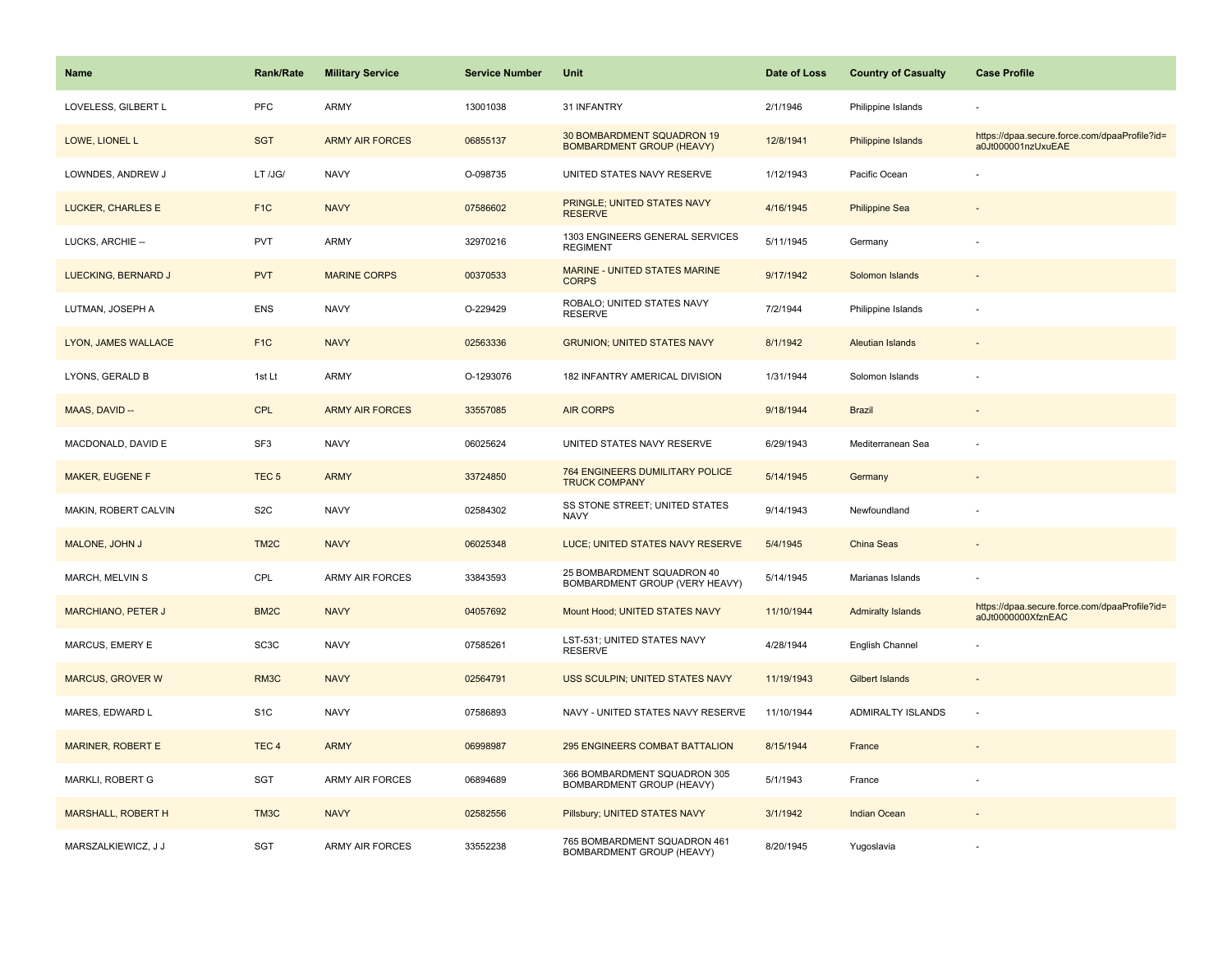| <b>Name</b>                  | <b>Rank/Rate</b>  | <b>Military Service</b> | <b>Service Number</b> | Unit                                                                           | Date of Loss | <b>Country of Casualty</b>               | <b>Case Profile</b>                                                 |
|------------------------------|-------------------|-------------------------|-----------------------|--------------------------------------------------------------------------------|--------------|------------------------------------------|---------------------------------------------------------------------|
| <b>MARTIN, CALVIN E</b>      | F <sub>1</sub> C  | <b>NAVY</b>             | 08265040              | <b>Rich; UNITED STATES NAVY</b>                                                | 6/8/1944     | <b>English Channel</b>                   |                                                                     |
| MARTIN, HAROLD E             | 2LT               | <b>ARMY AIR FORCES</b>  | O-835235              | 404 BOMBARDMENT SQUADRON 28<br>BOMBARDMENT GROUP (HEAVY)                       | 6/16/1945    | Alaska                                   |                                                                     |
| <b>MASINCUPP, BYRON T</b>    | RM3C              | <b>NAVY</b>             | 06036313              | SHARK (SS-314); UNITED STATES NAVY<br><b>RESERVE</b>                           | 10/24/1944   | China Seas                               |                                                                     |
| <b>MASTERS, FRANKLIN RAY</b> | MM1C              | <b>NAVY</b>             | 02434990              | USS ASTORIA; UNITED STATES NAVY                                                | 8/9/1942     | Solomon Islands                          |                                                                     |
| MASTRECOLA, MICHAEL M        | S <sub>2</sub> C  | <b>NAVY</b>             | 07590918              | NAVY - UNITED STATES NAVY RESERVE                                              | 7/30/1945    | <b>PHILIPPINE SEA</b>                    | https://dpaa.secure.force.com/dpaaProfile?id=<br>a0Jt0000000LIJnEAK |
| MATEO, MACARIO --            | ST <sub>2</sub> C | <b>NAVY</b>             | 04978534              | Jacob Jones; UNITED STATES NAVY                                                | 2/28/1942    | <b>Atlantic Ocean</b>                    |                                                                     |
| MATTINGLY, HOWARD T.         | 1LT               | <b>ARMY AIR FORCES</b>  | O-809672              | 728 BOMBARDMENT SQUADRON 452<br><b>BOMBARDMENT GROUP (HEAVY)</b>               | 4/9/1944     | <b>Baltic Sea</b>                        | $\overline{\phantom{a}}$                                            |
| MAULE, WINFIELD S            | T SGT             | <b>ARMY AIR FORCES</b>  | 12012666              | 413 BOMBARDMENT SQUADRON 96<br>BOMBARDMENT GROUP (HEAVY)                       | 7/17/1943    | North Sea or Tyrrhenian<br>Sea           |                                                                     |
| MAY, EUGENE L                | <b>PVT</b>        | <b>ARMY</b>             | 06574029              | ARISAN MARU; 31 INFANTRY REGIMENT                                              | 10/24/1944   | <b>China Seas</b>                        |                                                                     |
| MAYHEW, MERLE N              | S <sub>2</sub> C  | <b>NAVY</b>             | 06021463              | UNITED STATES NAVY RESERVE                                                     | 9/22/1942    | North Atlantic Ocean                     |                                                                     |
| <b>MCCAIN, RALPH C</b>       | ARM3c             | <b>NAVY</b>             | 02584604              | <b>UNITED STATES NAVY</b>                                                      | 8/25/1944    | Pacific Ocean                            |                                                                     |
| MCCAULEY, WILLIAM B          | TM3               | <b>NAVY</b>             | 06026162              | UNITED STATES NAVY RESERVE                                                     | 9/11/1943    | North or Tyrrhenian Seas                 | $\overline{\phantom{a}}$                                            |
| MCCONNELL, JOHN B            | Capt              | <b>ARMY</b>             | O-218367              | HEADQUARTERS NEW YORK PORT OF<br><b>EMBARKATION</b>                            | 12/1/1942    | <b>Atlantic Ocean</b>                    |                                                                     |
| MCCORMICK, DANIEL L          | Bkr3c             | <b>NAVY</b>             | 08267284              | UNITED STATES NAVY RESERVE                                                     | 5/3/1945     | New Britain Island                       |                                                                     |
| MCELGUNN, DENNIS W           | 1st Lt            | <b>ARMY AIR FORCES</b>  | O-793271              | <b>AIR CORPS</b>                                                               | 5/7/1943     | <b>Atlantic Ocean</b>                    |                                                                     |
| MCFADDEN, WILLIAM T          | Pvt               | <b>ARMY</b>             | 33730828              | 371 INFANTRY 92 DIVISION                                                       | 2/10/1945    | Italy                                    |                                                                     |
| <b>MCGEE, ARTHUR L</b>       | Sgt               | <b>ARMY AIR FORCES</b>  | 33733614              | 868 BOMBARDMENT SQUADRON<br>(HEAVY)                                            | 1/14/1945    | Morotai, Ceram, Amboina                  | $\overline{\phantom{a}}$                                            |
| MCKENZIE, JERRY H            | MM3               | <b>NAVY</b>             | 09273312              | UNITED STATES NAVY RESERVE                                                     | 4/23/1945    | Atlantic Ocean: North<br>American Waters |                                                                     |
| MCKENZIE, WILLIAM T          | S Sgt             | <b>ARMY AIR FORCES</b>  | 33360790              | <b>AIR CORPS</b>                                                               | 4/27/1943    | <b>Brazil</b>                            |                                                                     |
| MCKINNEY, JOHN E             | F <sub>3</sub> C  | <b>COAST GUARD</b>      | 00220931              | USCGC ALEXANDER HAMILTON; COAST<br>GUARD - UNITED STATES COAST<br><b>GUARD</b> | 1/29/1942    | Iceland                                  |                                                                     |
| MCKINNEY, JOSEPH O           | Pfc               | <b>ARMY</b>             | 33904094              | SS Leopoldville; 262 INFANTRY 66<br><b>DIVISION</b>                            | 12/24/1944   | <b>English Channel</b>                   |                                                                     |
| MCMANUS, DAVID P             | Sgt               | <b>ARMY AIR FORCES</b>  | 13136948              | 499 BOMBARDMENT SQUADRON 345<br>BOMBARDMENT GROUP (MEDIUM)                     | 6/16/1944    | New Guinea                               | https://dpaa.secure.force.com/dpaaProfile?id=<br>a0Jt000001nzYDjEAM |
| MCNEAL, FRANCIS C            | Sgt               | <b>ARMY AIR FORCES</b>  | 33901380              | 720 BOMBARDMENT SQUADRON 450<br><b>BOMBARDMENT GROUP (HEAVY)</b>               | 3/9/1945     | Caribbean Sea                            |                                                                     |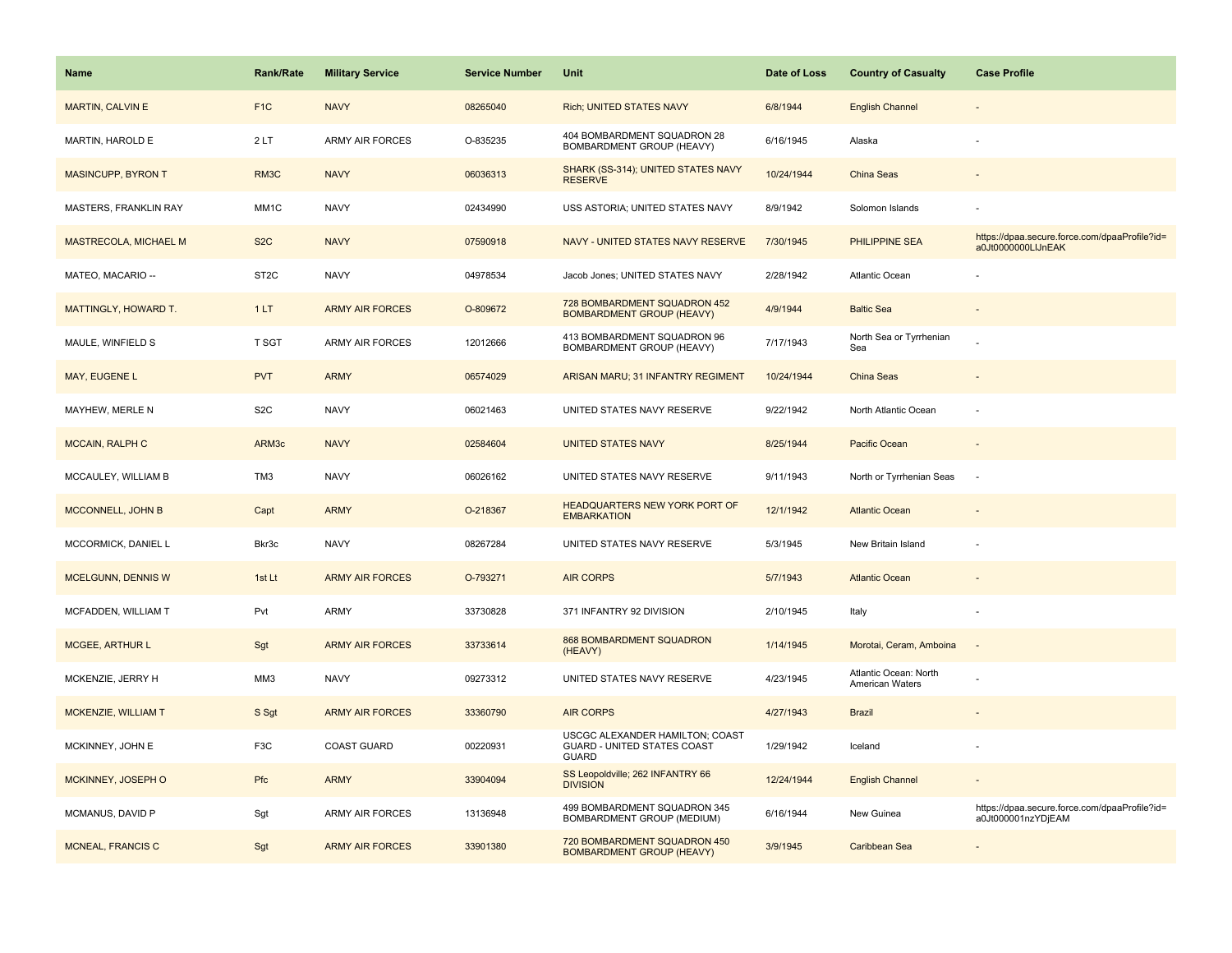| Name                         | <b>Rank/Rate</b>  | <b>Military Service</b> | <b>Service Number</b> | Unit                                                                  | Date of Loss | <b>Country of Casualty</b>     | <b>Case Profile</b>      |
|------------------------------|-------------------|-------------------------|-----------------------|-----------------------------------------------------------------------|--------------|--------------------------------|--------------------------|
| MCVICKER, LESTER C           | S Sgt             | <b>ARMY AIR FORCES</b>  | 33006959              | 32 PHOTO SQUADRON 5<br>RECONNAISSANCE GROUP                           | 4/20/1944    | Mediterranean Sea              |                          |
| <b>MCWILLIAMS, HS</b>        | EM <sub>2c</sub>  | <b>NAVY</b>             | 0002582203            | USS PRESTON; UNITED STATES NAVY                                       | 11/15/1942   | Solomon Islands                |                          |
| MEARS, JOHN W                | <b>PVT</b>        | <b>ARMY</b>             | 33199976              | 3272 QUARTERMASTER SERVICES<br>COMPANY                                | 3/10/1944    | Sicily                         |                          |
| MEININGER, JOHN D.           | <b>SGT</b>        | <b>ARMY AIR FORCES</b>  | 33373180              | 405 BOMBARDMENT SQUADRON 38<br><b>BOMBARDMENT GROUP (MEDIUM)</b>      | 11/2/1943    | <b>New Britain Island</b>      |                          |
| MELLOTT, HAROLD R            | S SGT             | <b>ARMY AIR FORCES</b>  | 33372775              | 509 BOMBARDMENT SQUADRON 351<br>BOMBARDMENT GROUP (HEAVY)             | 12/1/1943    | English Channel                |                          |
| MERCER, JOSEPH N             | <b>CEM</b>        | <b>NAVY</b>             | 02581159              | <b>SUBMARINE Albacore; UNITED STATES</b><br><b>NAVY</b>               | 11/7/1944    | Japan                          | $\overline{\phantom{a}}$ |
| MEREDITH, OLIVER E           | S SGT             | ARMY AIR FORCES         | 33553487              | 788 BOMBARDMENT SQUADRON 467<br>BOMBARDMENT GROUP (HEAVY)             | 8/16/1944    | North Sea or Tyrrhenian<br>Sea |                          |
| <b>MERTEN, FREDERICK R</b>   | <b>CCS</b>        | <b>NAVY</b>             | 01425906              | NAVY - UNITED STATES NAVY                                             | 12/15/1944   | PHILIPPINE ISLANDS             | $\overline{\phantom{a}}$ |
| METZGER, FREDERICK --        | PVT               | <b>ARMY</b>             | 33375144              | USAT DORCHESTER; UNITED STATES<br>ARMY                                | 2/3/1943     | Greenland                      | $\overline{\phantom{a}}$ |
| <b>MEYER, HERMAN E</b>       | F <sub>1</sub> C  | <b>NAVY</b>             | 08277871              | NAVY - UNITED STATES NAVY RESERVE                                     | 10/25/1944   | PHILIPPINE ISLANDS             |                          |
| MEYERS, LESLIE D             | PVT               | <b>ARMY AIR FORCES</b>  | 13024659              | 30 BOMBARDMENT SQUADRON 19<br><b>BOMBARDMENT GROUP (HEAVY)</b>        | 12/8/1941    | Philippine Islands             |                          |
| MICHAEL, RAYHUGH G           | SC <sub>1</sub> C | <b>NAVY</b>             | 02582248              | <b>GRAMPUS; UNITED STATES NAVY</b>                                    | 3/22/1943    | <b>New Britain Island</b>      | $\overline{\phantom{a}}$ |
| MICHAEL, WESLEY W            | S SGT             | ARMY                    | 33199543              | 53 INFANTRY 4 ARMORED DIVISION                                        | 2/21/1945    | Germany                        |                          |
| <b>MIKULA, JOSEPH EDWARD</b> | <b>SGT</b>        | <b>MARINE CORPS</b>     | 00265556              | MARINE - UNITED STATES MARINE<br><b>CORPS</b>                         | 10/24/1944   | Pacific Ocean                  |                          |
| MILES, HENRY V               | MOMM1C            | <b>NAVY</b>             | 06022509              | BONEFISH; UNITED STATES NAVY<br><b>RESERVE</b>                        | 7/14/1945    | Sea of Japan                   |                          |
| MILLER, ALLEN R              | 1LT               | <b>ARMY AIR FORCES</b>  | O-778216              | <b>HEADQUARTERS 515 AIR SERVICES</b><br><b>GROUP</b>                  | 7/8/1945     | Liberia                        |                          |
| MILLER, ARTHUR J             | SGT               | <b>ARMY AIR FORCES</b>  | 13049773              | 76 SQUADRON 435 TROOP CARRIER<br><b>GROUP</b>                         | 8/21/1944    | Gibraltar                      |                          |
| MILLER, HENRY L              | 1LT               | <b>ARMY AIR FORCES</b>  | O-743627              | 869 BOMBARDMENT SQUADRON 497<br><b>BOMBARDMENT GROUP (VERY HEAVY)</b> | 4/18/1945    | Bonin & Volcano Islands        | $\overline{a}$           |
| MILLER, LESTER --            | FLT O             | <b>ARMY AIR FORCES</b>  | T-001678              | <b>ARMY AIR FORCE</b>                                                 | 6/5/1944     | France                         | $\overline{\phantom{a}}$ |
| MILLER, RUSSELL F.           | <b>ENS</b>        | <b>NAVY</b>             | O-407176              | UNITED STATES NAVY RESERVE                                            | 4/22/1945    | <b>Aleutian Islands</b>        |                          |
| MILLER, WARREN G             | RM3C              | <b>NAVY</b>             | 08265000              | KIMBERLY; UNITED STATES NAVY                                          | 3/26/1945    | Japan                          |                          |
| <b>MINER, CHARLES A</b>      | <b>CPL</b>        | <b>ARMY</b>             | 33001772              | 75 INFANTRY 29 DIVISION                                               | 6/7/1944     | France                         |                          |
| MISTER, RUSSEL R             | S <sub>1</sub> C  | <b>NAVY</b>             | 06028046              | UNITED STATES NAVY RESERVE                                            | 4/16/1943    | North Atlantic Ocean           |                          |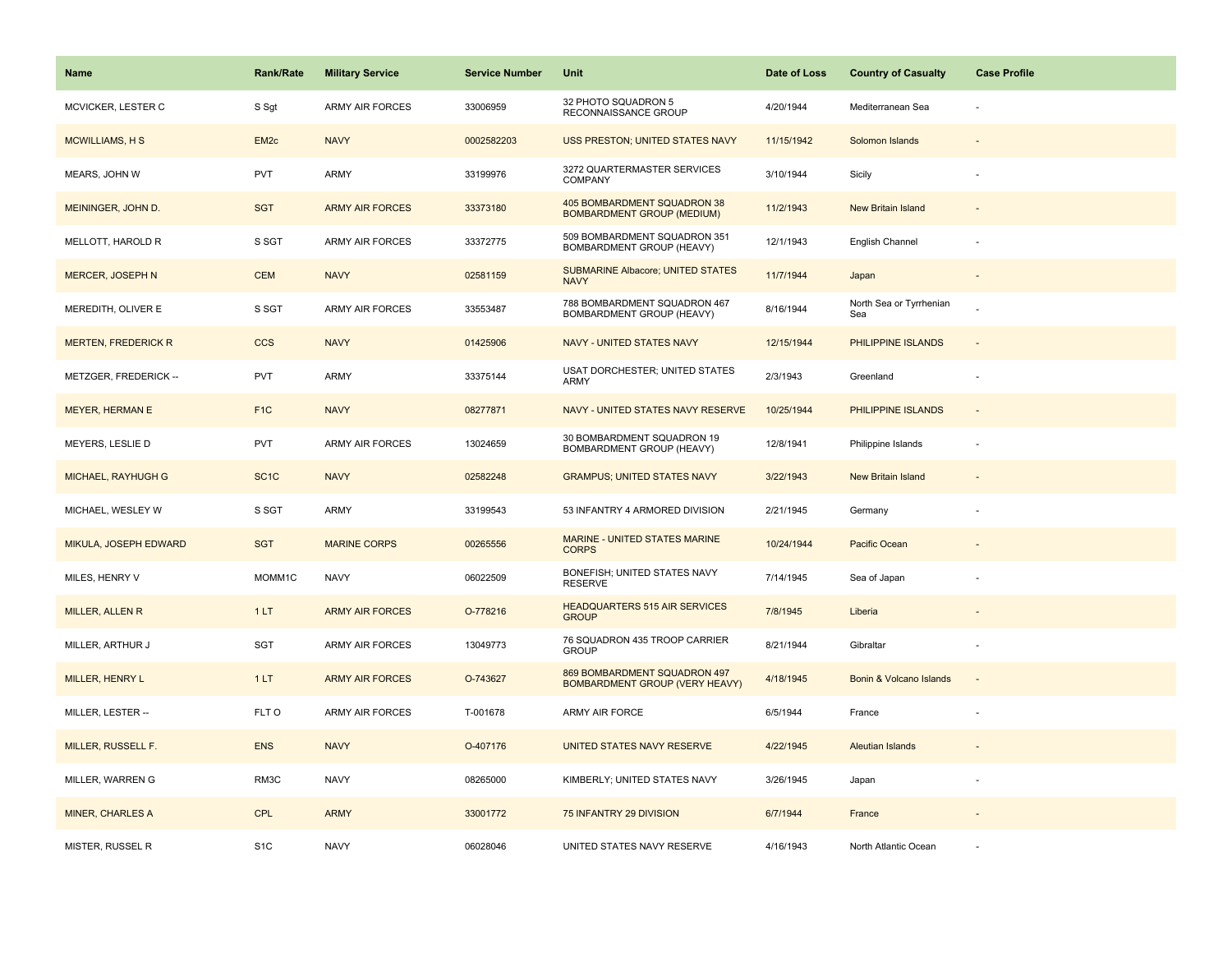| <b>Name</b>               | <b>Rank/Rate</b> | <b>Military Service</b> | <b>Service Number</b> | Unit                                                             | Date of Loss | <b>Country of Casualty</b>                             | <b>Case Profile</b>                                                 |
|---------------------------|------------------|-------------------------|-----------------------|------------------------------------------------------------------|--------------|--------------------------------------------------------|---------------------------------------------------------------------|
| <b>MITCHELL, BRUCE R</b>  | <b>SGT</b>       | <b>ARMY AIR FORCES</b>  | 33564595              | 836 BOMBARDMENT SQUADRON 487<br><b>BOMBARDMENT GROUP (HEAVY)</b> | 12/31/1944   | North Sea or Tyrrhenian<br>Sea                         |                                                                     |
| MITCHELL, CHARLES J       | CPL              | <b>ARMY AIR FORCES</b>  | 15323962              | HMT Rohna; AIR CORPS                                             | 11/26/1943   | Mediterranean Sea                                      |                                                                     |
| MITCHELL, WILLIAM F       | S <sub>2</sub> C | <b>NAVY</b>             | 08264696              | UNITED STATES NAVY RESERVE                                       | 9/11/1943    | Mediterranean Sea                                      |                                                                     |
| MOORE, PAUL R             | S SGT            | <b>ARMY AIR FORCES</b>  | 33375452              | 751 BOMBARDMENT SQUADRON 457<br>BOMBARDMENT GROUP (HEAVY)        | 5/28/1944    | English Channel                                        |                                                                     |
| <b>MORELAND, VERNON M</b> | 2LT              | <b>ARMY AIR FORCES</b>  | O-683851              | 319 BOMBARDMENT SQUADRON 90<br><b>BOMBARDMENT GROUP (HEAVY)</b>  | 2/28/1944    | New Guinea                                             |                                                                     |
| MORGAN, CARL L            | AMM2C            | <b>NAVY</b>             | 02583530              | UNITED STATES NAVY                                               | 4/12/1944    | New Britain Island                                     |                                                                     |
| <b>MORGAN, ERNEST</b>     | TEC <sub>5</sub> | <b>ARMY</b>             | 33381880              | <b>ARMY - 855 ENGINEERS BATTALION</b><br>(AVIATION)              | 11/11/1943   | <b>FIJI</b>                                            |                                                                     |
| MORGAN, WILLIAM E         | S SGT            | <b>ARMY AIR FORCES</b>  | 33066201              | 342 BOMBARDMENT SQUADRON 97<br>BOMBARDMENT GROUP (HEAVY)         | 4/13/1943    | Mediterranean Sea                                      |                                                                     |
| <b>MORRIS, ROBERT L</b>   | <b>PVT</b>       | <b>ARMY</b>             | 13024570              | <b>ARMY - 60 COAST ARTILLERY</b><br><b>REGIMENT</b>              | 12/15/1944   | <b>PHILIPPINE ISLANDS</b>                              |                                                                     |
| MORRIS, STANLEY C         | ARM3C            | <b>NAVY</b>             | 04473613              | UNITED STATES NAVY RESERVE                                       | 7/3/1945     | Pacific Ocean                                          |                                                                     |
| MOUDRY, RAYMOND M         | <b>CPL</b>       | <b>ARMY</b>             | 33130652              | 67 REGIMENT 2 ARMORED DIVISION                                   | 8/12/1944    | France                                                 |                                                                     |
| MUELLER, EDWARD T         | 2LT              | ARMY AIR FORCES         | O-802000              | 524 BOMBARDMENT SQUADRON 379<br>BOMBARDMENT GROUP (HEAVY)        | 12/22/1943   | North Sea or Tyrrhenian<br>Sea                         |                                                                     |
| MUELLER, JOHN HENRY       | F <sub>1C</sub>  | <b>NAVY</b>             | 06020948              | Plymouth; UNITED STATES NAVY<br><b>RESERVE</b>                   | 8/5/1943     | <b>Atlantic Ocean: North</b><br><b>American Waters</b> | https://dpaa.secure.force.com/dpaaProfile?id=<br>a0Jt0000000XdqZEAS |
| MURPHY, BERNARD A         | RDM3C            | <b>NAVY</b>             | 06023808              | Lansdale; UNITED STATES NAVY<br><b>RESERVE</b>                   | 4/20/1944    | Mediterranean Sea                                      |                                                                     |
| MURPHY, RICHARD J         | AMM3C            | <b>NAVY</b>             | 02586091              | USS SANTEE; UNITED STATES NAVY<br><b>RESERVE</b>                 | 4/23/1945    | Ryukyus Islands                                        |                                                                     |
| MURPHY, THOMAS A          | 1LT              | ARMY AIR FORCES         | O-765045              | 670 BOMBARDMENT SQUADRON 416<br><b>BOMBARDMENT GROUP (LIGHT)</b> | 1/1/1945     | Belgium                                                |                                                                     |
| NAUNDORF, RALPH LEON      | Pvt              | <b>MARINE CORPS</b>     | 370506                | MARINE - UNITED STATES MARINE<br><b>CORPS</b>                    | 11/3/1942    | Solomon Islands                                        |                                                                     |
| NEAL, RICHARD W           | STM1C            | <b>NAVY</b>             | 09281485              | UNITED STATES NAVY RESERVE                                       | 2/5/1946     | Hawaiian Islands                                       |                                                                     |
| <b>NELSON, DONALD S.</b>  | <b>T SGT</b>     | <b>ARMY AIR FORCES</b>  | 13072657              | 512 BOMBARDMENT SQUADRON 376<br><b>BOMBARDMENT GROUP (HEAVY)</b> | 9/3/1943     | <b>Adriatic Sea</b>                                    |                                                                     |
| NELSON, EDWIN H           | S SGT            | ARMY AIR FORCES         | 13001183              | 1504 ARMY AIR FORCE BASE UNIT                                    | 5/25/1946    | Caroline Islands                                       |                                                                     |
| NEWBERRY, JOHN ALFRED     | EM2C             | <b>NAVY</b>             | 02582157              | Yorktown; UNITED STATES NAVY                                     | 6/4/1942     | Midway Island                                          |                                                                     |
| NEWCOMB, WILLIAM D        | ENS              | <b>NAVY</b>             | O-250915              | UNITED STATES NAVY RESERVE                                       | 11/19/1943   | Pacific Ocean                                          |                                                                     |
| <b>NEWNAM, MAURICE R</b>  | <b>CCS</b>       | <b>NAVY</b>             | 02580674              | USS CHEVALIER; UNITED STATES NAVY                                | 10/6/1943    | Solomon Islands                                        |                                                                     |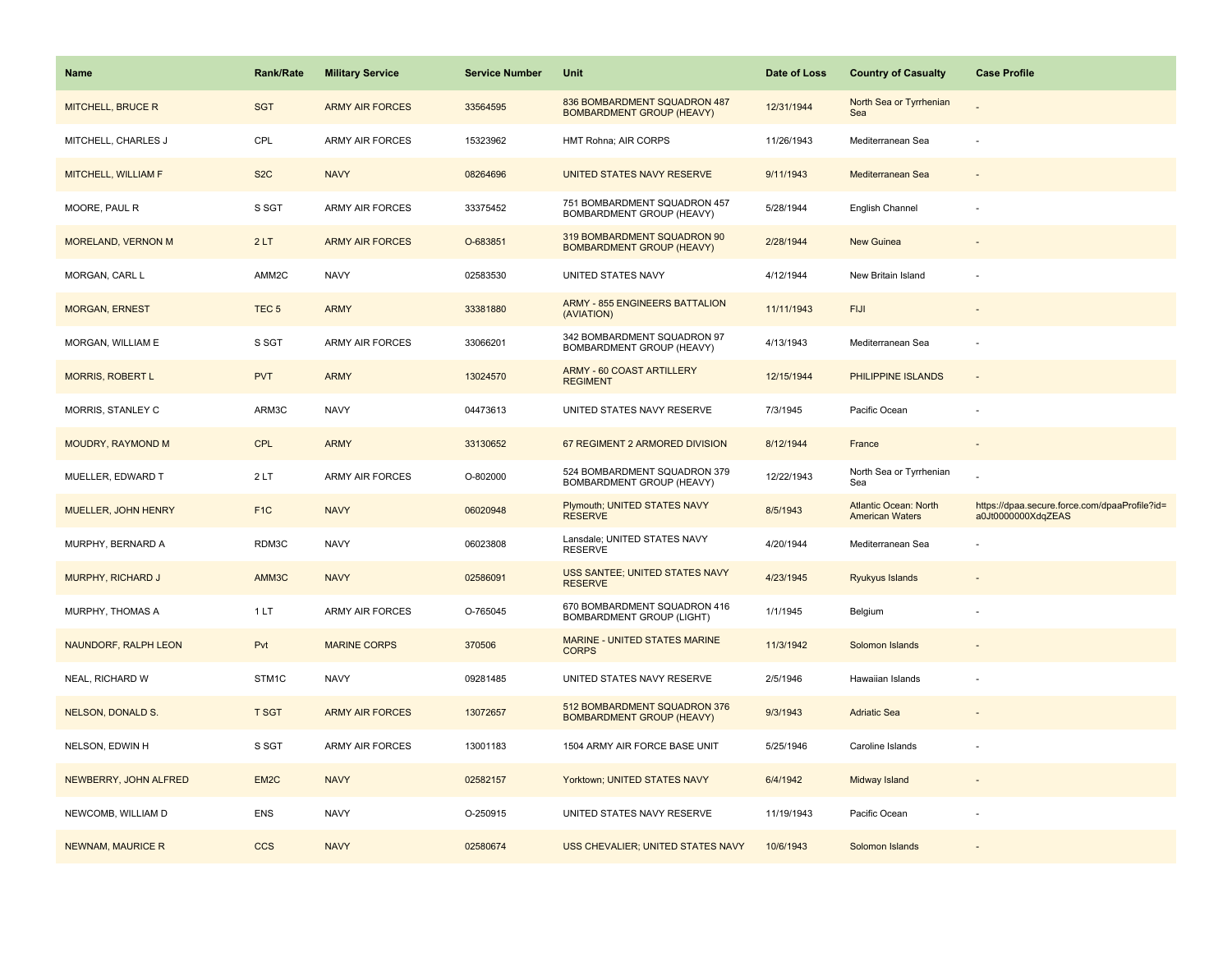| Name                       | <b>Rank/Rate</b>  | <b>Military Service</b> | <b>Service Number</b> | Unit                                                                | Date of Loss | <b>Country of Casualty</b>               | <b>Case Profile</b>                                                 |
|----------------------------|-------------------|-------------------------|-----------------------|---------------------------------------------------------------------|--------------|------------------------------------------|---------------------------------------------------------------------|
| NICK, GILBERT L            | PFC               | <b>ARMY AIR FORCES</b>  | 33562582              | HMT Rohna; 322 FIGHTER CONTROL<br>SQUADRON                          | 11/26/1943   | Mediterranean Sea                        |                                                                     |
| <b>NOBLE, CHARLES M</b>    | T Sgt             | <b>ARMY AIR FORCES</b>  | 6993807               | 42 BOMBARDMENT SQUADRON 11<br><b>BOMBARDMENT GROUP (HEAVY)</b>      | 12/28/1942   | Solomon Islands                          |                                                                     |
| NOCK, WALTER P             | <b>ENS</b>        | <b>NAVY</b>             | O-165396              | USS ASTORIA; UNITED STATES NAVY                                     | 8/9/1942     | Solomon Islands                          |                                                                     |
| NOMICK, ALEX --            | <b>SGT</b>        | <b>ARMY AIR FORCES</b>  | 33899134              | 28 BOMBARDMENT SQUADRON 19<br><b>BOMBARDMENT GROUP (VERY HEAVY)</b> | 5/3/1945     | Pacific Ocean                            |                                                                     |
| NORFORD, ROBERT --         | F <sub>1</sub> C  | <b>NAVY</b>             | 07585609              | ESCOLAR; UNITED STATES NAVY<br><b>RESERVE</b>                       | 11/13/1944   | China Seas                               |                                                                     |
| NORRIS, OWEN M             | <b>PFC</b>        | <b>ARMY</b>             | 33005448              | 29 CHEMICAL DECONTAMINATION<br><b>COMPANY</b>                       | 5/21/1944    | <b>Hawaiian Islands</b>                  |                                                                     |
| OBRIEN, DANIEL C           | SEA2              | <b>NAVY</b>             | 09276816              | Longshaw; UNITED STATES NAVY<br><b>RESERVE</b>                      | 5/18/1945    | Japan                                    |                                                                     |
| OCONNELL, JOHN C           | <b>LTJG</b>       | <b>NAVY</b>             | O-299040              | UNITED STATES NAVY RESERVE                                          | 5/9/1945     | Central/South Pacific<br>Theater         |                                                                     |
| OHAVER, JOHN W             | Pfc               | ARMY                    | 13049299              | 1071 ORDNANCE COMPANY 324<br>SERVICES GROUP (AVIATION)              | 6/26/1943    | Algeria                                  |                                                                     |
| <b>OLSZEWSKI, JOSEPH S</b> | SK <sub>2</sub> C | <b>COAST GUARD</b>      | 00234788              | <b>COAST GUARD - UNITED STATES</b><br><b>COAST GUARD</b>            | 2/3/1943     | Greenland                                |                                                                     |
| ORTMAN, CARL E             | 2LT               | <b>ARMY AIR FORCES</b>  | O-833200              | 528 BOMBARDMENT SQUADRON 380<br>BOMBARDMENT GROUP (HEAVY)           | 3/14/1945    | China Seas                               |                                                                     |
| OURS, JOHN J               | COX               | <b>NAVY</b>             | 06021121              | UNITED STATES NAVY RESERVE                                          | 3/2/1943     | <b>Atlantic Ocean</b>                    |                                                                     |
| OWENS, EDWIN L             | AMM3C             | <b>NAVY</b>             | 08264676              | USS TULAGI; UNITED STATES NAVY<br><b>RESERVE</b>                    | 1/7/1945     | Philippine Islands                       |                                                                     |
| PAPPAS, ANTHONY G          | <b>ENS</b>        | <b>NAVY</b>             | O-406825              | NAVY - UNITED STATES NAVY RESERVE                                   | 5/30/1945    | PACIFIC OCEAN                            |                                                                     |
| PARKER, RALPH P.           | <b>PVT</b>        | ARMY                    | 33006071              | 29 CHEMICAL DECONTAMINATION<br>COMPANY                              | 5/21/1944    | Hawaiian Islands                         |                                                                     |
| PARKINSON, ROY H           | <b>PVT</b>        | <b>ARMY</b>             | 33902141              | 350 INFANTRY 88 DIVISION                                            | 10/26/1944   | Italy                                    | https://dpaa.secure.force.com/dpaaProfile?id=<br>a0Jt0000000Xe2CEAS |
| PARLAMAN, JAMES W          | F <sub>3</sub> C  | <b>NAVY</b>             | 06023217              | UNITED STATES NAVY RESERVE                                          | 10/21/1943   | Atlantic Ocean: North<br>American Waters |                                                                     |
| PARVIN, WILLIAM DEANE      | S <sub>1</sub> C  | <b>NAVY</b>             | 02583436              | USS WASP; UNITED STATES NAVY                                        | 9/15/1942    | Solomon Islands                          |                                                                     |
| PASCAL, FREEMAN P          | TEC <sub>4</sub>  | ARMY                    | 33723260              | 157 ENGINEERS COMBAT BATTALION                                      | 5/12/1945    | Germany                                  |                                                                     |
| PASTERNAK, FRANK J         | SC <sub>2</sub> C | <b>NAVY</b>             | 06024766              | SC-700; UNITED STATES NAVY<br><b>RESERVE</b>                        | 3/10/1944    | Solomon Islands                          |                                                                     |
| PEABODY, HUME --           | CAPT              | ARMY AIR FORCES         | O-023733              | 5 FIGHTER SQUADRON 52 FIGHTER<br><b>GROUP</b>                       | 10/27/1942   | Gibraltar                                |                                                                     |
| PEACOCK, GEORGE W          | COX               | <b>NAVY</b>             | 02582772              | USS JUNEAU; UNITED STATES NAVY                                      | 11/13/1942   | Solomon Islands                          |                                                                     |
| PEARCE, WILLIAM H          | CPL               | <b>ARMY AIR FORCES</b>  | 13104872              | 792 BOMBARDMENT SQUADRON 468<br>BOMBARDMENT GROUP (VERY HEAVY)      | 7/13/1945    | Marianas Islands                         |                                                                     |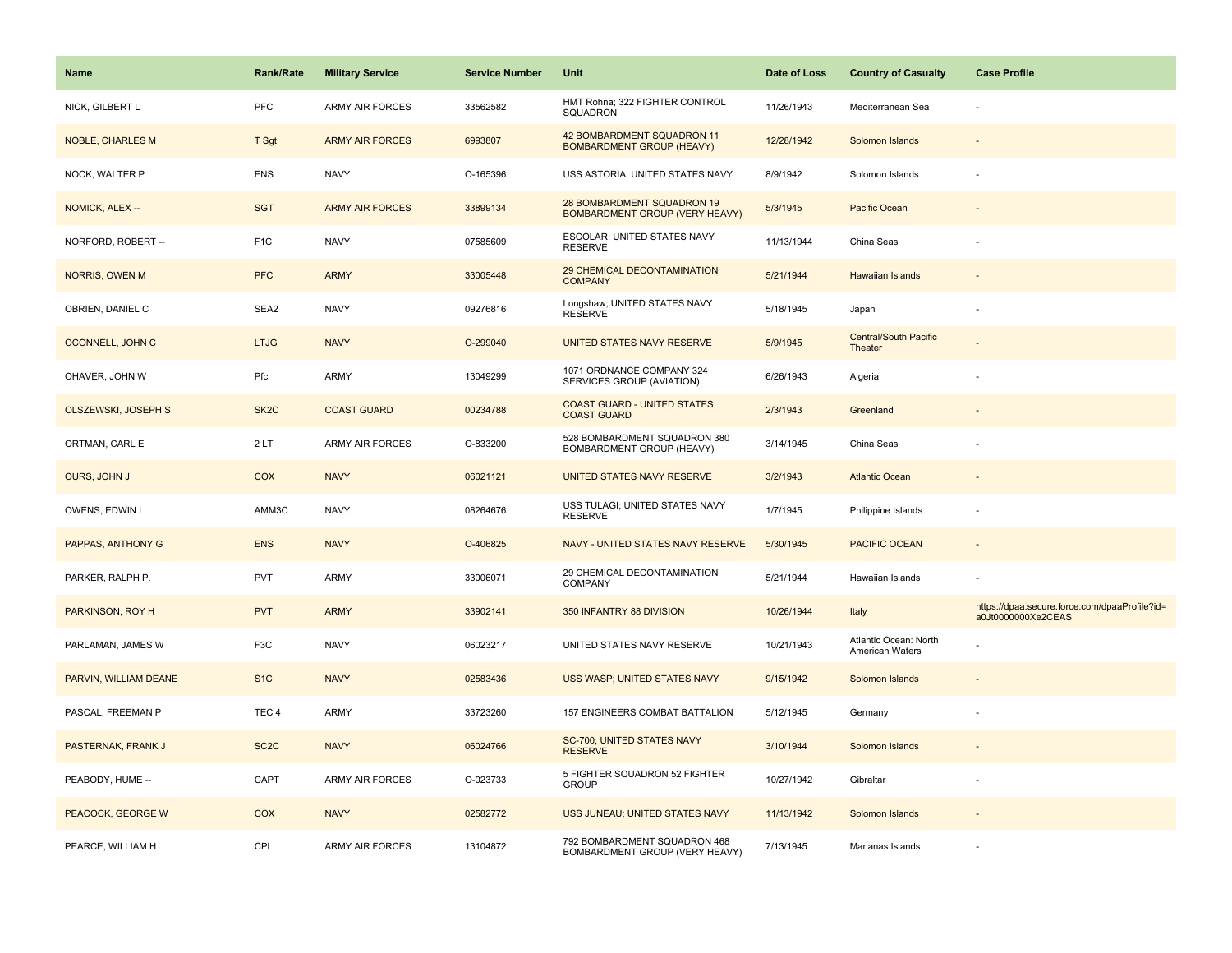| <b>Name</b>          | Rank/Rate         | <b>Military Service</b> | <b>Service Number</b> | Unit                                                                              | Date of Loss | <b>Country of Casualty</b>            | <b>Case Profile</b> |
|----------------------|-------------------|-------------------------|-----------------------|-----------------------------------------------------------------------------------|--------------|---------------------------------------|---------------------|
| PEDDICORD, MARVIN F  | S SGT             | <b>ARMY AIR FORCES</b>  | 33200362              | 500 BOMBARDMENT SQUADRON 345<br><b>BOMBARDMENT GROUP (MEDIUM)</b>                 | 8/6/1945     | China                                 |                     |
| PELTO, BRUCE CHARLES | CAPT              | <b>MARINE CORPS</b>     | O-008048              | MARINE - UNITED STATES MARINE<br><b>CORPS</b>                                     | 12/3/1942    | Solomon Islands                       |                     |
| PENN, CARLTON C      | 2LT               | <b>ARMY AIR FORCES</b>  | O-1011950             | 500TH BOMBARDMENT SQUADRON,<br>345TH BOMBARDMENT GROUP<br>(MEDIUM), 5TH AIR FORCE | 4/4/1945     | Formosa                               |                     |
| PEREGOY, WILLIAM J   | BM1C              | <b>NAVY</b>             | 05500824              | UNITED STATES NAVY                                                                | 10/13/1946   | Pacific Ocean: North<br>American Area |                     |
| PHELPS, JOHN KENNETH | 1LT               | <b>ARMY AIR FORCES</b>  | O-798574              | 339 BOMBARDMENT SQUADRON 96<br><b>BOMBARDMENT GROUP (HEAVY)</b>                   | 11/26/1943   | Germany                               |                     |
| PHILLIPS, PAUL E     | SK <sub>1</sub> C | <b>NAVY</b>             | 02562688              | Langley; UNITED STATES NAVY                                                       | 3/1/1942     | Indian Ocean                          |                     |
| PICKETT, HARRY L     | PHM1C             | <b>NAVY</b>             | 06028514              | YMS-409; UNITED STATES NAVY<br><b>RESERVE</b>                                     | 9/13/1944    | North Atlantic Ocean                  | $\sim$              |
| PLYMPTON, ROBERT V   | F <sub>2</sub> C  | <b>NAVY</b>             | 07589805              | NAVY - UNITED STATES NAVY RESERVE                                                 | 3/19/1945    | <b>JAPAN</b>                          |                     |
| POHLMAN, VICTOR E.   | <b>SGT</b>        | <b>ARMY AIR FORCES</b>  | 33735017              | 783 BOMBARDMENT SQUADRON 465<br><b>BOMBARDMENT GROUP (HEAVY)</b>                  | 10/21/1945   | <b>Adriatic Sea</b>                   |                     |
| POOL, CLIFTON K      | 2LT               | <b>ARMY AIR FORCES</b>  | O-789807              | 2 ANTISUB SQUADRON                                                                | 12/21/1942   | Puerto Rico                           |                     |
| PORTER, GEORGE R     | <b>PVT</b>        | <b>ARMY</b>             | 33720281              | HMT Rohna; 853 ENGINEERS BATTALION<br>(AVIATION)                                  | 11/26/1943   | Mediterranean Sea                     |                     |
| PORTER, LEON F       | 1LT               | <b>ARMY AIR FORCES</b>  | O-829294              | 788 BOMBARDMENT SQUADRON 467<br>BOMBARDMENT GROUP (HEAVY)                         | 2/17/1945    | North Sea or Tyrrhenian<br>Sea        |                     |
| PORTER, RICHARD E    | <b>SGT</b>        | <b>ARMY AIR FORCES</b>  | 33552422              | 336 BOMBARDMENT SQUADRON 95<br><b>BOMBARDMENT GROUP (HEAVY)</b>                   | 7/28/1943    | Germany                               |                     |
| POTOCKI, THEODORE A  | PVT               | MARINE CORPS            | 00370547              | MARINE - UNITED STATES MARINE<br><b>CORPS</b>                                     | 11/1/1942    | SOLOMON ISLANDS                       | ÷,                  |
| POTT, KENNETH W      | GM <sub>2C</sub>  | <b>NAVY</b>             | 06028448              | SS PAUL HAMILTON; UNITED STATES<br><b>NAVY RESERVE</b>                            | 4/20/1944    | ** Documentation Errors               | $\sim$              |
| POTTER, RICHARD A    | PFC               | ARMY                    | 33061616              | ARISAN MARU; 803 ENGINEERS<br>BATTALION (AVIATION)                                | 10/24/1944   | China Seas                            |                     |
| POWELL, JAMES W      | <b>PFC</b>        | <b>ARMY</b>             | 33720690              | SS Leopoldville; 262 INFANTRY 66<br><b>DIVISION</b>                               | 12/24/1944   | <b>English Channel</b>                |                     |
| POWLEY, HERBERT F    | 2LT               | ARMY AIR FORCES         | O-793165              | 550 BOMBARDMENT SQUADRON 385<br>BOMBARDMENT GROUP (HEAVY)                         | 6/21/1943    | Newfoundland                          |                     |
| PRECHT, CHARLES E    | S <sub>1</sub> C  | <b>NAVY</b>             | 06020556              | UNITED STATES NAVY RESERVE                                                        | 9/13/1942    | <b>Baltic Sea</b>                     |                     |
| PRICE, CHARLES HENRY | MM1C              | <b>NAVY</b>             | 02580721              | USS JUNEAU; UNITED STATES NAVY                                                    | 11/13/1942   | Solomon Islands                       |                     |
| PRICE, LEE C         | MM3C              | <b>NAVY</b>             | 02582010              | Asheville; UNITED STATES NAVY                                                     | 3/3/1942     | Indian Ocean                          |                     |
| PRICE, MILTON E      | S <sub>1</sub> C  | <b>NAVY</b>             | 07587026              | UNITED STATES NAVY RESERVE                                                        | 11/21/1944   | Atlantic Ocean                        |                     |
| PROBST, VICTOR V     | <b>T SGT</b>      | <b>ARMY AIR FORCES</b>  | 33064321              | 21 BOMBARDMENT SQUADRON 30<br><b>BOMBARDMENT GROUP (HEAVY)</b>                    | 3/30/1943    | <b>Aleutian Islands</b>               |                     |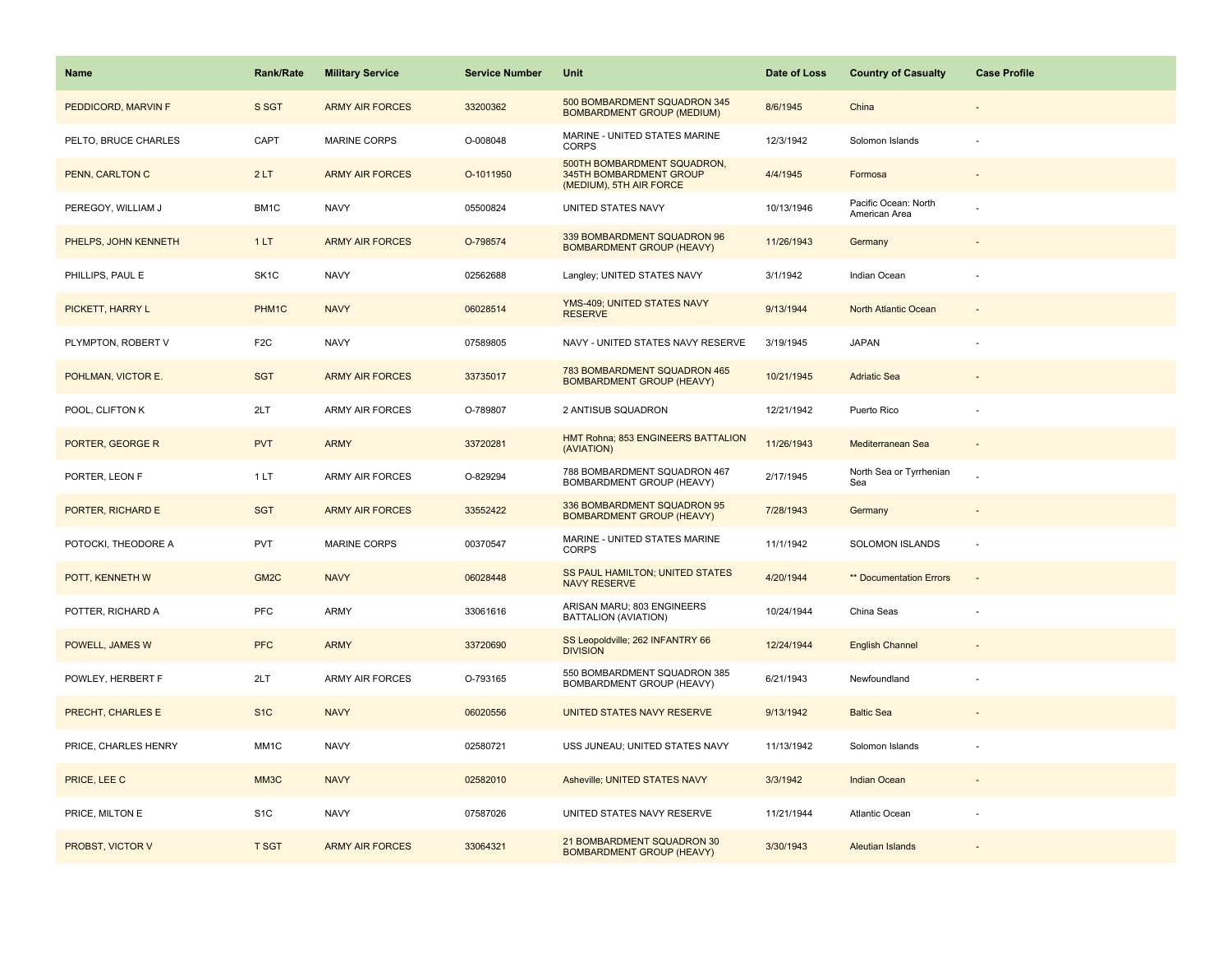| <b>Name</b>                 | <b>Rank/Rate</b> | <b>Military Service</b>     | <b>Service Number</b> | Unit                                                              | Date of Loss | <b>Country of Casualty</b>     | <b>Case Profile</b>                                                 |
|-----------------------------|------------------|-----------------------------|-----------------------|-------------------------------------------------------------------|--------------|--------------------------------|---------------------------------------------------------------------|
| PROCTOR, IRVIN M            | S SGT            | <b>ARMY AIR FORCES</b>      | 33557718              | 391 BOMBARDMENT SQUADRON 34<br>BOMBARDMENT GROUP (HEAVY)          | 7/19/1944    | <b>English Channel</b>         |                                                                     |
| PRYOR, OMAR --              | <b>T SGT</b>     | <b>ARMY AIR FORCES</b>      | 33204310              | 437 BOMBARDMENT SQUADRON 319<br><b>BOMBARDMENT GROUP (MEDIUM)</b> | 1/16/1944    | North Sea or Tyrrhenian<br>Sea |                                                                     |
| PUMPHREY, IRVIN W           | AM2C             | <b>NAVY</b>                 | 02584395              | USS LISCOME BAY; UNITED STATES<br><b>NAVY</b>                     | 11/24/1943   | Gilbert Islands                |                                                                     |
| PURKEY, HORACE J            | Cpl              | <b>ARMY</b>                 | 7026182               | 35 INFANTRY 25 DIVISION                                           | 1/12/1943    | Solomon Islands                |                                                                     |
| QUEEN, JAMES CURLY          | CAPT             | <b>ARMY AIR FORCES</b>      | O-705422              | 13 AIRDROME SQUADRON                                              | 11/16/1946   | Bonin & Volcano Islands        |                                                                     |
| RABINOWITZ, LEWIS --        | S SGT            | <b>ARMY AIR FORCES</b>      | 33206862              | 412 BOMBARDMENT SQUADRON 95<br><b>BOMBARDMENT GROUP (HEAVY)</b>   | 10/9/1943    | North Sea or Tyrrhenian<br>Sea |                                                                     |
| RAINES, CHARLES N           | PFC              | ARMY                        | 33131237              | 18 INFANTRY 1 DIVISION                                            | 4/23/1943    | Tunisia                        |                                                                     |
| RAMOS, AQUILINO B           | <b>PFC</b>       | <b>ARMY</b>                 | 33203696              | SEAWOLF; 978 SIGNAL SERVICES<br><b>COMPANY</b>                    | 10/3/1944    | Java                           |                                                                     |
| RAYMOND, THOMAS --          | S <sub>1</sub> C | <b>NAVY</b>                 | 06026986              | SS ATLANTIC SUN; UNITED STATES<br><b>NAVY RESERVE</b>             | 2/15/1943    | Newfoundland                   |                                                                     |
| <b>REDD, ROBERT FRANK</b>   | <b>PVT</b>       | <b>MARINE CORPS</b>         | 00548527              | MARINE - UNITED STATES MARINE<br><b>CORPS</b>                     | 7/30/1945    | <b>PHILIPPINE SEA</b>          | https://dpaa.secure.force.com/dpaaProfile?id=<br>a0Jt0000000XmFWEA0 |
| REDMOND, WILLIAM H.         | S SGT            | ARMY                        | 33005496              | 29 CHEMICAL DECONTAMINATION<br>COMPANY                            | 5/21/1944    | Hawaiian Islands               |                                                                     |
| <b>REEDER, OTTO</b>         | <b>PFC</b>       | <b>MARINE CORPS</b>         | 486887                | <b>MARINE - UNITED STATES MARINE</b><br><b>CORPS</b>              | 11/22/1943   | <b>Gilbert Islands</b>         | https://dpaa.secure.force.com/dpaaProfile?id=<br>a0Jt000000E0tnbEAB |
| REES, WILLIAM DAVID         | 2LT              | <b>ARMY AIR FORCES</b>      | O-679281              | 36 BOMBARDMENT SQUADRON 482<br>BOMBARDMENT GROUP (HEAVY)          | 3/3/1944     | France                         |                                                                     |
| <b>REGAN, PAUL E</b>        | ARM2C            | <b>NAVY</b>                 | 02585915              | USS BUNKER HILL; UNITED STATES<br><b>NAVY</b>                     | 5/11/1945    | Japan                          |                                                                     |
| REIDER, LEO                 | S SGT            | <b>ARMY</b>                 | 06523059              | ARMY - 1 GENERAL HOSPITAL                                         | 1/9/1945     | <b>FORMOSA</b>                 | https://dpaa.secure.force.com/dpaaProfile?id=<br>a0Jt000000QSlqAEAT |
| <b>REILLY, THOMAS A</b>     | S <sub>2</sub> C | <b>NAVY</b>                 | 09274302              | Drexler; UNITED STATES NAVY RESERVE                               | 5/28/1945    | Japan                          |                                                                     |
| RENCHER, ROBERT E           | T SGT            | <b>ARMY</b>                 | 33381561              | 141 INFANTRY 36 DIVISION                                          | 5/29/1944    | Italy                          |                                                                     |
| <b>RESTIVO, JACK MARTIN</b> | Y <sub>2</sub> C | <b>NAVY</b>                 | 02582061              | <b>USS Arizona; UNITED STATES NAVY</b>                            | 12/7/1941    | <b>Hawaiian Islands</b>        | https://dpaa.secure.force.com/dpaaProfile?id=<br>a0Jt0000000BS4zEAG |
| REYNOLDS, DORNIE BYRD       | PISgt            | <b>MARINE CORPS</b>         | 256252                | MARINE - UNITED STATES MARINE<br><b>CORPS</b>                     | 11/22/1943   | Gilbert Islands                | https://dpaa.secure.force.com/dpaaProfile?id=<br>a0Jt0000000LIn4EAC |
| <b>REYNOLDS, PETER W</b>    | <b>CAPT</b>      | <b>ARMY</b>                 | O-318524              | ARISAN MARU; 803 ENGINEERS<br><b>BATTALION (AVIATION)</b>         | 10/24/1944   | China Seas                     |                                                                     |
| RICHARD, BURTON R           | 2LT              | <b>ARMY AIR FORCES</b>      | O-411733              | 3 PURSUIT SQUADRON 24 PURSUIT<br><b>GROUP</b>                     | 1/25/1945    | China Seas                     | https://dpaa.secure.force.com/dpaaProfile?id=<br>a0Jt000001DPk1YEAT |
| RICHARDSON, MALCOLM T       | <b>CPL</b>       | <b>MARINE CORPS RESERVE</b> | 00443296              | MARINE - UNITED STATES MARINE<br><b>CORPS</b>                     | 6/16/1944    | <b>SAIPAN</b>                  |                                                                     |
| RIEFNER, WARREN L           | EM <sub>1C</sub> | <b>NAVY</b>                 | 04057995              | Longshaw; UNITED STATES NAVY<br><b>RESERVE</b>                    | 5/18/1945    | Japan                          |                                                                     |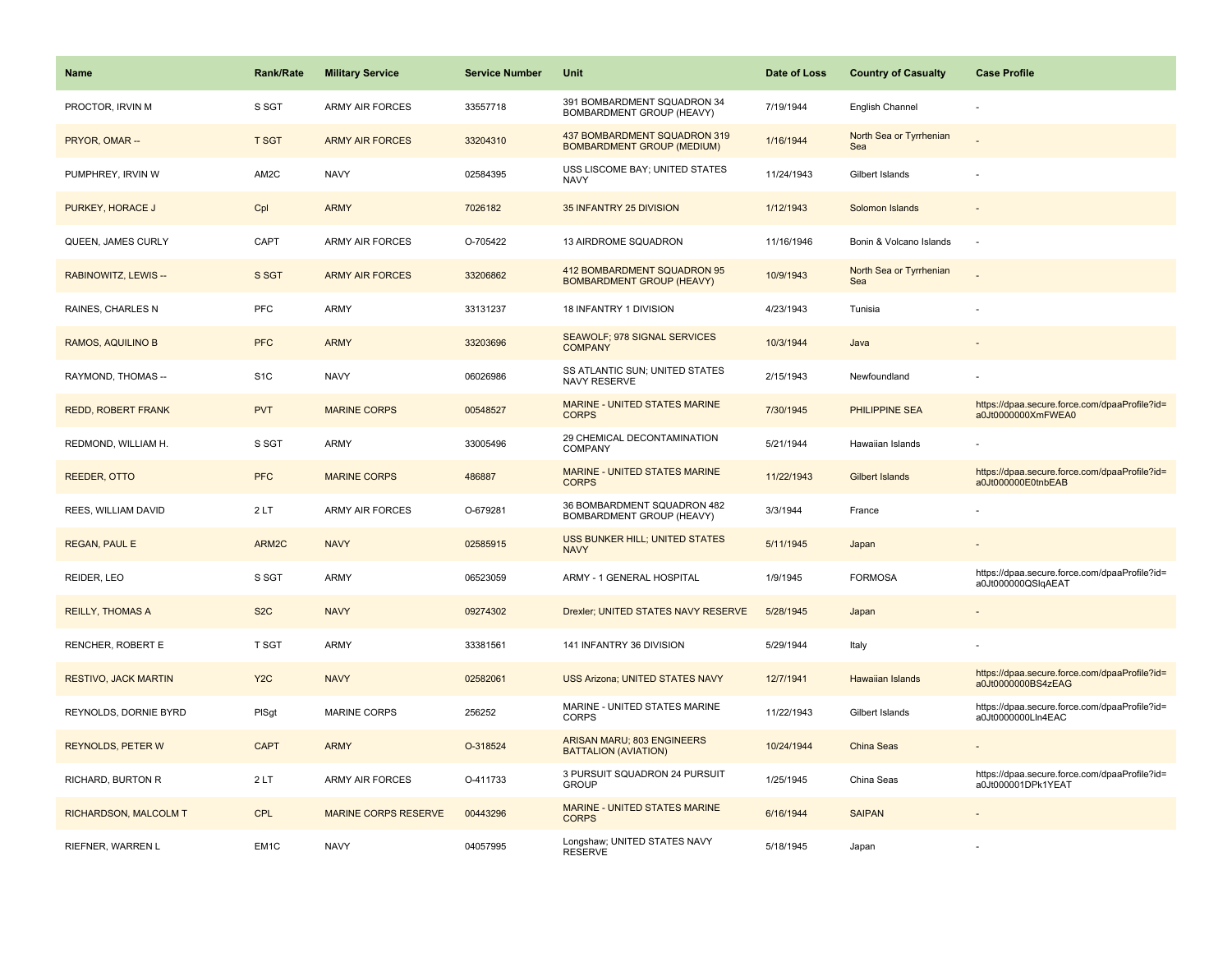| <b>Name</b>              | <b>Rank/Rate</b>  | <b>Military Service</b> | <b>Service Number</b> | <b>Unit</b>                                                         | Date of Loss | <b>Country of Casualty</b>     | <b>Case Profile</b>                                                 |
|--------------------------|-------------------|-------------------------|-----------------------|---------------------------------------------------------------------|--------------|--------------------------------|---------------------------------------------------------------------|
| ROBERG, ERNEST C         | S <sub>1</sub> C  | <b>NAVY</b>             | 08266704              | NAVY - UNITED STATES NAVY RESERVE                                   | 10/29/1944   | <b>PHILIPPINE SEA</b>          |                                                                     |
| ROBERTSON, A B           | SK <sub>2</sub> C | <b>NAVY</b>             | 06038529              | FRANKLIN; UNITED STATES NAVY<br><b>RESERVE</b>                      | 3/19/1945    | Japan                          |                                                                     |
| <b>ROBERTSON, JOHN A</b> | S <sub>2</sub> C  | <b>NAVY</b>             | 02563885              | Atik; UNITED STATES NAVY                                            | 3/27/1942    | <b>Atlantic Ocean</b>          |                                                                     |
| ROBERTSON, MELVIN J      | S SGT             | <b>ARMY AIR FORCES</b>  | 13072445              | 424 BOMBARDMENT SQUADRON 307<br>BOMBARDMENT GROUP (HEAVY)           | 7/6/1943     | Solomon Islands                | https://dpaa.secure.force.com/dpaaProfile?id=<br>a0Jt000001EhlxJEAV |
| ROBEY, THEODORE W        | <b>PVT</b>        | <b>ARMY AIR FORCES</b>  | 33201592              | <b>HMT Rohna; AIR CORPS</b>                                         | 11/26/1943   | Mediterranean Sea              |                                                                     |
| ROBICHAUD, ARTHUR C      | PHM1C             | <b>NAVY</b>             | 02016252              | UNITED STATES NAVY                                                  | 1/13/1943    | Solomon Islands                |                                                                     |
| ROBINSON, JOHN L         | LT.               | <b>NAVY</b>             | O-114441              | UNITED STATES NAVY RESERVE                                          | 8/2/1944     | Hawaiian Islands               | https://dpaa.secure.force.com/dpaaProfile?id=<br>a0Jt000001nzaH2EAI |
| ROOP, GORDON LEROY       | MUS1C             | <b>NAVY</b>             | 02581587              | UNITED STATES NAVY                                                  | 6/4/1942     | Midway Island                  |                                                                     |
| ROSENBERGER, HAROLD G    | <b>CPL</b>        | <b>ARMY AIR FORCES</b>  | 33558911              | 32 PHOTO RECONNAISSANCE<br><b>SQUADRON</b>                          | 4/20/1944    | Mediterranean Sea              |                                                                     |
| ROSENBLUM, MATTHEW A     | CAPT              | <b>ARMY</b>             | O-332025              | <b>HEADQUARTERS PHILIPPINES</b><br><b>DEPARTMENT</b>                | 2/1/1946     | Philippine Islands             |                                                                     |
| <b>ROSS, CHARLES E</b>   | F <sub>2</sub> C  | <b>NAVY</b>             | 08265881              | Turner; UNITED STATES NAVY RESERVE                                  | 1/3/1944     | <b>Atlantic Ocean</b>          |                                                                     |
| ROUTSON, ALBERT L        | <b>CTM</b>        | <b>NAVY</b>             | 06022066              | NAVY - UNITED STATES NAVY RESERVE                                   | 3/19/1945    | <b>JAPAN</b>                   |                                                                     |
| ROWE, JOSEPH F           | <b>PVT</b>        | <b>ARMY AIR FORCES</b>  | 33375102              | <b>USAT DORCHESTER: AIR CORPS</b>                                   | 2/3/1943     | Greenland                      |                                                                     |
| ROWLAND, B H             | PFC               | <b>ARMY</b>             | 34887115              | 276 ENGINEERS COMBAT BATTALION                                      | 3/17/1945    | Germany                        |                                                                     |
| <b>RUBY, CLARENCE E</b>  | F <sub>2</sub> C  | <b>NAVY</b>             | 09278042              | UNITED STATES NAVY RESERVE                                          | 12/18/1944   | <b>Philippine Sea</b>          |                                                                     |
| RUMPF, GEORGE A          | Y <sub>2</sub> C  | <b>NAVY</b>             | 06035142              | NAVY - UNITED STATES NAVY RESERVE                                   | 1/7/1945     | PHILIPPINE ISLANDS             | $\sim$                                                              |
| <b>RUSIN, WALTER M</b>   | <b>CPL</b>        | <b>ARMY AIR FORCES</b>  | 33833738              | 60 BOMBARDMENT SQUADRON 39<br><b>BOMBARDMENT GROUP (VERY HEAVY)</b> | 4/16/1945    | Marianas Islands               |                                                                     |
| RUTH, RAYMOND J.         | SGT               | <b>ARMY AIR FORCES</b>  | 33561175              | 567 BOMBARDMENT SQUADRON 389<br>BOMBARDMENT GROUP (HEAVY)           | 5/7/1945     | Germany                        | https://dpaa.secure.force.com/dpaaProfile?id=<br>a0Jt0000000Xk7aEAC |
| <b>RUTH, WALTER G</b>    | <b>PFC</b>        | <b>ARMY</b>             | 33373670              | <b>83 CHEMICAL BATTALION</b>                                        | 1/26/1944    | North Sea or Tyrrhenian<br>Sea |                                                                     |
| RYALL, LEWIS R           | MOMM1C            | <b>NAVY</b>             | 02580171              | SUBMARINE Amberjack; UNITED STATES<br><b>NAVY</b>                   | 3/22/1943    | New Britain Island             |                                                                     |
| RYAN, BRUCE E            | <b>T SGT</b>      | <b>ARMY AIR FORCES</b>  | 33207680              | 868 BOMBARDMENT SQUADRON<br>(HEAVY)                                 | 2/16/1946    | Caroline Islands               |                                                                     |
| RYDER, MARK P            | S <sub>2</sub> C  | <b>NAVY</b>             | 09275768              | Warrington; UNITED STATES NAVY                                      | 9/13/1944    | Atlantic Ocean                 |                                                                     |
| <b>RYDZESKI, FRANK W</b> | F <sub>1</sub> C  | <b>NAVY</b>             | 09272976              | NAVY - UNITED STATES NAVY RESERVE                                   | 7/30/1945    | PHILIPPINE SEA                 | https://dpaa.secure.force.com/dpaaProfile?id=<br>a0Jt0000000QrfEEAS |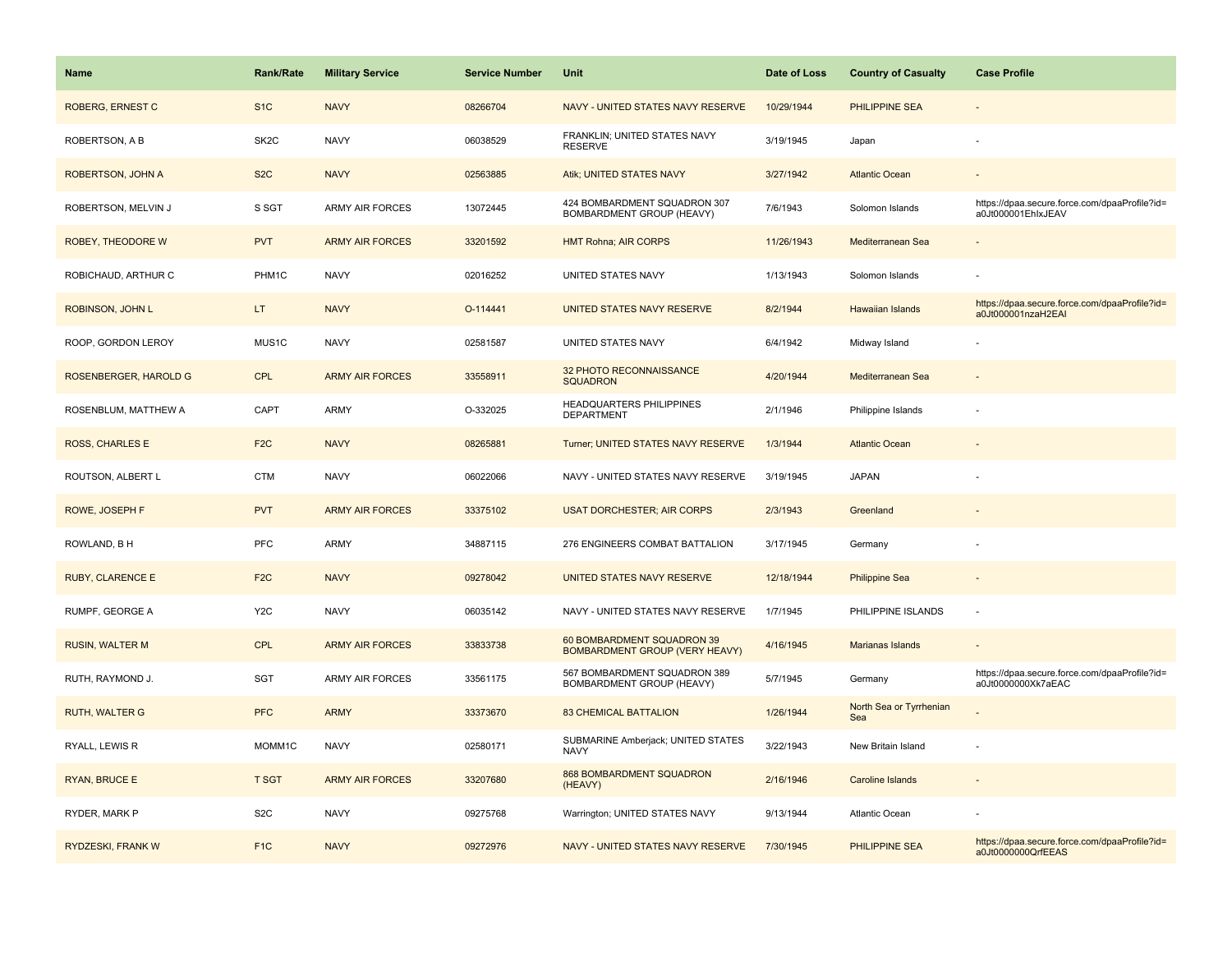| <b>Name</b>                 | <b>Rank/Rate</b>  | <b>Military Service</b> | <b>Service Number</b> | Unit                                                                                  | Date of Loss | <b>Country of Casualty</b> | <b>Case Profile</b>                                                 |
|-----------------------------|-------------------|-------------------------|-----------------------|---------------------------------------------------------------------------------------|--------------|----------------------------|---------------------------------------------------------------------|
| SABELLI, NICK --            | MM1C              | <b>COAST GUARD</b>      | 00204367              | USCGC ALEXANDER HAMILTON; COAST<br><b>GUARD - UNITED STATES COAST</b><br><b>GUARD</b> | 1/29/1942    | Iceland                    |                                                                     |
| SAMPSELL, GEORGE H          | <b>ENS</b>        | <b>NAVY</b>             | O-378585              | UNITED STATES NAVY RESERVE                                                            | 1/26/1945    | Pacific Ocean              |                                                                     |
| SAMPSON, GEORGE R           | MM <sub>2</sub> C | <b>NAVY</b>             | 04059257              | USS JUNEAU; UNITED STATES NAVY<br><b>RESERVE</b>                                      | 11/13/1942   | Solomon Islands            |                                                                     |
| SAUNDERS, GEORGE H          | F <sub>1C</sub>   | <b>NAVY</b>             | 08267730              | NAVY - UNITED STATES NAVY RESERVE                                                     | 12/9/1944    | <b>PACIFIC OCEAN</b>       |                                                                     |
| <b>SCHATZ, JAMES LEO</b>    | <b>PFC</b>        | <b>MARINE CORPS</b>     | 356805                | MARINE - UNITED STATES MARINE<br><b>CORPS</b>                                         | 9/21/1944    | Caroline Islands           |                                                                     |
| <b>SCHERER, KENWOOD R</b>   | S <sub>1</sub> C  | <b>NAVY</b>             | 08275311              | HULL; UNITED STATES NAVY RESERVE                                                      | 12/18/1944   | <b>Philippine Sea</b>      | https://dpaa.secure.force.com/dpaaProfile?id=<br>a0Jt0000000XdvJEAS |
| SCHETROMPF, CHARLES E       | TEC <sub>4</sub>  | <b>ARMY</b>             | 13073208              | <b>191 TANK BATTALION</b>                                                             | 5/2/1945     | Italy                      |                                                                     |
| <b>SCHLABECKER, HARRY R</b> | TM <sub>1</sub> C | <b>NAVY</b>             | 02581340              | TRITON; UNITED STATES NAVY                                                            | 3/15/1943    | <b>Admiralty Islands</b>   |                                                                     |
| SCHMIDT, ROBERT H           | MM3C              | <b>NAVY</b>             | 06020643              | USS HELENA; UNITED STATES NAVY<br><b>RESERVE</b>                                      | 7/6/1943     | Solomon Islands            |                                                                     |
| <b>SCHMITT, EDWIN M</b>     | Maj               | <b>MARINE CORPS</b>     | O-007075              | <b>MARINE - UNITED STATES MARINE</b><br><b>CORPS</b>                                  | 6/12/1943    | Solomon Islands            |                                                                     |
| SCHNEIDER, EARLE C          | CDR               | <b>NAVY</b>             | O-072580              | DORADO; UNITED STATES NAVY                                                            | 10/13/1943   | Panama                     |                                                                     |
| SCHOENADEL, EDWARD J        | <b>SGT</b>        | <b>ARMY AIR FORCES</b>  | 13140210              | 3 PHOTO RECONNAISSANCE<br><b>SQUADRON</b>                                             | 6/10/1946    | Marianas Islands           |                                                                     |
| SCHOTTLER, GEORGE H         | LT                | <b>NAVY</b>             | O-107066              | RUNNER; UNITED STATES NAVY<br><b>RESERVE</b>                                          | 7/11/1943    | Japan                      |                                                                     |
| <b>SCHWINN, HENRY H</b>     | S <sub>1</sub> C  | <b>NAVY</b>             | 06025323              | UNITED STATES NAVY RESERVE                                                            | 3/17/1943    | <b>Atlantic Ocean</b>      |                                                                     |
| SCICHITARO, DOMINIC P       | S <sub>1</sub> C  | <b>NAVY</b>             | 06020574              | UNITED STATES NAVY RESERVE                                                            | 9/13/1942    | <b>Baltic Sea</b>          |                                                                     |
| <b>SCOTT, RODERICK S</b>    | <b>WOJG</b>       | <b>ARMY</b>             | W-2101258             | ARISAN MARU; HEADQUARTERS 20 AIR<br><b>BASE GROUP</b>                                 | 10/24/1944   | <b>China Seas</b>          |                                                                     |
| SEARLS, ROBERT W            | <b>LTJG</b>       | <b>NAVY</b>             | O-227857              | ESCOLAR; UNITED STATES NAVY<br><b>RESERVE</b>                                         | 11/13/1944   | China Seas                 |                                                                     |
| SEEKFORD, ROY E             | SEA1              | <b>NAVY</b>             | 06027448              | Warrington; UNITED STATES NAVY<br><b>RESERVE</b>                                      | 9/13/1944    | <b>Atlantic Ocean</b>      |                                                                     |
| SELCKMANN, JOSEPH A         | PVT               | <b>ARMY</b>             | 33546627              | 113 CAVALRY RECONNAISSANCE<br>SQUADRON                                                | 8/5/1945     | France                     |                                                                     |
| <b>SELLERS, LEROY M</b>     | <b>Ens</b>        | <b>NAVY</b>             | O-337223              | UNITED STATES NAVY RESERVE                                                            | 4/27/1944    | $\overline{\phantom{a}}$   |                                                                     |
| SELLERS, LEROY M.           | Ens               | <b>NAVY</b>             | 337223                |                                                                                       | 4/28/1945    | Alaska                     |                                                                     |
| <b>SEMANS, EDWARD S</b>     | S SGT             | <b>ARMY AIR FORCES</b>  | 13137202              | 721 BOMBARDMENT SQUADRON 450<br><b>BOMBARDMENT GROUP (HEAVY)</b>                      | 3/24/1944    | <b>Adriatic Sea</b>        |                                                                     |
| SEYMER, JOHN R              | S <sub>1</sub> C  | <b>NAVY</b>             | 06020645              | USS HELENA; UNITED STATES NAVY<br><b>RESERVE</b>                                      | 7/6/1943     | Solomon Islands            |                                                                     |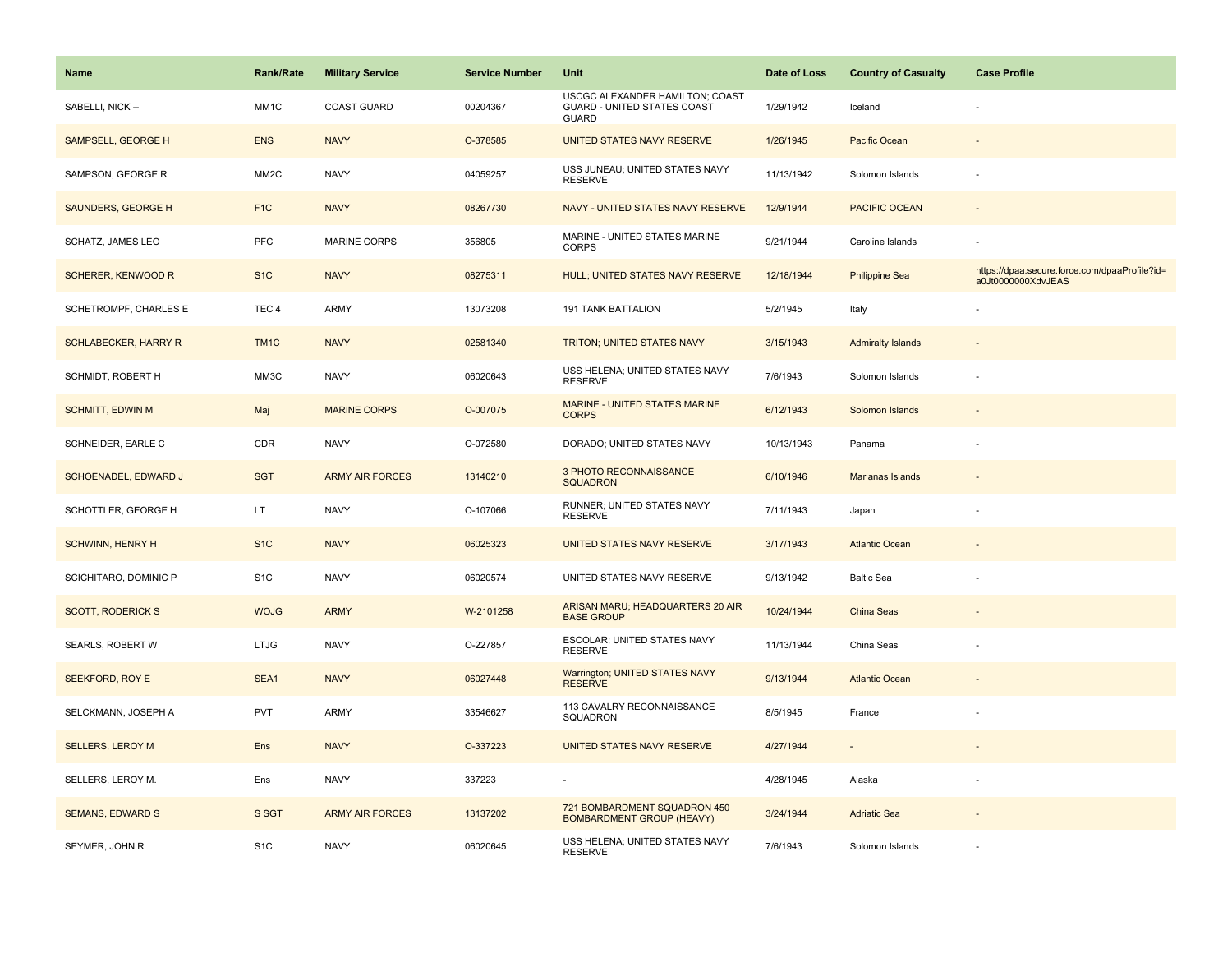| <b>Name</b>                | Rank/Rate         | <b>Military Service</b> | <b>Service Number</b> | Unit                                                             | Date of Loss | <b>Country of Casualty</b>                             | <b>Case Profile</b>      |
|----------------------------|-------------------|-------------------------|-----------------------|------------------------------------------------------------------|--------------|--------------------------------------------------------|--------------------------|
| <b>SHADRICK, THOMAS H</b>  | <b>T SGT</b>      | <b>ARMY AIR FORCES</b>  | 06998338              | 23 BOMBARDMENT SQUADRON 5<br><b>BOMBARDMENT GROUP (HEAVY)</b>    | 7/27/1943    | Solomon Islands                                        |                          |
| SHAFFER, CHARLES R         | 2d Lt             | <b>ARMY AIR FORCES</b>  | O-693415              | 372 BOMBARDMENT SQUADRON 307<br>BOMBARDMENT GROUP (HEAVY)        | 5/27/1944    | New Guinea                                             |                          |
| SHANHOLTZ, OLIVER S.       | <b>SGT</b>        | <b>ARMY AIR FORCES</b>  | 13103269              | 568 BOMBARDMENT SQUADRON 390<br><b>BOMBARDMENT GROUP (HEAVY)</b> | 1/4/1944     | Denmark                                                |                          |
| SHANK, AARON D             | SGT               | <b>ARMY AIR FORCES</b>  | 06999169              | 31 BOMBARDMENT SQUADRON 5<br>BOMBARDMENT GROUP (HEAVY)           | 6/7/1942     | Midway Island                                          |                          |
| SHARAR, JOHN H.            | FLT O             | <b>ARMY AIR FORCES</b>  | T-008090              | <b>AIR CORPS</b>                                                 | 7/8/1945     | <b>French West Africa</b>                              |                          |
| SHARPLESS, AROS L          | S <sub>2</sub> C  | <b>NAVY</b>             | 09272500              | RENO; UNITED STATES NAVY RESERVE                                 | 11/3/1944    | Philippine Sea                                         |                          |
| <b>SHAUCK, ELMER LEROY</b> | S <sub>1</sub> C  | <b>NAVY</b>             | 02583996              | <b>UNITED STATES NAVY</b>                                        | 9/13/1942    | <b>Barents</b>                                         | $\overline{\phantom{a}}$ |
| SHAW, ALCIDE L             | 2d Lt             | <b>ARMY AIR FORCES</b>  | O-708618              | 398 BOMBARDMENT SQUADRON 504<br>BOMBARDMENT GROUP (VERY HEAVY)   | 6/26/1945    | Japan/Okinawa                                          |                          |
| SHEA, PAUL D               | MOMM3C            | <b>NAVY</b>             | 02564655              | <b>SCORPION: UNITED STATES NAVY</b>                              | 2/22/1944    | China Seas                                             |                          |
| SHEEHAN, JAMES C.          | 1st Lt            | ARMY AIR FORCES         | O-794886              | 12 SQUADRON 20 FERRY GROUP                                       | 8/7/1944     | <b>British West Indies</b>                             | ÷,                       |
| SHEPHERD, HOWARD D         | S <sub>2</sub> C  | <b>NAVY</b>             | 07585140              | USS LST-197; UNITED STATES NAVY<br><b>RESERVE</b>                | 1/22/1944    | North or Tyrrhenian Seas                               |                          |
| SHIPLEY, ROGER E           | FC <sub>1</sub> C | <b>NAVY</b>             | 02581398              | GAMBIER BAY; UNITED STATES NAVY<br><b>RESERVE</b>                | 10/25/1944   | Philippine Sea                                         |                          |
| SHOOK, CHARLES E           | <b>CPL</b>        | <b>ARMY AIR FORCES</b>  | 33559018              | 874 BOMBARDMENT SQUADRON 498<br>BOMBARDMENT GROUP (VERY HEAVY)   | 1/14/1945    | Japan/Okinawa                                          |                          |
| SIATKOWSKI, MICHAEL J      | <b>PFC</b>        | ARMY                    | 33199439              | 462 AMPHIBIOUS TRUCK COMPANY                                     | 4/28/1944    | English Channel                                        | ÷,                       |
| SIMMONS, EVERETT O         | SOM3C             | <b>NAVY</b>             | 03584736              | <b>UNITED STATES NAVY</b>                                        | 10/21/1943   | <b>Atlantic Ocean: North</b><br><b>American Waters</b> |                          |
| SIMMONS, JOHN W            | 1LT               | <b>ARMY AIR FORCES</b>  | O-818768              | 350 BOMBARDMENT SQUADRON 100<br>BOMBARDMENT GROUP (HEAVY)        | 9/3/1944     | English Channel                                        | ÷,                       |
| SIMPSON, IVAN A            | <b>CRM</b>        | <b>NAVY</b>             | 03756608              | USS DEHAVEN; UNITED STATES NAVY                                  | 2/1/1943     | Solomon Islands                                        |                          |
| SIMPSON, WILLIAM EDWIN     | <b>PFC</b>        | MARINE CORPS            | 00493757              | USS LST 353                                                      | 5/21/1944    | Hawaiian Islands                                       | ÷,                       |
| <b>SINCLAIR, JAMES A</b>   | 2d Lt             | <b>ARMY AIR FORCES</b>  | O-825502              | 73 FIGHTER SQUADRON 318 FIGHTER<br><b>GROUP</b>                  | 7/10/1945    | Ryukyus Islands                                        |                          |
| SKIDGELL, JOHN W           | 1 LT              | <b>ARMY AIR FORCES</b>  | O-663672              | 734 BOMBARDMENT SQUADRON 453<br>BOMBARDMENT GROUP (HEAVY)        | 4/29/1944    | North Sea or Tyrrhenian<br>Sea                         |                          |
| <b>SKILLMAN, ROBERT E</b>  | RDM3C             | <b>NAVY</b>             | 08265025              | KIMBERLY; UNITED STATES NAVY<br><b>RESERVE</b>                   | 3/26/1945    | Ryukyus Islands                                        |                          |
| SLECHTA, ANTHONY E         | S <sub>1</sub> C  | <b>NAVY</b>             | 06026963              | UNITED STATES NAVY RESERVE                                       | 2/15/1943    | North Atlantic Ocean                                   | ÷,                       |
| SMILEY, OLIVER E           | <b>T SGT</b>      | <b>ARMY AIR FORCES</b>  | 13104568              | 67 SQUADRON 433 TROOP CARRIER<br><b>GROUP</b>                    | 6/11/1945    | Philippine Islands                                     |                          |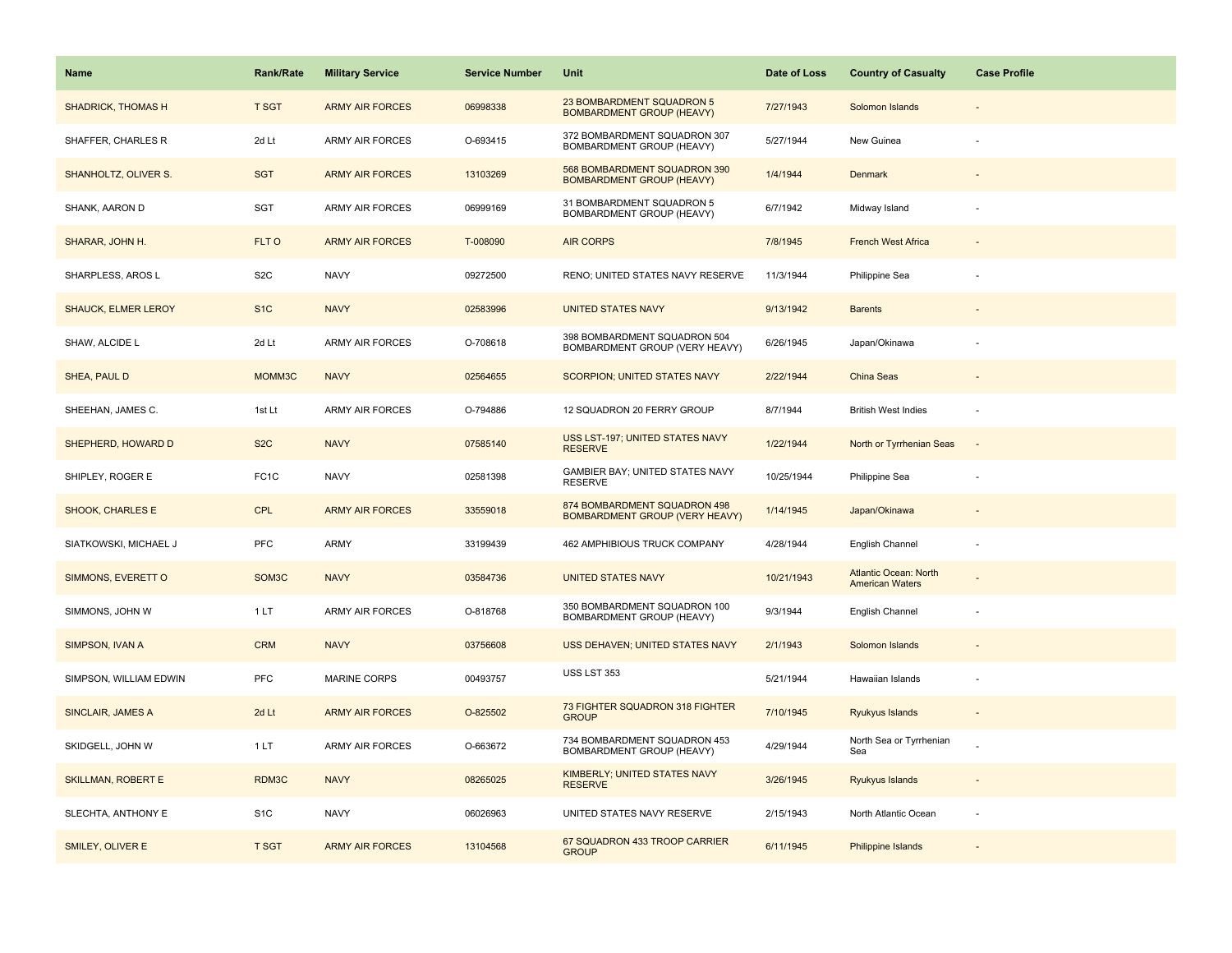| <b>Name</b>             | <b>Rank/Rate</b> | <b>Military Service</b> | <b>Service Number</b> | Unit                                                             | Date of Loss | <b>Country of Casualty</b>     | <b>Case Profile</b>      |
|-------------------------|------------------|-------------------------|-----------------------|------------------------------------------------------------------|--------------|--------------------------------|--------------------------|
| SMITH, ALVEY H          | PFC              | <b>ARMY</b>             | 33130967              | 16 INFANTRY 1 DIVISION                                           | 1/31/1943    | Tunisia                        |                          |
| SMITH, ARTHUR L         | <b>CMOMM</b>     | <b>NAVY</b>             | 02581076              | TROUT; UNITED STATES NAVY                                        | 2/29/1944    | <b>Philippine Sea</b>          |                          |
| SMITH, CHARLES E        | AOM2C            | <b>NAVY</b>             | 06024397              | USS SHANGRI LA (CV-38); UNITED<br>STATES NAVY RESERVE            | 7/28/1945    | Japan                          |                          |
| SMITH, CLIFFORD H       | S SGT            | <b>ARMY AIR FORCES</b>  | 33718333              | 4 BOMBARDMENT SQUADRON 34<br><b>BOMBARDMENT GROUP (HEAVY)</b>    | 8/24/1944    | North Sea or Tyrrhenian<br>Sea |                          |
| SMITH, CUDDY S          | <b>PVT</b>       | <b>ARMY AIR FORCES</b>  | 13024692              | <b>HEADQUARTERS SQUADRON 19</b><br>BOMBARDMENT GROUP (HEAVY)     | 6/11/1942    | Philippine Islands             |                          |
| SMITH, EARLE F          | <b>PVT</b>       | <b>ARMY</b>             | 33553426              | HMT Rohna; 853 ENGINEERS BATTALION<br>(AVIATION)                 | 11/26/1943   | Mediterranean Sea              |                          |
| SMITH, FRANCIS JOSEPH   | SM3C             | <b>NAVY</b>             | 02582261              | USS PRESTON; UNITED STATES NAVY                                  | 11/15/1942   | Solomon Islands                |                          |
| SMITH, GEORGE --        | TEC <sub>5</sub> | <b>ARMY</b>             | 33381004              | SS CAPE SAN JUAN; 855 ENGINEERS<br><b>BATTALION (AVIATION)</b>   | 11/11/1943   | Fiji                           |                          |
| SMITH, GUY M            | S <sub>1</sub> C | <b>NAVY</b>             | 08275239              | COOPER; UNITED STATES NAVY<br><b>RESERVE</b>                     | 12/3/1944    | Philippine Islands             |                          |
| SMITH, HARRY L          | <b>CPL</b>       | <b>ARMY</b>             | 33553319              | HMT Rohna; 853 ENGINEERS BATTALION<br>(AVIATION)                 | 11/26/1943   | Mediterranean Sea              |                          |
| SMITH, ROBERT M         | CAPT             | <b>NAVY</b>             | O-034537              | UNITED STATES NAVY                                               | 11/11/1942   | French Morocco                 |                          |
| SMITH, SIDNEY L         | CDR              | <b>NAVY</b>             | O-060188              | USS HOUSTON (CA-30); UNITED STATES<br><b>NAVY</b>                | 3/1/1942     | Java                           |                          |
| SMITH, THEODORE S       | S <sub>2</sub> C | <b>NAVY</b>             | 09276069              | Warrington; UNITED STATES NAVY<br><b>RESERVE</b>                 | 9/13/1944    | Bermuda                        |                          |
| <b>SMITH, THOMAS J</b>  | <b>PVT</b>       | <b>ARMY</b>             | 33068194              | 6 INFANTRY 1 ARMORED DIVISION                                    | 11/8/1942    | Algeria                        |                          |
| SMITH, WALTER L         | CTM              | <b>NAVY</b>             | 02581472              | <b>GROWLER: UNITED STATES NAVY</b>                               | 11/7/1944    | China Seas                     |                          |
| SOMERVELL, DAVID L      | 1st Lt           | <b>ARMY AIR FORCES</b>  | O-672989              | 70 BOMBARDMENT SQUADRON 42<br><b>BOMBARDMENT GROUP (MEDIUM)</b>  | 2/4/1946     | <b>New Britain Island</b>      |                          |
| SOUTHERN, AUGUST H      | TM3C             | <b>NAVY</b>             | 02584663              | GRAYBACK; UNITED STATES NAVY                                     | 3/28/1944    | China Seas                     |                          |
| SPEAR, HARLEY ALPHONSO  | S Sgt            | <b>ARMY AIR FORCES</b>  | 13113507              | 389 BOMBARDMENT SQUADRON 312<br><b>BOMBARDMENT GROUP (LIGHT)</b> | 1/27/1946    | New Guinea                     |                          |
| SPIKER, JAMES S         | S SGT            | <b>ARMY AIR FORCES</b>  | 33562587              | 570 BOMBARDMENT SQUADRON 390<br>BOMBARDMENT GROUP (HEAVY)        | 6/11/1944    | English Channel                | $\overline{\phantom{a}}$ |
| SPRIGGS, HAYWARD G.     | <b>PFC</b>       | <b>ARMY</b>             | 33005564              | 29 CHEMICAL DECONTAMINATION<br><b>COMPANY</b>                    | 5/21/1944    | Hawaiian Islands               | $\sim$                   |
| STANTON, JOHN J         | <b>PFC</b>       | ARMY                    | 32875575              | 83 CHEMICAL BATTALION                                            | 1/26/1944    | North Sea or Tyrrhenian<br>Sea |                          |
| <b>STAPLES, ERVIN C</b> | <b>PFC</b>       | <b>ARMY</b>             | 06828777              | 120 INFANTRY 30 DIVISION                                         | 12/25/1944   | Belgium                        |                          |
| STARKLOFF, HOWARD W     | S <sub>1</sub> C | <b>NAVY</b>             | 06021150              | UNITED STATES NAVY RESERVE                                       | 3/17/1943    | North Atlantic Ocean           |                          |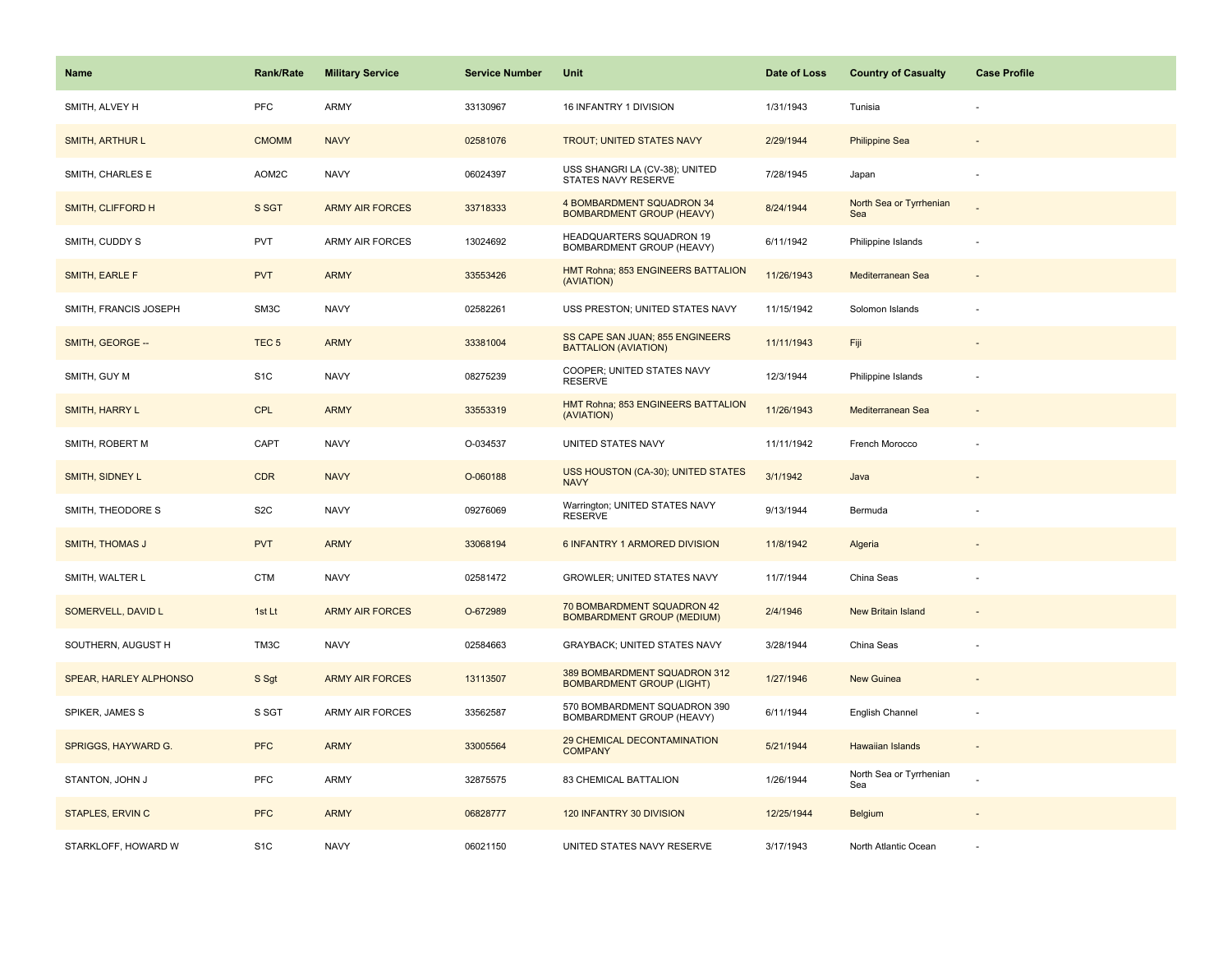| Name                             | <b>Rank/Rate</b>  | <b>Military Service</b> | <b>Service Number</b> | Unit                                                      | Date of Loss | <b>Country of Casualty</b>     | <b>Case Profile</b>                                                 |
|----------------------------------|-------------------|-------------------------|-----------------------|-----------------------------------------------------------|--------------|--------------------------------|---------------------------------------------------------------------|
| <b>STEFANSKI, ALBERT C</b>       | TM <sub>2</sub> C | <b>NAVY</b>             | 0002579311            | <b>UNITED STATES NAVY</b>                                 | 1/15/1942    | <b>Atlantic Ocean</b>          |                                                                     |
| STEMP, FRANCIS A                 | LTJG              | <b>NAVY</b>             | O-104520              | USS SUWANNEE CVE 27; UNITED<br>STATES NAVY RESERVE        | 7/14/1943    |                                |                                                                     |
| <b>STEMP, FRANCIS ALBERT</b>     | <b>LTJG</b>       | <b>NAVY</b>             | 104520                |                                                           | 7/14/1943    | Solomon Islands                |                                                                     |
| STEVENS, ROBERT B                | PFC               | ARMY                    | 33390096              | 232 INFANTRY 42 DIVISION                                  | 1/18/1945    | France                         |                                                                     |
| <b>STEWART, JAMES B</b>          | TEC <sub>3</sub>  | <b>ARMY</b>             | 33381139              | <b>ARMY - 855 ENGINEERS BATTALION</b><br>(AVIATION)       | 11/11/1943   | <b>FIJI</b>                    |                                                                     |
| STOCKER, WINFIELD C              | TM3C              | <b>NAVY</b>             | 02585311              | Rowan; UNITED STATES NAVY                                 | 9/11/1943    | North or Tyrrhenian Seas       | $\sim$                                                              |
| STONE, ROBERT G                  | EM3C              | <b>NAVY</b>             | 07585743              | UNITED STATES NAVY RESERVE                                | 5/4/1945     | Ryukyus Islands                |                                                                     |
| STORM, DONALD E                  | COX               | <b>NAVY</b>             | 02580934              | UNITED STATES NAVY                                        | 3/1/1942     | Indian Ocean                   |                                                                     |
| <b>STRASBAUGH, CC</b>            | MM3C              | <b>NAVY</b>             | 06023344              | LST-342; UNITED STATES NAVY<br><b>RESERVE</b>             | 7/18/1943    | Solomon Islands                |                                                                     |
| STRASZYNSKI, PHILIP J            | S <sub>1</sub> C  | <b>NAVY</b>             | 06027637              | SPENCE; UNITED STATES NAVY<br><b>RESERVE</b>              | 12/18/1944   | Philippine Sea                 |                                                                     |
| <b>STRAUB, WALTER M</b>          | <b>LTJG</b>       | <b>NAVY</b>             | O-123580              | NAVY - UNITED STATES NAVY                                 | 11/13/1942   | <b>SOLOMON ISLANDS</b>         |                                                                     |
| SULLIVAN, RUSSELL M              | PFC               | ARMY AIR FORCES         | 33563991              | 831 BOMBARDMENT SQUADRON 485<br>BOMBARDMENT GROUP (HEAVY) | 4/20/1944    | Mediterranean Sea              |                                                                     |
| SULTZER, JOSEPH C                | <b>LTJG</b>       | <b>NAVY</b>             | O-251423              | NAVY - UNITED STATES NAVY RESERVE                         | 7/23/1944    | <b>MARIANAS ISLANDS</b>        |                                                                     |
| SURLES, WINDSOR B                | PFC               | ARMY                    | 13137226              | SHIPS COMPLEMENT HAMPTON ROADS<br>PORT OF EMBARKATION     | 4/20/1944    | Mediterranean Sea              |                                                                     |
| SVEHLA, JOHN L                   | RM3C              | <b>NAVY</b>             | 06026357              | USS LISCOME BAY; UNITED STATES<br><b>NAVY RESERVE</b>     | 11/24/1943   | <b>Gilbert Islands</b>         |                                                                     |
| SWANN, THOMAS E                  | S SGT             | ARMY AIR FORCES         | 06770559              | ENOURA MARU; 19 SQUADRON 20 AIR<br><b>BASE GROUP</b>      | 1/4/1945     | Formosa                        | https://dpaa.secure.force.com/dpaaProfile?id=<br>a0Jt000000OjwHpEAJ |
| SWARTZBACK, WOODROW W            | Y <sub>1</sub> C  | <b>NAVY</b>             | 06020947              | <b>GOLET: UNITED STATES NAVY</b><br><b>RESERVE</b>        | 7/12/1944    | Japan                          |                                                                     |
| SWEETING, GEORGE R               | PFC               | ARMY                    | 13103987              | 83 CHEMICAL BATTALION                                     | 1/26/1944    | North Sea or Tyrrhenian<br>Sea |                                                                     |
| <b>TAMBOLLEO, VICTOR CHARLES</b> | SF <sub>3</sub> C | <b>NAVY</b>             | 02582574              | <b>USS Arizona; UNITED STATES NAVY</b>                    | 12/7/1941    | Hawaiian Islands               | https://dpaa.secure.force.com/dpaaProfile?id=<br>a0Jt00000004sbXEAQ |
| TARBERT, JOHN A                  | S Sgt             | <b>ARMY AIR FORCES</b>  | 6947526               | 703 BOMBARDMENT SQUADRON 445<br>BOMBARDMENT GROUP (HEAVY) | 9/27/1944    | Germany                        |                                                                     |
| TARBOX, FRED A                   | EM3C              | <b>NAVY</b>             | 02563933              | SWORDFISH; UNITED STATES NAVY                             | 1/29/1945    | Ryukyus Islands                |                                                                     |
| TARLTON, EUGENE J                | <b>MACH</b>       | <b>NAVY</b>             | 00198007              | USS QUINCY; UNITED STATES NAVY                            | 8/9/1942     | Solomon Islands                |                                                                     |
| TAYLOR, HERBERT --               | <b>PVT</b>        | <b>ARMY</b>             | 33378918              | 371 INFANTRY 92 DIVISION                                  | 2/11/1945    | Italy                          |                                                                     |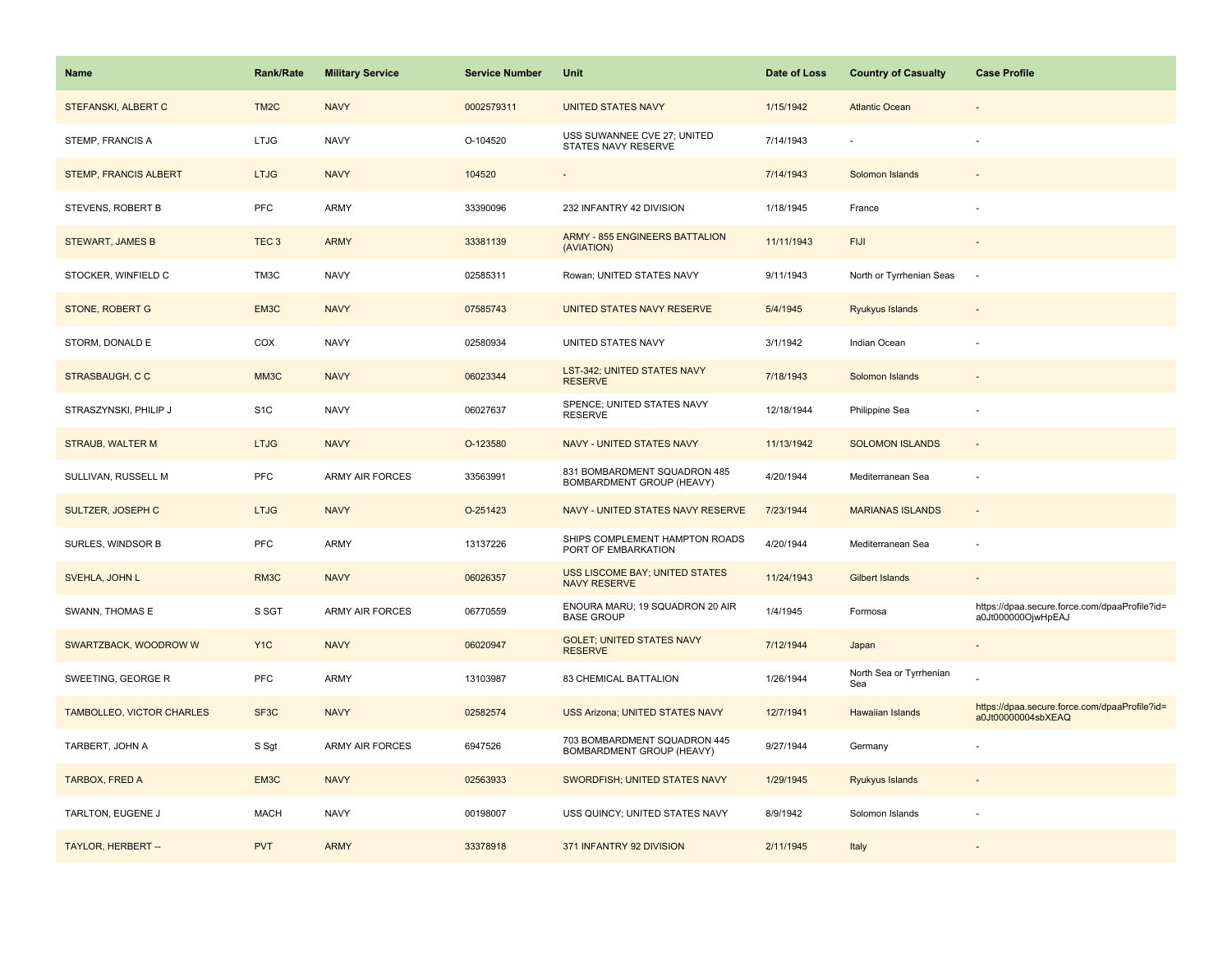| Name                         | <b>Rank/Rate</b>  | <b>Military Service</b> | <b>Service Number</b> | Unit                                                           | Date of Loss | <b>Country of Casualty</b>     | <b>Case Profile</b>                                                 |
|------------------------------|-------------------|-------------------------|-----------------------|----------------------------------------------------------------|--------------|--------------------------------|---------------------------------------------------------------------|
| TAYLOR, PAUL JAMES           | MM1C              | <b>NAVY</b>             | 02914783              | USS VINCENNES; UNITED STATES NAVY                              | 8/9/1942     | Solomon Islands                |                                                                     |
| <b>TEAGUE, HORACE ALBERT</b> | 1stLt             | <b>MARINE CORPS</b>     | O-014229              | MARINE - UNITED STATES MARINE<br><b>CORPS</b>                  | 4/17/1943    | Australia                      |                                                                     |
| TERRELL, LLOYD N             | <b>PFC</b>        | <b>ARMY AIR FORCES</b>  | 13014663              | <b>AIR CORPS</b>                                               | 1/29/1942    | Celebes                        | https://dpaa.secure.force.com/dpaaProfile?id=<br>a0Jt000001jHt4EEAS |
| <b>TERRY, JERRY T</b>        | <b>PVT</b>        | <b>ARMY AIR FORCES</b>  | 33372893              | 15 AIR CARGO SQUADRON 21 AIR<br><b>SERVICES GROUP</b>          | 8/28/1945    | <b>Philippine Sea</b>          |                                                                     |
| THIELSCHER, ROBERT T         | CRT               | <b>NAVY</b>             | 06030308              | NAVY - UNITED STATES NAVY RESERVE                              | 7/30/1945    | PHILIPPINE SEA                 | https://dpaa.secure.force.com/dpaaProfile?id=<br>a0Jt0000000XmSQEA0 |
| <b>THOMAS, FRANCIS P</b>     | LT.               | <b>NAVY</b>             | O-165470              | <b>GROWLER; UNITED STATES NAVY</b>                             | 11/7/1944    | China Seas                     |                                                                     |
| THOMAS, RALPH W              | S SGT             | <b>ARMY AIR FORCES</b>  | 33064736              | 21 BOMBARDMENT SQUADRON 30<br>BOMBARDMENT GROUP (HEAVY)        | 1/18/1943    | Aleutian Islands               |                                                                     |
| <b>THOMAS, ROBERT G</b>      | <b>CPL</b>        | <b>ARMY AIR FORCES</b>  | 13042540              | 98 BOMBARDMENT SQUADRON 11<br><b>BOMBARDMENT GROUP (HEAVY)</b> | 9/29/1942    | Solomon Islands                | https://dpaa.secure.force.com/dpaaProfile?id=<br>a0Jt000001nzUC6EAM |
| TILLMAN, CHARLES R           | TEC <sub>5</sub>  | <b>ARMY</b>             | 33068178              | 27 FIELD ARTILLERY BATTALION 1<br><b>ARMORED DIVISION</b>      | 12/6/1942    | Tunisia                        |                                                                     |
| <b>TIMPANO, VINCENT P</b>    | S <sub>2</sub> C  | <b>NAVY</b>             | 06021189              | <b>UNITED STATES NAVY RESERVE</b>                              | 7/13/1942    | <b>Atlantic Ocean</b>          |                                                                     |
| TIROCCHI, JOSEPH L           | <b>PVT</b>        | <b>ARMY</b>             | 33899636              | 774 TANK BATTALION                                             | 3/13/1945    | Germany                        |                                                                     |
| TODOROVICH, STEVE --         | 1LT               | <b>ARMY AIR FORCES</b>  | O-1550517             | 235 ORDNANCE BOMBARDMENT<br><b>DISPOSAL COMPANY</b>            | 10/10/1943   | Italy                          | $\overline{\phantom{a}}$                                            |
| TOOLE, WILLIAM D             | 1LT               | <b>ARMY AIR FORCES</b>  | O-789833              | 322 BOMBARDMENT SQUADRON 91<br>BOMBARDMENT GROUP (HEAVY)       | 3/4/1943     | North Sea or Tyrrhenian<br>Sea |                                                                     |
| TOWNSEND, LINWOOD E          | BM <sub>1</sub> C | <b>COAST GUARD</b>      | 00211148              | USS LITTLE; COAST GUARD - UNITED<br><b>STATES COAST GUARD</b>  | 9/5/1942     | Solomon Islands                |                                                                     |
| TRAVERS, JOHN D.             | T SGT             | <b>ARMY AIR FORCES</b>  | 33373905              | 27 BOMBARDMENT SQUADRON 30<br><b>BOMBARDMENT GROUP (HEAVY)</b> | 12/12/1943   | Marshall Islands               |                                                                     |
| <b>TRAVERS, LLOYD L</b>      | S <sub>1</sub> C  | <b>NAVY</b>             | 02566547              | <b>NAVY - UNITED STATES NAVY</b>                               | 11/10/1944   | <b>ADMIRALTY ISLANDS</b>       | https://dpaa.secure.force.com/dpaaProfile?id=<br>a0Jt0000000XhPgEAK |
| TRAVERS, WILLIAM E           | PHM1C             | <b>NAVY</b>             | 08264579              | LCS(L)(3)-49; UNITED STATES NAVY<br><b>RESERVE</b>             | 2/16/1945    | Philippine Islands             |                                                                     |
| <b>TRAWINSKI, CASIMIR A</b>  | <b>SGT</b>        | <b>ARMY</b>             | 13001078              | <b>31 INFANTRY REGIMENT</b>                                    | 4/8/1942     | Philippine Islands             |                                                                     |
| TRENTON, GERALD G            | 1LT               | <b>ARMY</b>             | O-2040764             | <b>INFANTRY</b>                                                | 7/26/1944    | Iceland                        |                                                                     |
| TREVILLIAN, JESSE O          | <b>SGT</b>        | <b>ARMY</b>             | 06812438              | ARISAN MARU; 31 INFANTRY REGIMENT                              | 10/24/1944   | China Seas                     |                                                                     |
| TROUT, WILLIAM C             | S SGT             | <b>ARMY AIR FORCES</b>  | 13043012              | 31 BOMBARDMENT SQUADRON 5<br><b>BOMBARDMENT GROUP (HEAVY)</b>  | 12/4/1943    | Solomon Islands                |                                                                     |
| <b>TSENDEAS, ELIAS --</b>    | F <sub>1</sub> C  | <b>NAVY</b>             | 02563482              | Edsall; UNITED STATES NAVY                                     | 3/1/1942     | <b>Indian Ocean</b>            |                                                                     |
| TUCHOLKA, GERARD J           | S <sub>2</sub> C  | <b>NAVY</b>             | 06027155              | UNITED STATES NAVY RESERVE                                     | 9/13/1944    | <b>Atlantic Ocean</b>          |                                                                     |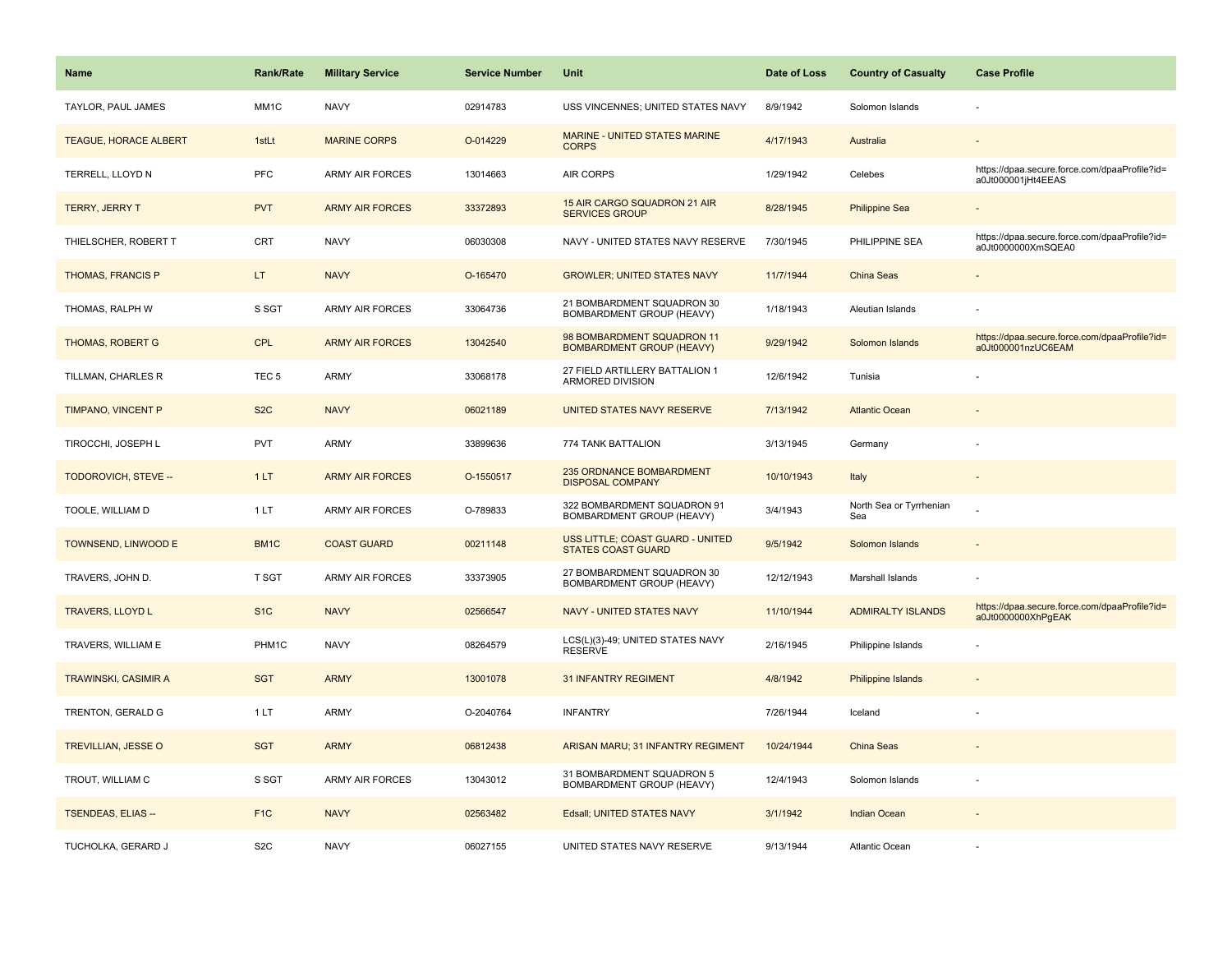| <b>Name</b>                   | <b>Rank/Rate</b>  | <b>Military Service</b> | <b>Service Number</b> | Unit                                                                                                       | Date of Loss | <b>Country of Casualty</b>                             | <b>Case Profile</b>                                                 |
|-------------------------------|-------------------|-------------------------|-----------------------|------------------------------------------------------------------------------------------------------------|--------------|--------------------------------------------------------|---------------------------------------------------------------------|
| <b>TWIGG, ALLAN WILSON</b>    | EM <sub>1</sub> c | <b>NAVY</b>             | 2563579               | <b>HERRING; UNITED STATES NAVY</b>                                                                         | 7/5/1944     | Kurile Islands                                         |                                                                     |
| UHLER, WILLIAM L              | Capt              | <b>ARMY AIR FORCES</b>  | O-660013              | 71 BOMBARDMENT SQUADRON 38<br>BOMBARDMENT GROUP (MEDIUM)                                                   | 1/12/1946    | New Guinea                                             |                                                                     |
| <b>UMSTEAD, CECIL JOSEPH</b>  | 2nd Lt            | <b>MARINE CORPS</b>     | O-013899              | MARINE - UNITED STATES MARINE<br><b>CORPS</b>                                                              | 4/17/1943    | Australia                                              |                                                                     |
| UTZ, LAWRENCE R               | S <sub>1</sub> C  | <b>NAVY</b>             | 08264964              | Fiske; UNITED STATES NAVY                                                                                  | 8/2/1944     | North Atlantic Ocean                                   |                                                                     |
| <b>VANCE, WILLIAM G</b>       | <b>PFC</b>        | <b>ARMY</b>             | 33723649              | C COMPANY, 534th AMPHIBIOUS<br>TRACTOR BATTALION, 4th MARINE<br>DIVISION (ATTACHED), United States<br>Army | 6/17/1944    | <b>SAIPAN</b>                                          |                                                                     |
| VEASEL, WILLIAM R             | MM <sub>2</sub> C | <b>NAVY</b>             | 06020696              | USS CHEVALIER; UNITED STATES NAVY<br><b>RESERVE</b>                                                        | 10/6/1943    | Solomon Islands                                        |                                                                     |
| VELKER, JOHN J                | S SGT             | <b>ARMY AIR FORCES</b>  | 33719238              | 717 BOMBARDMENT SQUADRON 449<br><b>BOMBARDMENT GROUP (HEAVY)</b>                                           | 2/19/1945    | <b>Adriatic Sea</b>                                    |                                                                     |
| VELTEN, WILLIAM --            | TM3C              | <b>NAVY</b>             | 08266157              | ESCOLAR; UNITED STATES NAVY<br><b>RESERVE</b>                                                              | 11/13/1944   | China Seas                                             |                                                                     |
| <b>VETRI, ANGELO C</b>        | S SGT             | <b>ARMY AIR FORCES</b>  | 33551980              | 700 BOMBARDMENT SQUADRON 445<br><b>BOMBARDMENT GROUP (HEAVY)</b>                                           | 6/21/1944    | North Sea or Tyrrhenian<br>Sea                         |                                                                     |
| VOGEL, WILLIAM L              | S <sub>1</sub> C  | <b>NAVY</b>             | 06021073              | UNITED STATES NAVY RESERVE                                                                                 | 10/17/1942   | North Atlantic Ocean                                   |                                                                     |
| <b>VOLLUSE, RAYMOND J</b>     | F <sub>2C</sub>   | <b>NAVY</b>             | 06027587              | Plymouth; UNITED STATES NAVY<br><b>RESERVE</b>                                                             | 8/5/1943     | <b>Atlantic Ocean: North</b><br><b>American Waters</b> | https://dpaa.secure.force.com/dpaaProfile?id=<br>a0Jt0000000XezQEAS |
| VOTTA, GERARD V               | Y3C               | <b>NAVY</b>             | 08266276              | SPENCE; UNITED STATES NAVY                                                                                 | 12/18/1944   | Philippine Sea                                         |                                                                     |
| <b>WACHTER, CHARLES O</b>     | F <sub>1C</sub>   | <b>NAVY</b>             | 07586443              | Evans; Evans; UNITED STATES NAVY<br><b>RESERVE</b>                                                         | 5/11/1945    | Japan                                                  |                                                                     |
| WACHTER, CHARLES W            | GM3C              | <b>NAVY</b>             | 06021167              | Plymouth; UNITED STATES NAVY<br><b>RESERVE</b>                                                             | 8/5/1943     | Atlantic Ocean: North<br>American Waters               | https://dpaa.secure.force.com/dpaaProfile?id=<br>a0Jt0000000XeovEAC |
| <b>WAGGONER, RAYMOND O</b>    | BM1C              | <b>NAVY</b>             | 02579648              | Maddox; UNITED STATES NAVY                                                                                 | 7/10/1943    | Mediterranean Sea                                      |                                                                     |
| WAINWRIGHT, CARL E            | S <sub>1</sub> C  | <b>NAVY</b>             | 06029897              | USS HAZELWOOD; UNITED STATES<br><b>NAVY RESERVE</b>                                                        | 4/29/1945    | Japan                                                  |                                                                     |
| <b>WALCH, ALBERT R</b>        | <b>PFC</b>        | <b>ARMY</b>             | 33003402              | 6 INFANTRY 1 ARMORED DIVISION                                                                              | 11/8/1942    | Mediterranean Sea                                      |                                                                     |
| WALDT, LAWRENCE F             | S <sub>1</sub> C  | <b>NAVY</b>             | 08275158              | COOPER; UNITED STATES NAVY<br><b>RESERVE</b>                                                               | 12/3/1944    | Philippine Islands                                     |                                                                     |
| <b>WALLACE, JOHN J</b>        | MM3C              | <b>NAVY</b>             | 06027638              | SPENCE; UNITED STATES NAVY<br><b>RESERVE</b>                                                               | 12/18/1944   | <b>Philippine Sea</b>                                  |                                                                     |
| WARD, ELMER --                | SK3C              | <b>NAVY</b>             | 02563414              | Asheville; UNITED STATES NAVY                                                                              | 3/3/1942     | Indian Ocean                                           |                                                                     |
| <b>WARNER, EVERETT LAUMAN</b> | Lt Col            | <b>ARMY</b>             | O-125572              | <b>HEADQUARTERS 14 INFANTRY</b><br><b>REGIMENT (PHILIPPINE SCOUT)</b>                                      | 1/24/1945    | China Seas                                             | https://dpaa.secure.force.com/dpaaProfile?id=<br>a0Jt000001CWRUFEA5 |
| WARTZACK, HERBERT J           | ARM3C             | <b>NAVY</b>             | 08271629              | UNITED STATES NAVY                                                                                         | 8/8/1945     | Japan                                                  |                                                                     |
| <b>WASHINGTON, HERBERT --</b> | STM1C             | <b>NAVY</b>             | 08267584              | FRANKLIN; UNITED STATES NAVY<br><b>RESERVE</b>                                                             | 3/19/1945    | Japan                                                  |                                                                     |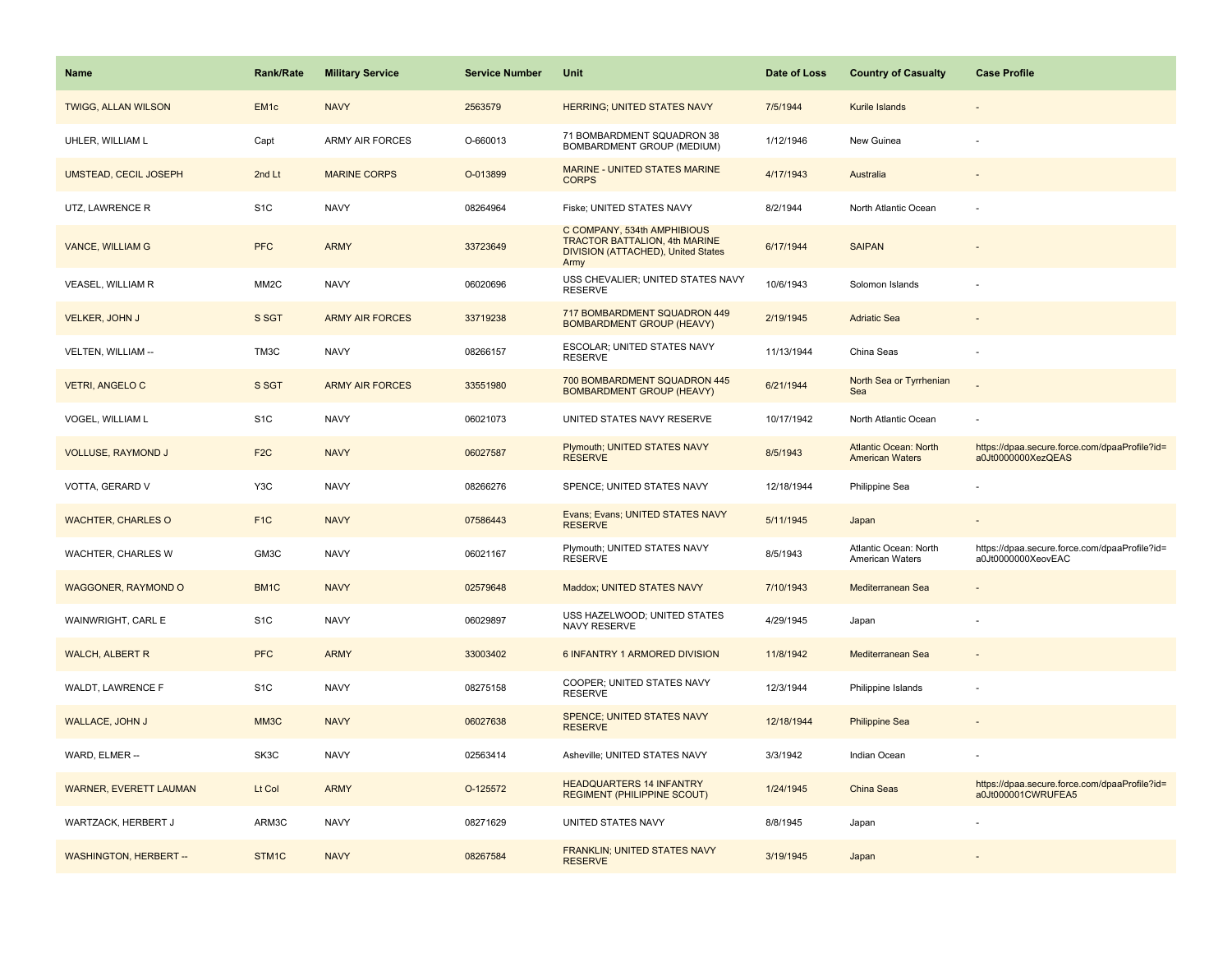| <b>Name</b>                                       | Rank/Rate         | <b>Military Service</b> | <b>Service Number</b> | Unit                                                           | Date of Loss | <b>Country of Casualty</b>       | <b>Case Profile</b>                                                 |
|---------------------------------------------------|-------------------|-------------------------|-----------------------|----------------------------------------------------------------|--------------|----------------------------------|---------------------------------------------------------------------|
| WATKINS, DALLAS D                                 | FL O              | <b>ARMY AIR FORCES</b>  | T-000248              | 32 PHOTO SQUADRON 5<br>RECONNAISSANCE GROUP                    | 4/20/1944    | Mediterranean Sea                |                                                                     |
| <b>WATKINS, JAMES EDWARD</b>                      | <b>PFC</b>        | <b>MARINE CORPS</b>     | 264317                | MARINE - UNITED STATES MARINE<br><b>CORPS</b>                  | 11/20/1943   | Gilbert Islands                  | https://dpaa.secure.force.com/dpaaProfile?id=<br>a0Jt0000000XmlkEAK |
| WATTS, EDWIN A                                    | QM1C              | <b>NAVY</b>             | 02580282              | ARISAN MARU; UNITED STATES NAVY                                | 10/24/1944   | Central/South Pacific<br>Theater |                                                                     |
| <b>WATTS, RALPH H</b>                             | S <sub>1</sub> C  | <b>NAVY</b>             | 06020655              | <b>USS HELENA; UNITED STATES NAVY</b><br><b>RESERVE</b>        | 7/6/1943     | Solomon Islands                  |                                                                     |
| WEAVER, CLAUDE K.                                 | <b>SSGT</b>       | <b>ARMY AIR FORCES</b>  | 13023439              | <b>AIR CORPS</b>                                               | 4/4/1943     | Brazil                           |                                                                     |
| WEBB, JOHN W                                      | <b>PFC</b>        | <b>ARMY</b>             | 13050501              | 12 INFANTRY 4 DIVISION                                         | 1/29/1944    | <b>Atlantic Ocean</b>            |                                                                     |
| <b>WEEDON, JAMES A</b>                            | S <sub>1</sub> C  | <b>NAVY</b>             | 06027392              | UNITED STATES NAVY RESERVE                                     | 2/2/1943     | North Atlantic Ocean             |                                                                     |
| <b>WEICHENMAIER, SYLVESTER C</b>                  | SF <sub>2</sub> C | <b>NAVY</b>             | 06023048              | NAVY - UNITED STATES NAVY RESERVE                              | 1/6/1945     | <b>CHINA SEAS</b>                |                                                                     |
| WEISER, EDWIN M                                   | COX               | <b>NAVY</b>             | 08265343              | SPENCE; UNITED STATES NAVY                                     | 12/18/1944   | Philippine Sea                   |                                                                     |
| <b>WENIGER, JOHN E</b>                            | LT                | <b>NAVY</b>             | O-275891              | NAVY - UNITED STATES NAVY RESERVE                              | 3/19/1945    | <b>JAPAN</b>                     |                                                                     |
| WEST, WILBURN L                                   | PFC               | ARMY AIR FORCES         | 34546489              | 32 PHOTO SQUADRON 5<br>RECONNAISSANCE GROUP                    | 4/20/1944    | Mediterranean Sea                |                                                                     |
| <b>WESTERLING, GEORGE CARL</b><br><b>JACOBSON</b> | 1stLt             | <b>MARINE CORPS</b>     | O-013650              | <b>MARINE - UNITED STATES MARINE</b><br><b>CORPS</b>           | 6/4/1943     |                                  |                                                                     |
| WESTPHAL, WILLIAM F. J.                           | T SGT             | <b>ARMY AIR FORCES</b>  | 13136344              | 331 BOMBARDMENT SQUADRON 94<br>BOMBARDMENT GROUP (HEAVY)       | 3/3/1944     | Germany                          |                                                                     |
| <b>WHALLON, LOUIS F</b>                           | <b>LTJG</b>       | <b>NAVY</b>             | O-361845              | NAVY - UNITED STATES NAVY RESERVE                              | 7/30/1945    | <b>PHILIPPINE SEA</b>            | $\sim$                                                              |
| <b>WHITACRE, ALLEN B</b>                          | S <sub>1</sub> C  | <b>NAVY</b>             | 07586068              | NAVY - UNITED STATES NAVY RESERVE                              | 12/28/1944   | CENTRAL/SOUTH<br>PACIFIC THEATER |                                                                     |
| <b>WHITE, EARNEST T</b>                           | EM3C              | <b>NAVY</b>             | 02585656              | LST-531; UNITED STATES NAVY<br><b>RESERVE</b>                  | 4/28/1944    | <b>English Channel</b>           |                                                                     |
| WHITE, RAYMOND L                                  | S SGT             | <b>ARMY AIR FORCES</b>  | 33564463              | 424 BOMBARDMENT SQUADRON 307<br>BOMBARDMENT GROUP (HEAVY)      | 10/26/1944   | Philippine Islands               |                                                                     |
| WHITE, ROBERT L                                   | MM3C              | <b>NAVY</b>             | 06021586              | USS DEHAVEN; UNITED STATES NAVY<br><b>RESERVE</b>              | 2/1/1943     | Solomon Islands                  |                                                                     |
| WHITE, THOMAS VERNON                              | CM <sub>1</sub> C | <b>NAVY</b>             | 02582097              | USS VINCENNES; UNITED STATES NAVY                              | 8/9/1942     | Solomon Islands                  |                                                                     |
| WHITE, VERNON A                                   | <b>PVT</b>        | <b>ARMY</b>             | 13145139              | SS CAPE SAN JUAN; 855 ENGINEERS<br><b>BATTALION (AVIATION)</b> | 11/11/1943   | Fiji                             |                                                                     |
| WIDDEKIND, FRANKLIN H                             | F <sub>2</sub> C  | <b>NAVY</b>             | 08273818              | TRIGGER; UNITED STATES NAVY<br><b>RESERVE</b>                  | 3/28/1945    | Ryukyus Islands                  |                                                                     |
| <b>WIENECKE, GEORGE MILTON</b>                    | AMM <sub>2c</sub> | <b>NAVY</b>             | 6023006               | USS Bunker Hill; UNITED STATES NAVY<br><b>RESERVE</b>          | 7/26/1944    | Fiji                             | https://dpaa.secure.force.com/dpaaProfile?id=<br>a0Jt000001nzVQkEAM |
| WILBURN, REED S.                                  | SGT               | <b>ARMY AIR FORCES</b>  | 33181412              | 17 SQUADRON 71 RECONNAISSANCE<br><b>GROUP</b>                  | 6/8/1944     | New Guinea                       |                                                                     |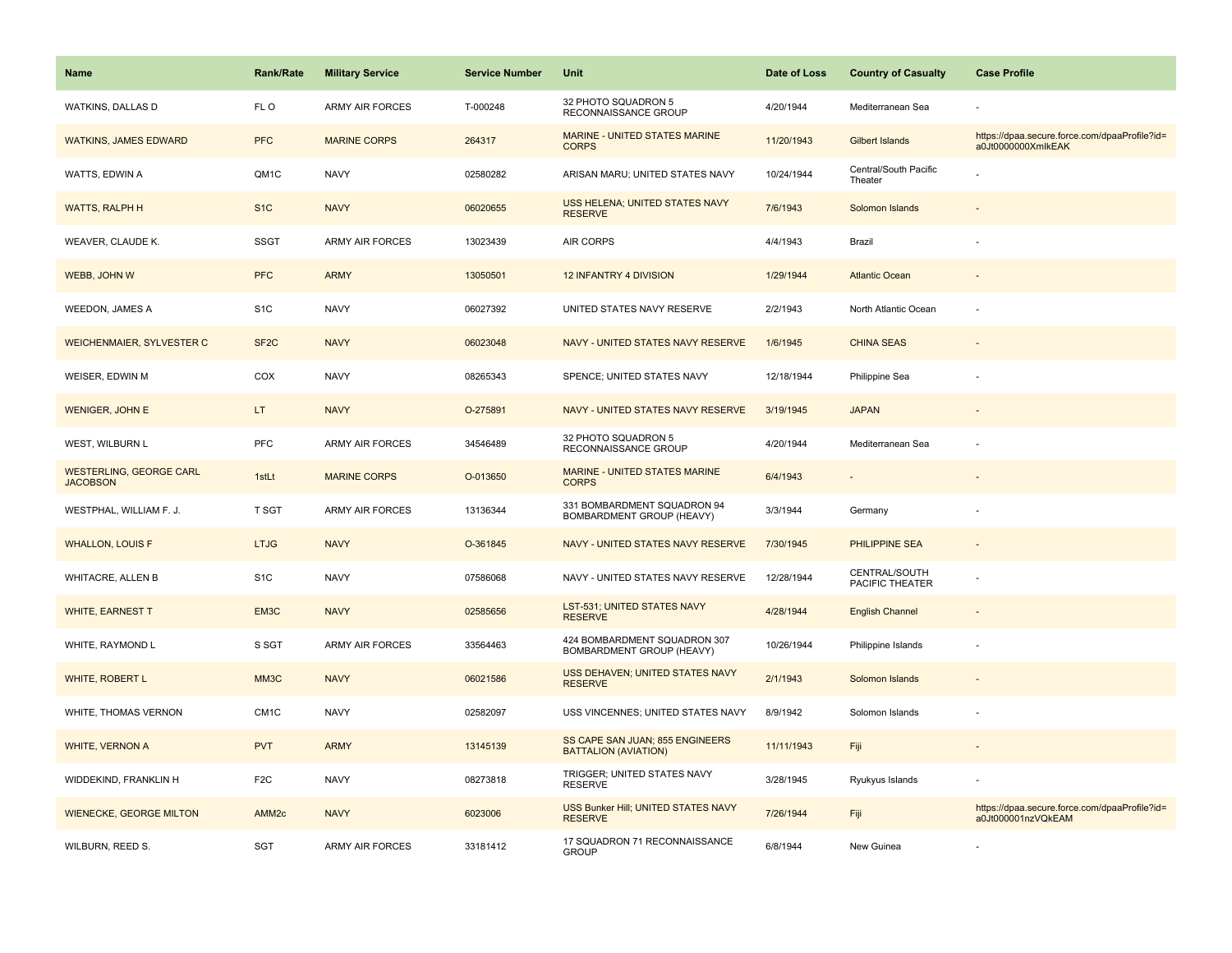| <b>Name</b>                | <b>Rank/Rate</b>  | <b>Military Service</b> | <b>Service Number</b> | Unit                                                            | Date of Loss | <b>Country of Casualty</b>                      | <b>Case Profile</b>                                                 |
|----------------------------|-------------------|-------------------------|-----------------------|-----------------------------------------------------------------|--------------|-------------------------------------------------|---------------------------------------------------------------------|
| <b>WILDERSON, SAMUEL F</b> | 1LT               | <b>ARMY AIR FORCES</b>  | O-1550296             | 336 BOMBARDMENT SQUADRON 95<br><b>BOMBARDMENT GROUP (HEAVY)</b> | 7/28/1943    | North Sea or Tyrrhenian<br>Sea                  |                                                                     |
| WILHELM, WILLIAM E         | RDM3C             | <b>NAVY</b>             | 06027610              | SPENCE; UNITED STATES NAVY<br><b>RESERVE</b>                    | 12/18/1944   | Philippine Sea                                  |                                                                     |
| WILKE, CARL H              | S <sub>1</sub> C  | <b>NAVY</b>             | 02585411              | <b>UNITED STATES NAVY</b>                                       | 5/4/1943     | Atlantic Ocean: North<br><b>American Waters</b> |                                                                     |
| WILKERSON, DALE F          | MOMM2C            | <b>NAVY</b>             | 06024148              | ROBALO; UNITED STATES NAVY<br><b>RESERVE</b>                    | 7/2/1944     | Philippine Islands                              |                                                                     |
| <b>WILLIAMS, WILLARD R</b> | S <sub>1</sub> C  | <b>NAVY</b>             | 06020983              | SS Angelina; UNITED STATES NAVY<br><b>RESERVE</b>               | 10/17/1942   | North Atlantic Ocean                            |                                                                     |
| <b>WILSON, FRANKLIN E</b>  | SM3C              | <b>NAVY</b>             | 06029952              | SS Jean Nicolet; UNITED STATES NAVY<br><b>RESERVE</b>           | 7/2/1944     | Indian Ocean                                    |                                                                     |
| WISSMAN, EARL W            | <b>PVT</b>        | <b>ARMY</b>             | 33003351              | 13 REGIMENT 1 ARMORED DIVISION                                  | 7/12/1943    | Italy                                           |                                                                     |
| WITZKE, JOHN P             | AMM1C             | <b>NAVY</b>             | 06022849              | USS BUNKER HILL (CV-17); UNITED<br>STATES NAVY RESERVE          | 6/12/1944    | Marianas Islands                                |                                                                     |
| WOLF, HENRY W.             | <b>PFC</b>        | <b>ARMY</b>             | 33724209              | 143 INFANTRY 36 DIVISION                                        | 1/18/1944    | Italy                                           |                                                                     |
| WOOD, WILLIAM R            | 1st Lt            | ARMY                    | O-361066              | NAGATO MARU; 24 FIELD ARTILLERY<br>REGIMENT (PHILIPPINE SCOUT)  | 11/7/1942    | Philippine Islands                              |                                                                     |
| <b>WOODCOCK, CHARLES E</b> | S <sub>1</sub> C  | <b>NAVY</b>             | 04059159              | <b>USS QUINCY: UNITED STATES NAVY</b><br><b>RESERVE</b>         | 8/9/1942     | Solomon Islands                                 |                                                                     |
| WOODWARD, ALBERT D         | S SGT             | ARMY AIR FORCES         | 33564564              | 756 BOMBARDMENT SQUADRON 459<br>BOMBARDMENT GROUP (HEAVY)       | 7/15/1944    | Adriatic Sea                                    |                                                                     |
| WOODWARD, WOODSON W        | 2d Lt             | <b>ARMY AIR FORCES</b>  | O-734054              | 9 FIGHTER SQUADRON 49 FIGHTER<br><b>GROUP</b>                   | 10/24/1943   | <b>New Guinea</b>                               |                                                                     |
| WORTHINGTON, EDWARD H      | LT.               | <b>NAVY</b>             | O-073534              | UNITED STATES NAVY                                              | 2/1/1943     | Pacific Ocean                                   |                                                                     |
| <b>WORTHINGTON, LEO R</b>  | S SGT             | <b>ARMY</b>             | 13043347              | 33 ENGINEERS BATTALION 7 ARMORED<br><b>DIVISION</b>             | 9/19/1944    | France                                          |                                                                     |
| WRIGHT, EDWARD --          | TEC <sub>5</sub>  | ARMY                    | 33005428              | 29 CHEMICAL DECONTAMINATION<br><b>COMPANY</b>                   | 5/21/1944    | Hawaiian Islands                                |                                                                     |
| <b>WRIGHT, WILLIAM P</b>   | RDM3C             | <b>NAVY</b>             | 06027633              | <b>SPENCE; UNITED STATES NAVY</b><br><b>RESERVE</b>             | 12/18/1944   | <b>Philippine Sea</b>                           |                                                                     |
| WYCHE, CROSBY --           | 2d Lt             | ARMY AIR FORCES         | O-665961              | 4 PHOTO SQUADRON 1<br>RECONNAISSANCE GROUP                      | 6/8/1943     | Brazil                                          |                                                                     |
| YALE, LEFF --              | S <sub>1C</sub>   | <b>NAVY</b>             | 02583354              | USS QUINCY; UNITED STATES NAVY                                  | 8/9/1942     | Solomon Islands                                 |                                                                     |
| YANKELEVITZ, HAROLD --     | TEC <sub>5</sub>  | ARMY AIR FORCES         | 13023389              | 91 BOMBARDMENT SQUADRON 27<br>BOMBARDMENT GROUP (LIGHT)         | 7/22/1942    | Philippine Islands                              | https://dpaa.secure.force.com/dpaaProfile?id=<br>a0Jt000000MeRAhEAN |
| YINGLING, JAMES W          | <b>PVT</b>        | <b>ARMY</b>             | 33208849              | <b>USAT DORCHESTER; UNITED STATES</b><br><b>ARMY</b>            | 2/3/1943     | Greenland                                       |                                                                     |
| YOST, ANDREW W             | MM <sub>2</sub> C | <b>NAVY</b>             | 06026722              | UNITED STATES NAVY RESERVE                                      | 12/20/1944   | North Atlantic Ocean                            |                                                                     |
| YOUNG, CHARLES L           | S <sub>2</sub> C  | <b>NAVY</b>             | 02584484              | Maddox; UNITED STATES NAVY                                      | 7/10/1943    | Mediterranean Sea                               |                                                                     |